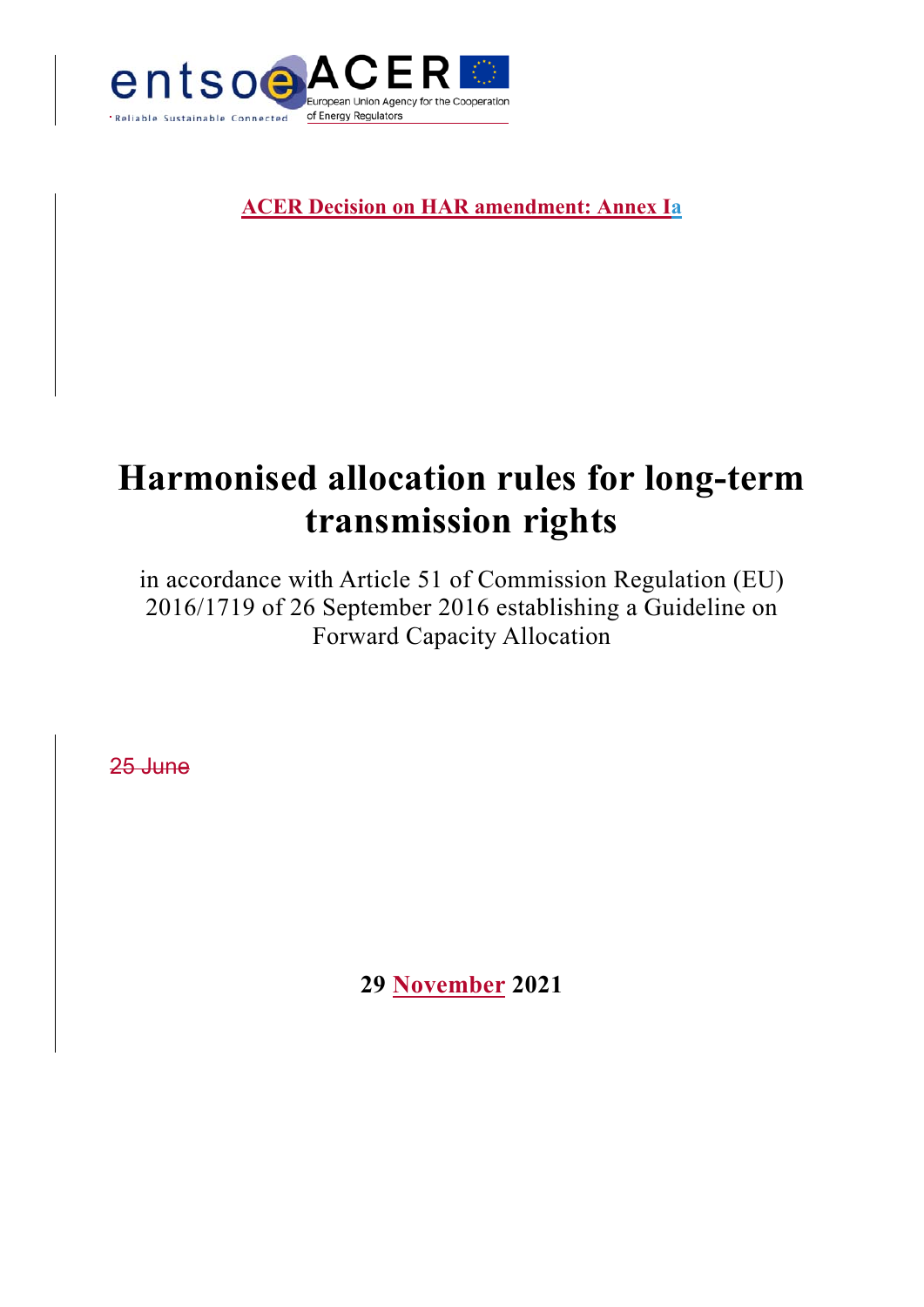# Table of contents

# **Contents**

| Whereas 9                                                                     |       |
|-------------------------------------------------------------------------------|-------|
| <b>TITLE 1 General Provisions</b>                                             | $-12$ |
| Article 1                                                                     |       |
|                                                                               |       |
|                                                                               |       |
|                                                                               |       |
|                                                                               |       |
| TITLE 2 Requirements and process for participation in Auctions and Transfer16 |       |
|                                                                               |       |
|                                                                               |       |
|                                                                               |       |
|                                                                               |       |
|                                                                               |       |
|                                                                               |       |
|                                                                               |       |
|                                                                               |       |
|                                                                               |       |
|                                                                               |       |
|                                                                               |       |
|                                                                               |       |
|                                                                               |       |
| <b>TITLE 3 Collaterals</b>                                                    |       |
|                                                                               |       |
|                                                                               |       |
|                                                                               |       |
|                                                                               |       |
|                                                                               |       |
|                                                                               |       |
|                                                                               |       |
|                                                                               |       |
|                                                                               |       |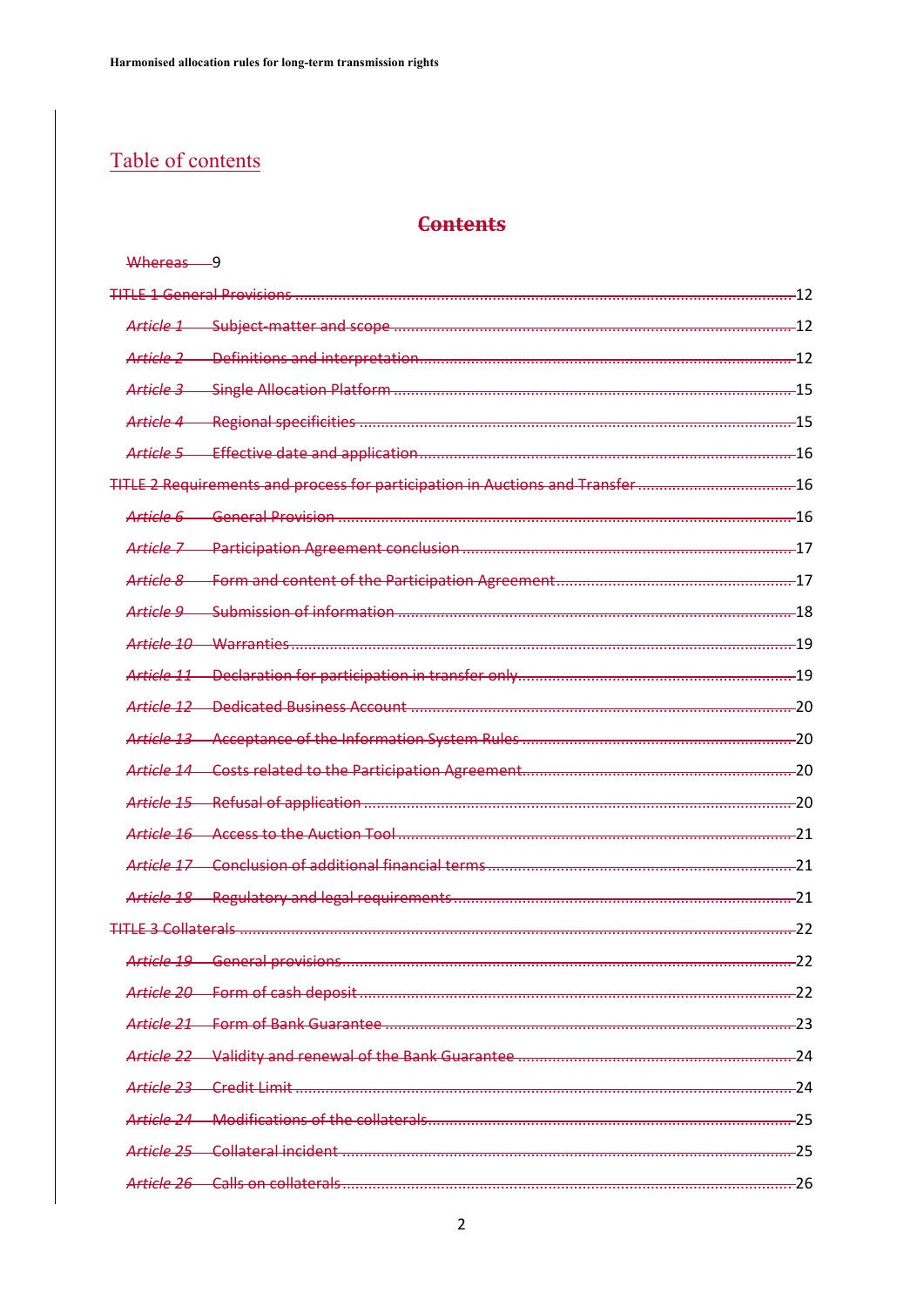| <b>TITLE 4 Auctions</b>                                                        | <del> 2</del> 6 |
|--------------------------------------------------------------------------------|-----------------|
| Article 27                                                                     |                 |
|                                                                                |                 |
|                                                                                |                 |
|                                                                                |                 |
|                                                                                |                 |
|                                                                                |                 |
|                                                                                |                 |
|                                                                                |                 |
|                                                                                |                 |
|                                                                                |                 |
|                                                                                |                 |
|                                                                                |                 |
|                                                                                | $-35$           |
|                                                                                |                 |
|                                                                                |                 |
|                                                                                |                 |
|                                                                                |                 |
|                                                                                |                 |
|                                                                                | -39             |
|                                                                                | -39             |
|                                                                                |                 |
|                                                                                |                 |
|                                                                                | $-40$           |
|                                                                                |                 |
| Article 48 Remuneration of Long Term Transmission Rights holders for non-      |                 |
|                                                                                |                 |
|                                                                                |                 |
|                                                                                |                 |
|                                                                                |                 |
|                                                                                | $-44$           |
|                                                                                |                 |
| Article 53 Fallback procedure for return of Long Term Transmission Rights 45   |                 |
| Article 54 Fallback procedure for transfer of Long Term Transmission Rights 45 |                 |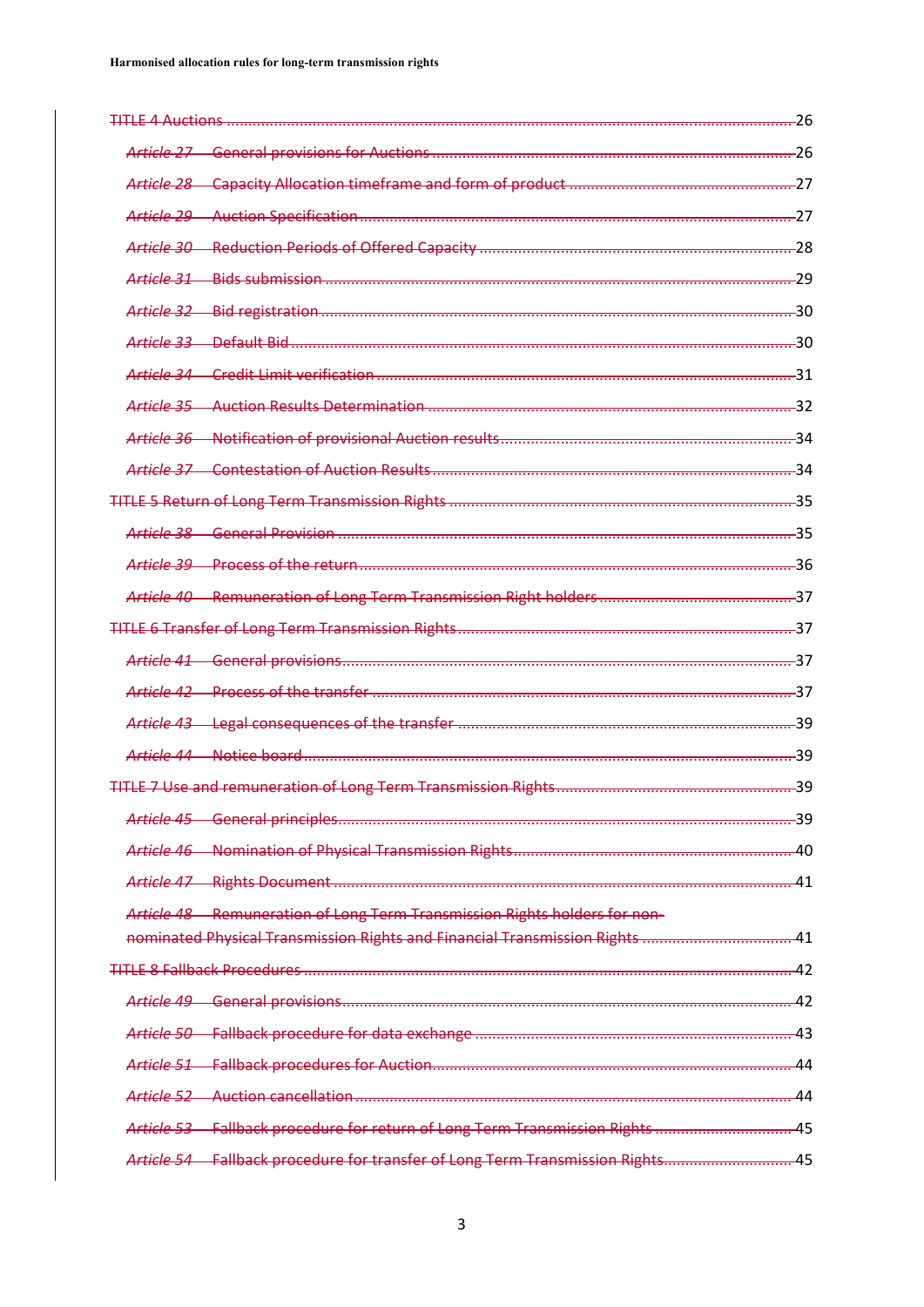|                                                                                   | $-45$           |
|-----------------------------------------------------------------------------------|-----------------|
|                                                                                   | -46             |
| Article 56 Triggering events and consequences of curtailment on Long Term         |                 |
|                                                                                   | -46             |
|                                                                                   | -46             |
|                                                                                   |                 |
| Article 59 Compensation for curtailments to ensure operation remains within       |                 |
| Operational Security Limits before the Day Ahead Firmness Deadline and for        |                 |
|                                                                                   | 48              |
| Article 60 Reimbursement for curtailments due to Force Majeure before the Day     | -49             |
|                                                                                   |                 |
| Article 61 Reimbursement or compensation for curtailments due to Force Maieure or |                 |
|                                                                                   | -50             |
|                                                                                   |                 |
|                                                                                   |                 |
|                                                                                   |                 |
|                                                                                   |                 |
|                                                                                   |                 |
|                                                                                   | $-54$           |
|                                                                                   |                 |
|                                                                                   |                 |
|                                                                                   |                 |
|                                                                                   | -56             |
|                                                                                   | <del> </del> 57 |
|                                                                                   |                 |
|                                                                                   |                 |
|                                                                                   |                 |
|                                                                                   |                 |
|                                                                                   |                 |
|                                                                                   |                 |
|                                                                                   |                 |
|                                                                                   |                 |
|                                                                                   |                 |
|                                                                                   |                 |
|                                                                                   |                 |
|                                                                                   |                 |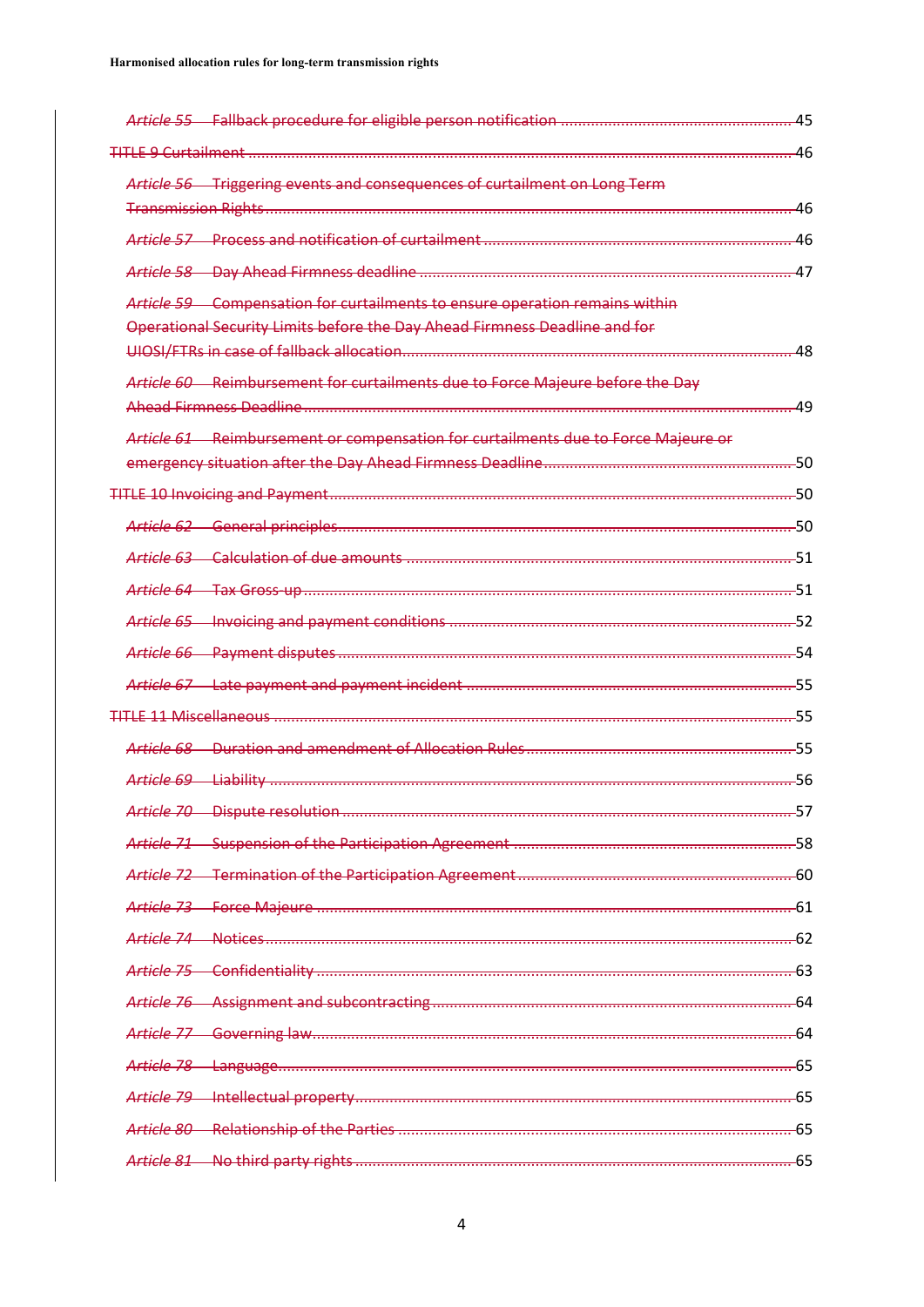| Article 1             |                                                                                 |  |
|-----------------------|---------------------------------------------------------------------------------|--|
| <b>Article 2</b>      |                                                                                 |  |
| Article 3             |                                                                                 |  |
| Article 4             |                                                                                 |  |
| Article 5             |                                                                                 |  |
|                       | TITLE 2 Requirements and process for participation in Auctions and Transfer  16 |  |
| Article 6             |                                                                                 |  |
| Article 7             |                                                                                 |  |
| Article 8             |                                                                                 |  |
| Article 9             |                                                                                 |  |
| Article 10            |                                                                                 |  |
|                       |                                                                                 |  |
|                       |                                                                                 |  |
| Article 13            |                                                                                 |  |
|                       |                                                                                 |  |
| Article 15            |                                                                                 |  |
|                       |                                                                                 |  |
|                       |                                                                                 |  |
|                       |                                                                                 |  |
|                       |                                                                                 |  |
| Article 19            |                                                                                 |  |
| Article 20            |                                                                                 |  |
| Article 21            |                                                                                 |  |
| Article 22            |                                                                                 |  |
| Article 23            |                                                                                 |  |
| Article 24            |                                                                                 |  |
| Article <sub>25</sub> |                                                                                 |  |
| Article 26            |                                                                                 |  |
|                       |                                                                                 |  |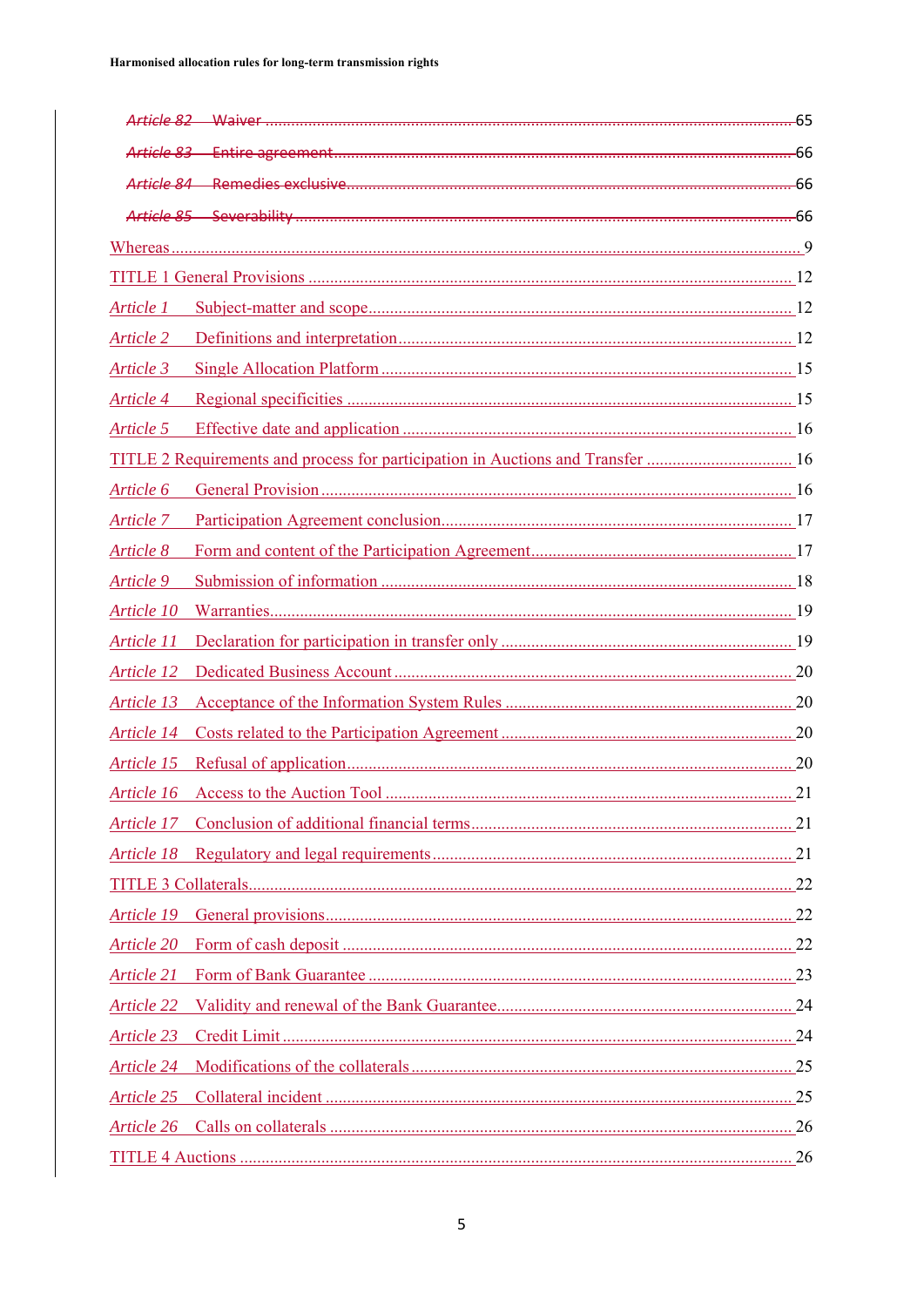| Article 27         |                                                                                       |  |
|--------------------|---------------------------------------------------------------------------------------|--|
| <u>Article 2</u> 8 |                                                                                       |  |
|                    |                                                                                       |  |
| Article 30         |                                                                                       |  |
| <i>Article 31</i>  |                                                                                       |  |
| <i>Article 32</i>  |                                                                                       |  |
|                    |                                                                                       |  |
|                    |                                                                                       |  |
|                    |                                                                                       |  |
|                    |                                                                                       |  |
|                    |                                                                                       |  |
|                    |                                                                                       |  |
| Article 38         |                                                                                       |  |
|                    |                                                                                       |  |
|                    |                                                                                       |  |
|                    |                                                                                       |  |
|                    |                                                                                       |  |
|                    |                                                                                       |  |
|                    |                                                                                       |  |
|                    |                                                                                       |  |
|                    |                                                                                       |  |
|                    |                                                                                       |  |
|                    |                                                                                       |  |
| <i>Article 47</i>  |                                                                                       |  |
| Article 48         | Remuneration of Long Term Transmission Rights holders for non-nominated Physical      |  |
|                    |                                                                                       |  |
|                    |                                                                                       |  |
| <i>Article 49</i>  |                                                                                       |  |
| Article 50         |                                                                                       |  |
| Article 51         |                                                                                       |  |
| Article 52         |                                                                                       |  |
| Article 53         |                                                                                       |  |
| <i>Article</i> 54  |                                                                                       |  |
| Article 55         |                                                                                       |  |
|                    |                                                                                       |  |
| Article 56         | Triggering events and consequences of curtailment on Long Term Transmission Rights 46 |  |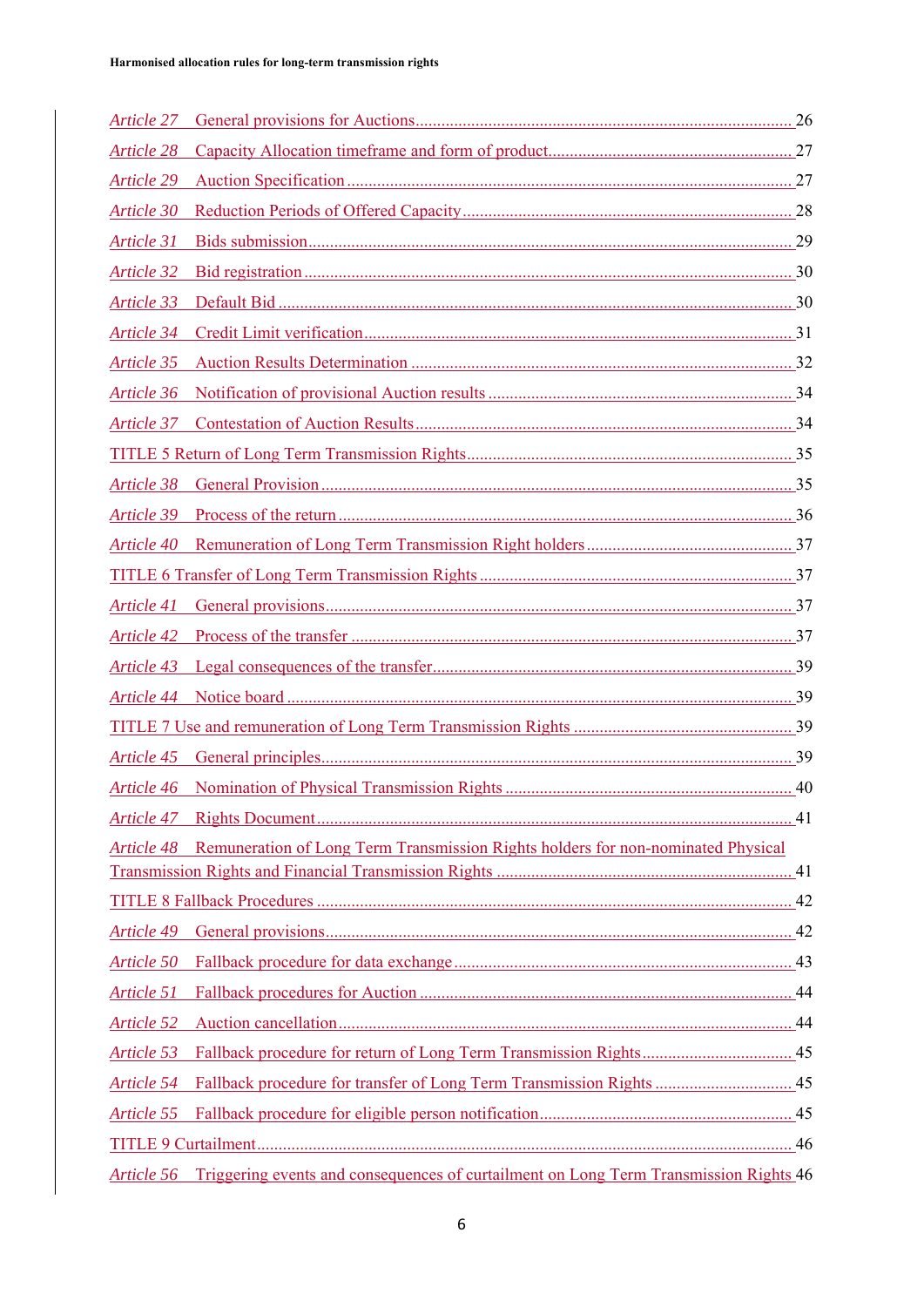|                   | Article 59 Compensation for curtailments to ensure operation remains within Operational Security |  |
|-------------------|--------------------------------------------------------------------------------------------------|--|
|                   | Article 60 Reimbursement for curtailments due to Force Majeure before the Day Ahead Firmness     |  |
|                   | Article 61 Reimbursement or compensation for curtailments due to Force Majeure or emergency      |  |
|                   |                                                                                                  |  |
|                   |                                                                                                  |  |
|                   |                                                                                                  |  |
|                   |                                                                                                  |  |
|                   |                                                                                                  |  |
|                   |                                                                                                  |  |
|                   |                                                                                                  |  |
|                   |                                                                                                  |  |
|                   |                                                                                                  |  |
|                   |                                                                                                  |  |
| Article 70        |                                                                                                  |  |
| Article 71        |                                                                                                  |  |
| Article 72        |                                                                                                  |  |
| Article 73        |                                                                                                  |  |
|                   |                                                                                                  |  |
|                   |                                                                                                  |  |
| Article 76        |                                                                                                  |  |
| Article 77        |                                                                                                  |  |
| <b>Article 78</b> |                                                                                                  |  |
| Article 79        |                                                                                                  |  |
| Article 80        |                                                                                                  |  |
| Article 81        |                                                                                                  |  |
| Article 82        |                                                                                                  |  |
| Article 83        |                                                                                                  |  |
| Article 84        |                                                                                                  |  |
| Article 85        |                                                                                                  |  |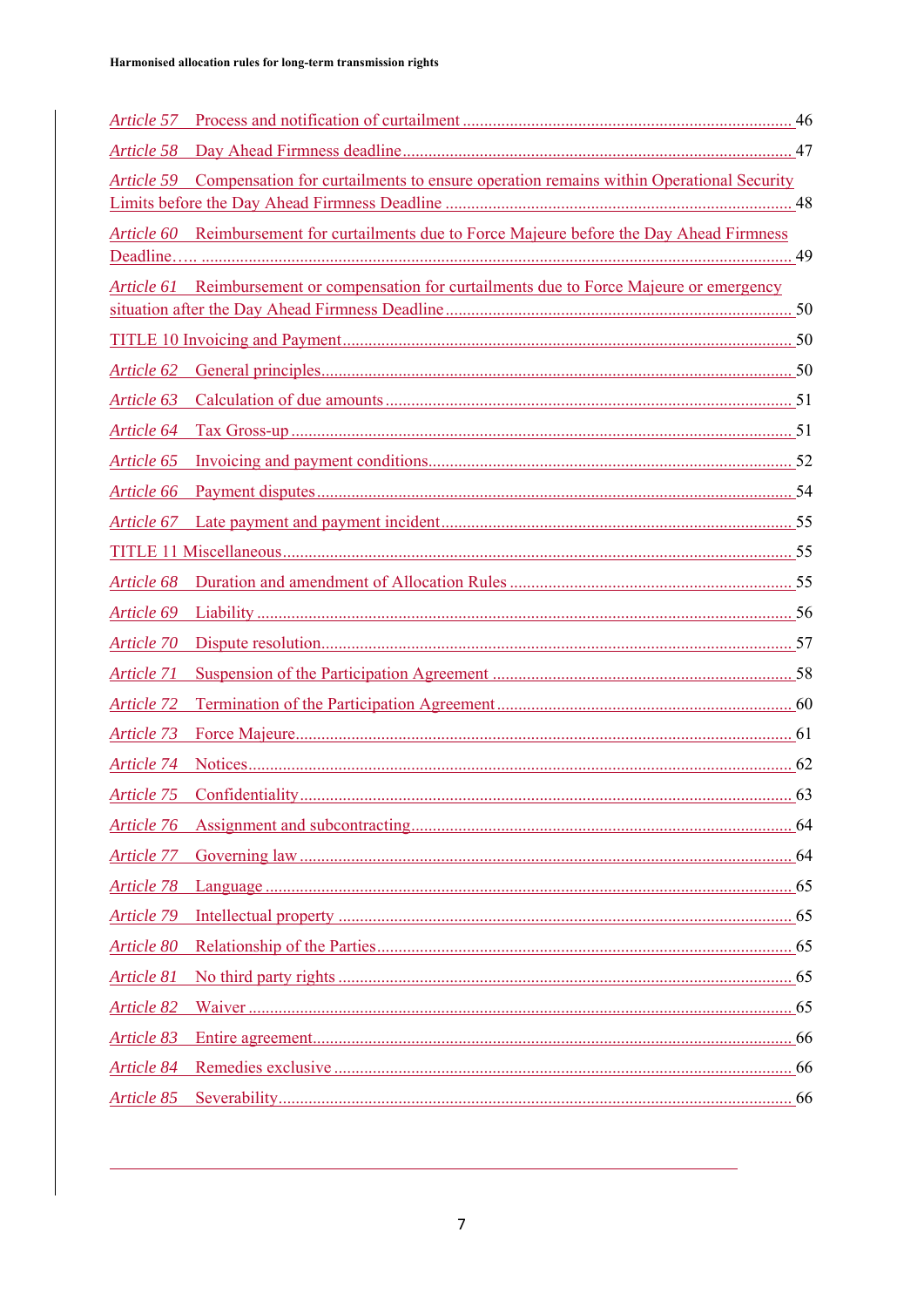**Harmonised allocation rules for long-term transmission rights**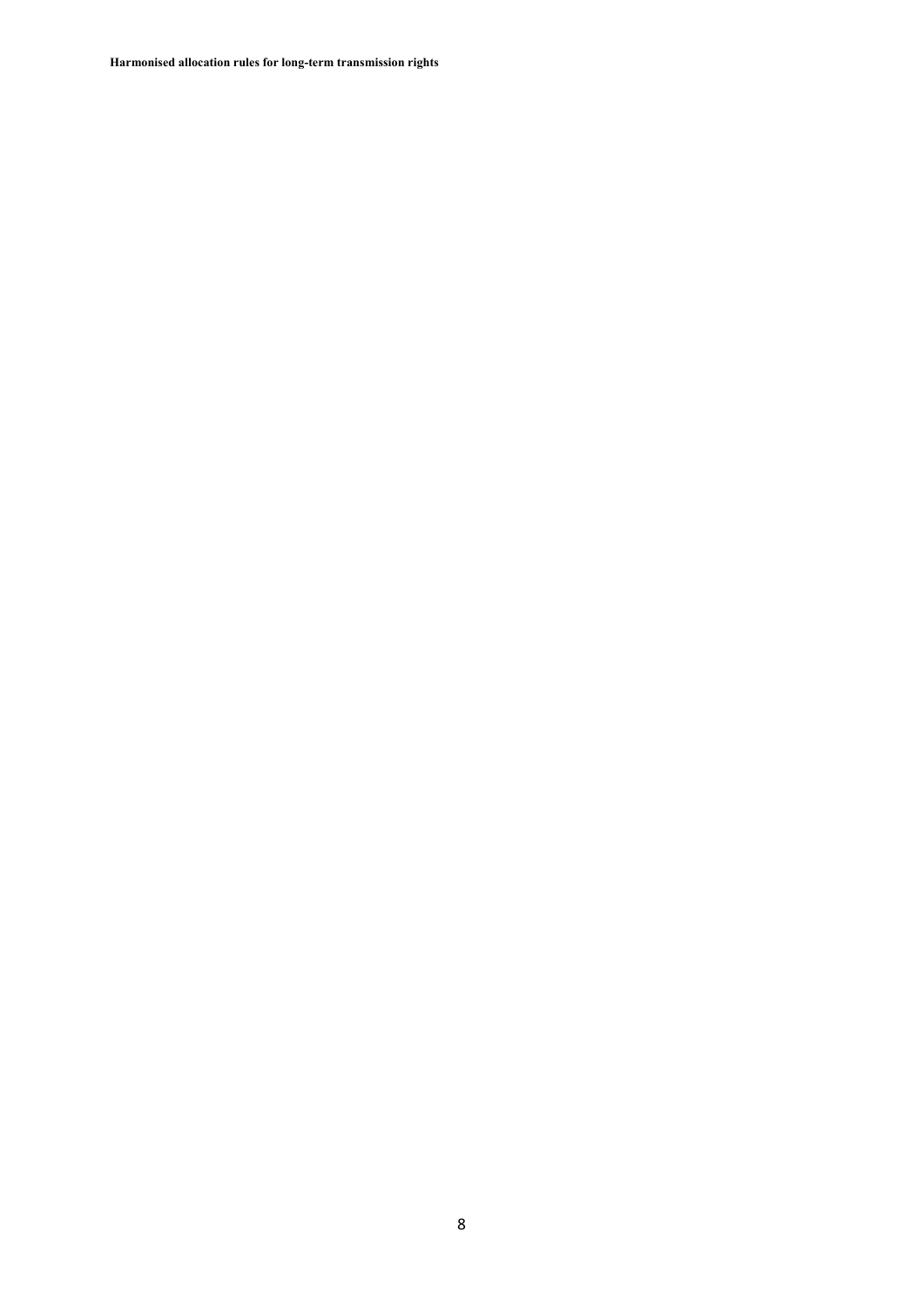#### **Whereas**

- (1) This document sets out the harmonised allocation rules for Long Term Transmission Rights on EU level (hereafter referred to as "HAR")'HAR') in accordance with Article 51 of Commission Regulation (EU) 2016/1719 establishing a guideline on Forward Capacity Allocation (hereafter referred to as the "FCA Regulation"). 'FCA Regulation'), thereby amending the HAR as approved by ACER's Decision No 14/2019 of 29 October 2019.
- (2) The HAR take into consideration the provisions on general principles of Regulation (EU) 2019/943 of the European Parliament and of the Council of 5 June 2019 on the internal market for electricity (hereafter referred to as "'Regulation (EU) 2019/943"). 943').
- (3) The HAR take into account the general principles, goals and other methodologies set out in the FCA Regulation. The goal of the FCA Regulation is the coordination and harmonisation of forward capacity calculation and allocation in the long term capacity markets, and it sets requirements for the TSOs to co-operate on a pan-European level; on the level of capacity calculation regions (hereinafter referred to as " $CCRs$ "),  $CCRs$ "), and across bidding zone borders.
- (4) In accordance with Article 52(2) of the FCA Regulation, the HAR should contain at least harmonised definitions and scope of applications, the description of the allocation process/procedure for Long Term Transmission Rights, including the minimum requirements for participation, financial matters, type of products offered in explicit auctions, nomination rules, curtailment and compensation rules, rules for market participants in case they are transferring their Long Term Transmission Rights, the use-it-or-sell-it principle, rules as regards force majeure and liability. In addition, the HAR should contain a contractual framework between the Single Allocation Platform and the market participants.
- (5) In accordance with Article 52(3) of the FCA Regulation, these HAR also contain regional or bidding zone border specific requirements with regard (but not limited) to the description of the type of Long Term Transmission Rights which are offered on each bidding zone border within the CCR, the type of Long Term Transmission Rights remuneration regime to be applied on each bidding zone border within the CCR according to the allocation in the day-ahead time frame, the implementation of alternative coordinated regional fallback solutions, the regional compensation rules defining regional firmness regimes. These specific requirements are detailed in the relevant annexes to the HAR for the concerned regions or bidding zone borders, which should be approved by the concerned National Regulatory Authorities (hereafter referred to as "NRAs").regulatory authorities. The regional or bidding zone border specific requirements shall not include any kinds of regional specificity that significantly deviates from the HAR or even from the FCA Regulation itself.
- (6) This document thus contains the provisions of the HAR, applicable to the bidding zone borders in the EU, unless otherwise decided by the relevant NRAsregulatory authorities in accordance with Article 30 of the FCA Regulation.
- (7) The HAR generally contribute to the achievement of the objectives of Article 3 of the FCA Regulation. In particular, the HAR serve the objective of promoting effective long-term crosszonal trade with long‐term cross‐zonal hedging opportunities for market participants as the harmonisation of all the relevant rules will ease the creation of a level-playing field across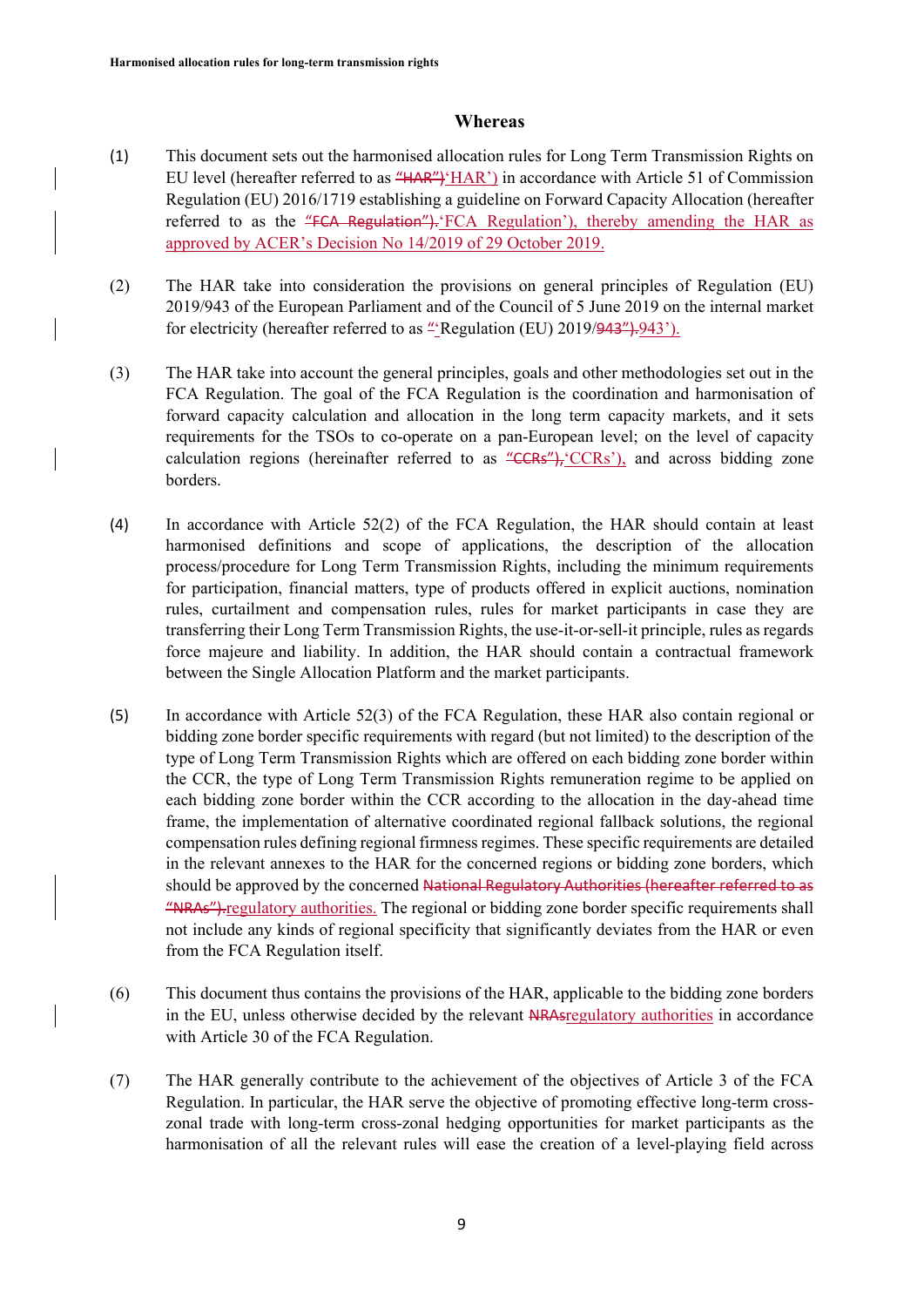Europe. Currently, there are multiple allocation rules across the EU which should be aligned and implemented by the Single Allocation Platform based on HAR.

- (8) The objective of optimising the allocation of long-term cross-zonal capacity is achieved with this HAR, notably because the harmonised rules will simplify the trading activities for longterm products across European borders.
- (9) Also the HAR contributes to the provision of non-discriminatory access to long-term crosszonal capacity by harmonising the process of participating in the long-term auctions (or transferring that right). To this end, HAR detail the necessary participation agreement to be signed by all interested parties. This agreement also allows access to the auction tools of the Single Allocation Platform.
- (10) Furthermore, the HAR ensure fair and non-discriminatory treatment of all affected parties, as it sets rules to be applied by all parties. Additionally, the HAR assure transparency for the information relating to the auctions for Long Term Transmission Rights.
- (11) Further, the HAR provide for a regime which respects the need for a fair and orderly forward capacity allocation and orderly price formation as a harmonised set of allocation rules is envisaged with a single capacity allocation algorithm based on merit order priority in the allocation.
- (12) Regarding the objective of transparency and reliability of information on forward capacity allocation, the HAR clarify which information is to be published by the Single Allocation Platform in a centralized manner and which should be considered as confidential.
- (13) Also the HAR contribute to the efficient long-term operation and development of the electricity transmission system and electricity sector in the Union, as they optimise allocation of long-term capacity, reflecting congestion on all EU borders in an efficient way.
- (14) In conclusion, the HAR contribute to the general objectives of the FCA Regulation to the benefit of all market participants and electricity end consumers.
- (15) Article 51 of the FCA Regulation requires all TSOs to develop the HAR. The TSOs who are responsible for the development of the proposal and for its submissions up in the development of the proposal and for its submissionsubmitted it to ACER are the following: APG - Austrian Power Grid AG, VÜEN-Vorarlberger Übertragungsnetz GmbH, Elia - Elia System Operator S.A., ESO – Electroenergien Sistemen Operator EAD, HOPS - Croatian Transmission System Operator Ltd, ČEPS - ČEPS, a.s., Energinet - Energinet, Elering - Elering AS, Fingrid - Fingrid OyJ, Kraftnät Åland Ab, RTE - Réseau de Transport d'Electricité, S.A, Amprion - Amprion GmbH, TransnetBW -TransnetBW GmbH, TenneT GER - TenneT TSO GmbH, 50Hertz - 50Hertz Transmission GmbH, IPTO - Independent Power Transmission Operator S.A., MAVIR ZRt. - MAVIR Magyar Villamosenergia-ipari Átviteli Rendszerirányító Zártkörűen Működő Részvénytársaság ZRt., EirGrid - EirGrid plc, Terna - Terna SpA, Augstsprieguma tïkls - AS Augstsprieguma tïkls, LITGRID - LITGRID AB, CREOS Luxembourg - CREOS Luxembourg S.A., TenneT TSO - TenneT TSO B.V., PSE - PSE S.A., REN - Rede Eléctrica Nacional, S.A., Transelectrica - C.N. Transelectrica S.A., SEPS - Slovenská elektrizačná prenosovú sústava, a.s., ELES - ELES, d.o.o, REE - Red Eléctrica de España S.A.U, Svenska-Kraftnät- - Affärsverket-Svenska-Kraftnät,-SONI System Operator for Northern Ireland Ltd.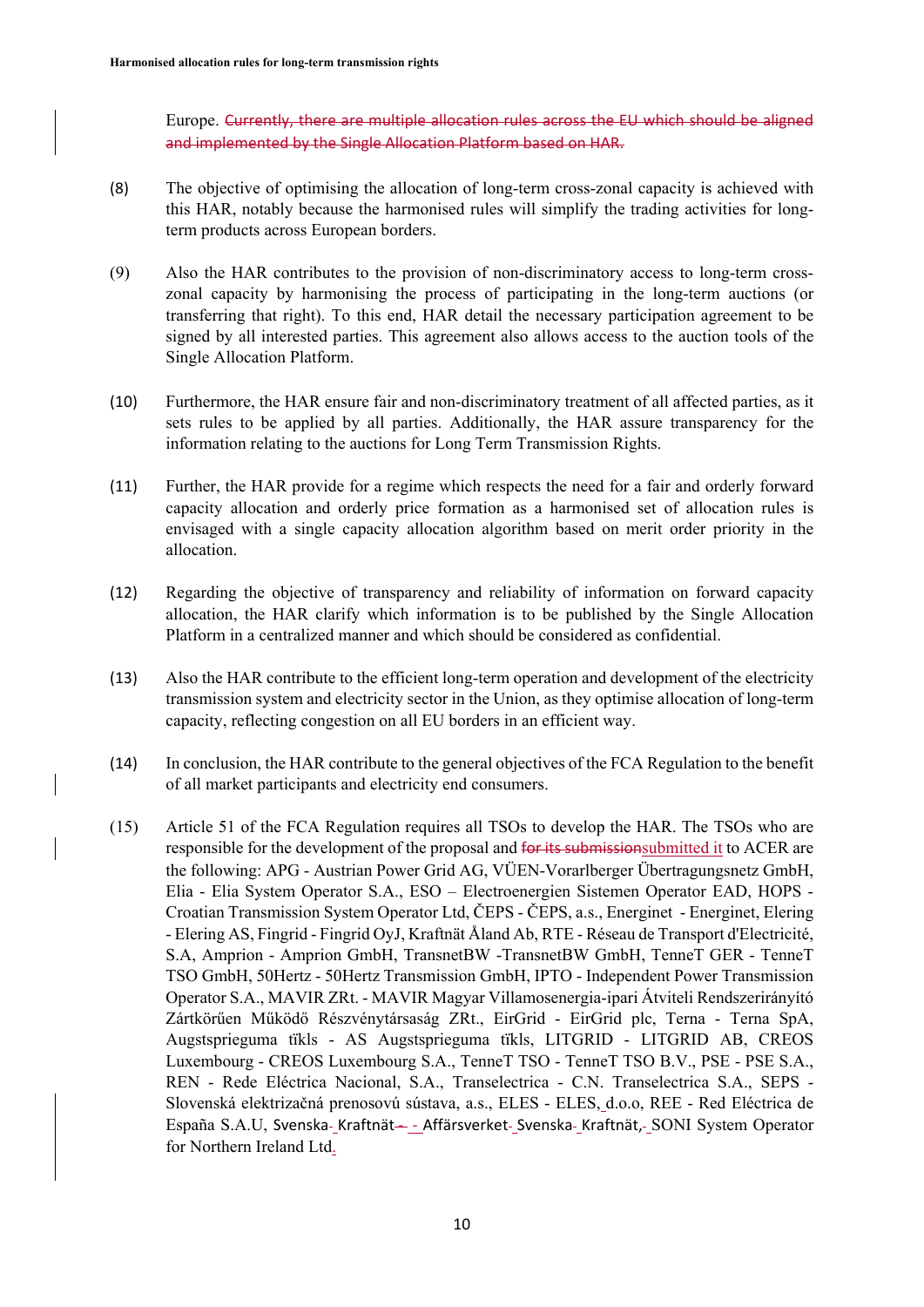SUBMIT THE FOLLOWING PROPOSAL FOR THE HAR TO ALL REGULATORY AUTHORITIES: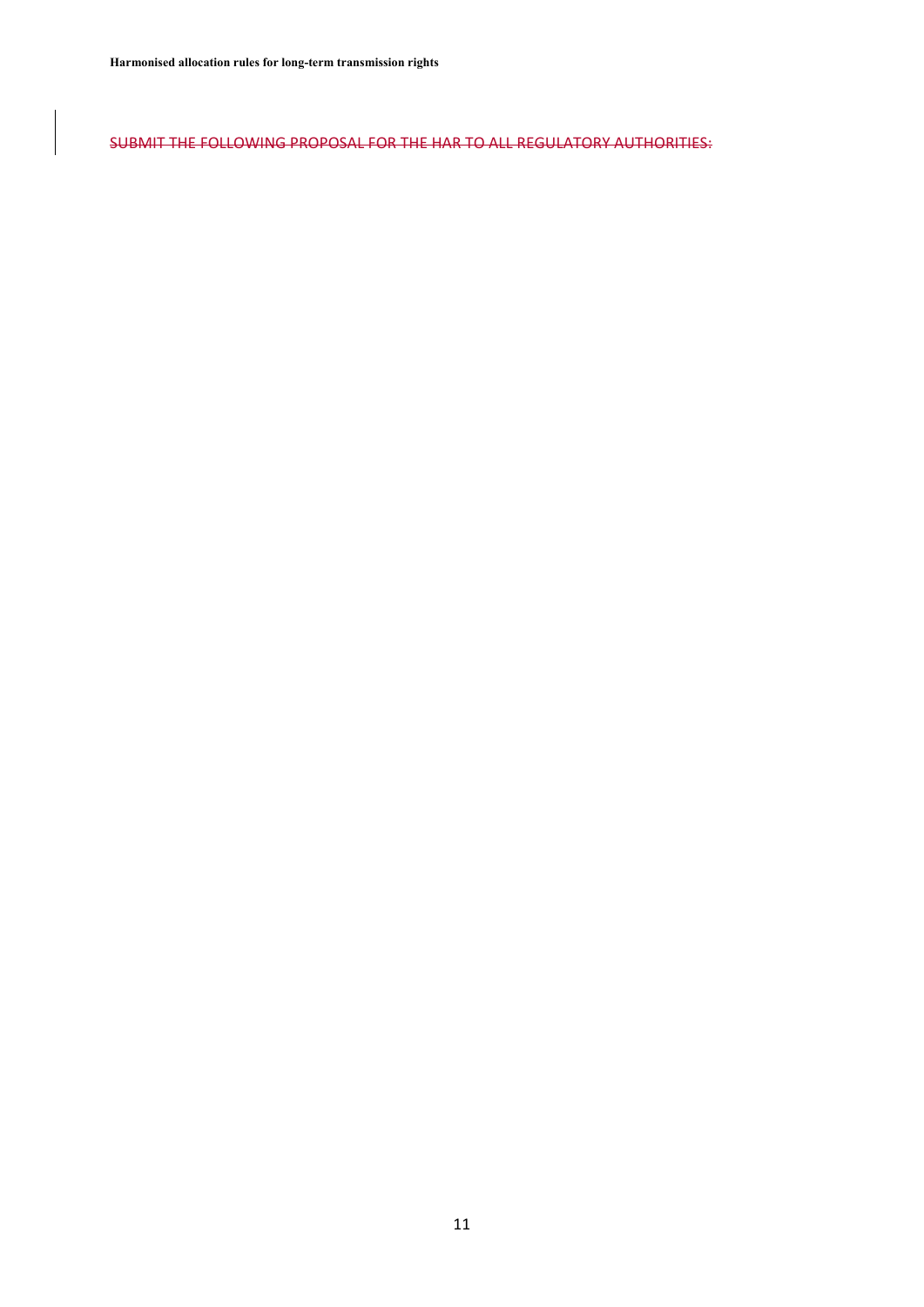# **TITLE 1 General Provisions**

### *Article 1* **Subject-matter and scope**

- 1. These Allocation Rules including the related regional and/ or border specific annexes, contain the terms and conditions for the allocation of Long Term Transmission Rights on Bidding Zone borders in the European Union, it being understood that the Registered Participant will accede to these rules by the signature of the Participation Agreement. In particular, the Allocation Rules set out the rights and obligations of Registered Participants as well as the requirements for participation in Auctions, they describe the process of Auction, including the determination of Marginal Price as a result of Auction, the conditions for transfer and return of Long Term Transmission Rights, for remuneration of holders of such returned Long Term Transmission Rights, and the processes for curtailment of Long Term Transmission Rights and invoicing/payment.
- 2. The Auctions and transfer of Long Term Transmission Rights refer to Cross Zonal Capacity only and Registered Participants may invoke no other right in connection with the Long Term Transmission Rights allocated to them than the rights in accordance with the provisions of these Allocation Rules.
- 3. The Single Allocation Platform will publish and keep up-to-date on its website a list of borders where Long Term Transmission Rights are allocated, together with information on the type of Long Term Transmission Rights and the applicability of a cap on compensation for curtailment according to Article 59 paragraph 2 or paragraph 3.
- 4.

# *Article 2* **Definitions and interpretation**

- 1. Capitalised terms used in these Allocation Rules shall have the meaning given to them in Article 2 of Regulation (EU) 2019/943, Article 2 of Regulation (EC) 2013/543, Article 2 of Regulation (EU) 2015/1222, Article 2 of Directive 2019/944, and in Regulation (EU) 2016/1719.
- 2. In addition, the following definitions shall apply:
	- 1. 'Affiliate' means, in relation to any person, any other person that directly or indirectly controls, is controlled by or is under direct or indirect common control with that person as control is defined in the EU Regulation (EC) No 139/2004 of 20 January 2004 on the control of concentrations between undertakings;
	- 2. 'Auction Tool' means the information technology system used by the Single Allocation Platform to perform Auctions and to facilitate other procedures described in these Allocation Rules such as transfer or return of Long Term Transmission Rights;
	- 3. 'Auction Specification' means a list of specific characteristics of a particular Auction, including the nature of offered products and relevant dates;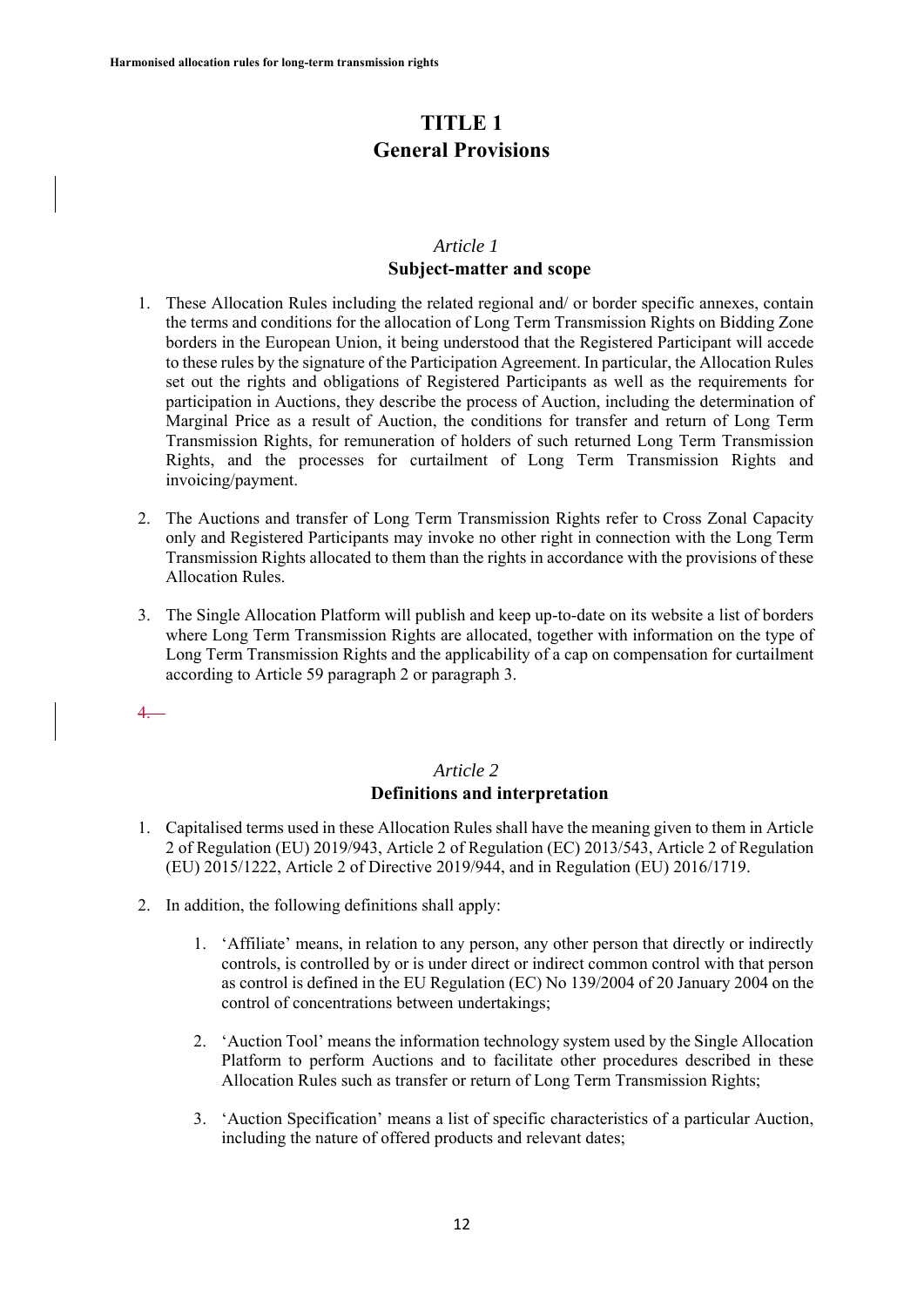- 4. 'Bank Guarantee' means an unconditional and irrevocable standby letter of credit or letter of guarantee issued by a bank;
- 5. 'Bid' means a pair of Bid Quantity and Bid Price offered by a Registered Participant participating in an Auction;
- 6. 'Bid Price' means the price which a Registered Participant is willing to pay for one (1) MW and hour of Long Term Transmission Rights;
- 7. 'Bid Quantity' means the amount of Long Term Transmission Rights in MW requested by a Registered Participant;
- 8. 'Bidding Period' means the time period within which the Registered Participants wishing to participate in an Auction may submit their Bids;
- 9. 'Business Account' means a dedicated deposit account opened at the financial institution selected by the Single Allocation Platform in the name of the Single Allocation Platform or at the discretion of the Single Allocation Platform opened by the Registered Participant, but with the Single Allocation Platform as the beneficiary of the dedicated cash deposit, which may be used for payments by the Registered Participant;
- 10. 'Credit Limit' means the amount of the collaterals which may be used to cover any Bid submission in subsequent Auctions and is not used for outstanding payment obligations;
- 11. 'EIC Code' means the ENTSO-E Energy Identification Coding Scheme identifying the parties in a cross-border trade;
- 12. 'Financial Transmission Right Option' means a right entitling its holder to receive a financial remuneration based on the day-ahead allocation results between two Bidding Zones during a specified period of time in a specific direction;
- 13. 'Financial Transmission Right Obligation' means a right entitling its holder to receive financial remuneration or obliging its holder to provide financial remuneration based on the day-ahead allocation results between two Bidding Zones during a specified period of time in a specific direction;
- 14. 'Force Majeure' means any unforeseeable or unusual event or situation beyond the reasonable control of a Party and/or the relevant TSOs, and not due to a fault of the Party and/or the relevant TSOs, which cannot be avoided or overcome with reasonable foresight and diligence, which cannot be solved by measures which are from a technical, financial or economic point of view reasonably possible for the Party and/or the relevant TSOs, which has actually happened and is objectively verifiable, and which makes it impossible for the Party and/or the relevant TSOs to fulfil, temporarily or permanently, its obligations;
- 15. 'Information System Rules' means the terms and conditions for access to and use of the Auction Tool by Registered Participants as published on the Single Allocation Platform's website;
- 16. 'Interconnector' means the interconnector as defined in Article 2 of Regulation (EU) 2019/943;
- 17. 'Marginal Price' means the price determined at a particular Auction to be paid by all the Registered Participants for each MW and hour of acquired Long Term Transmission Right;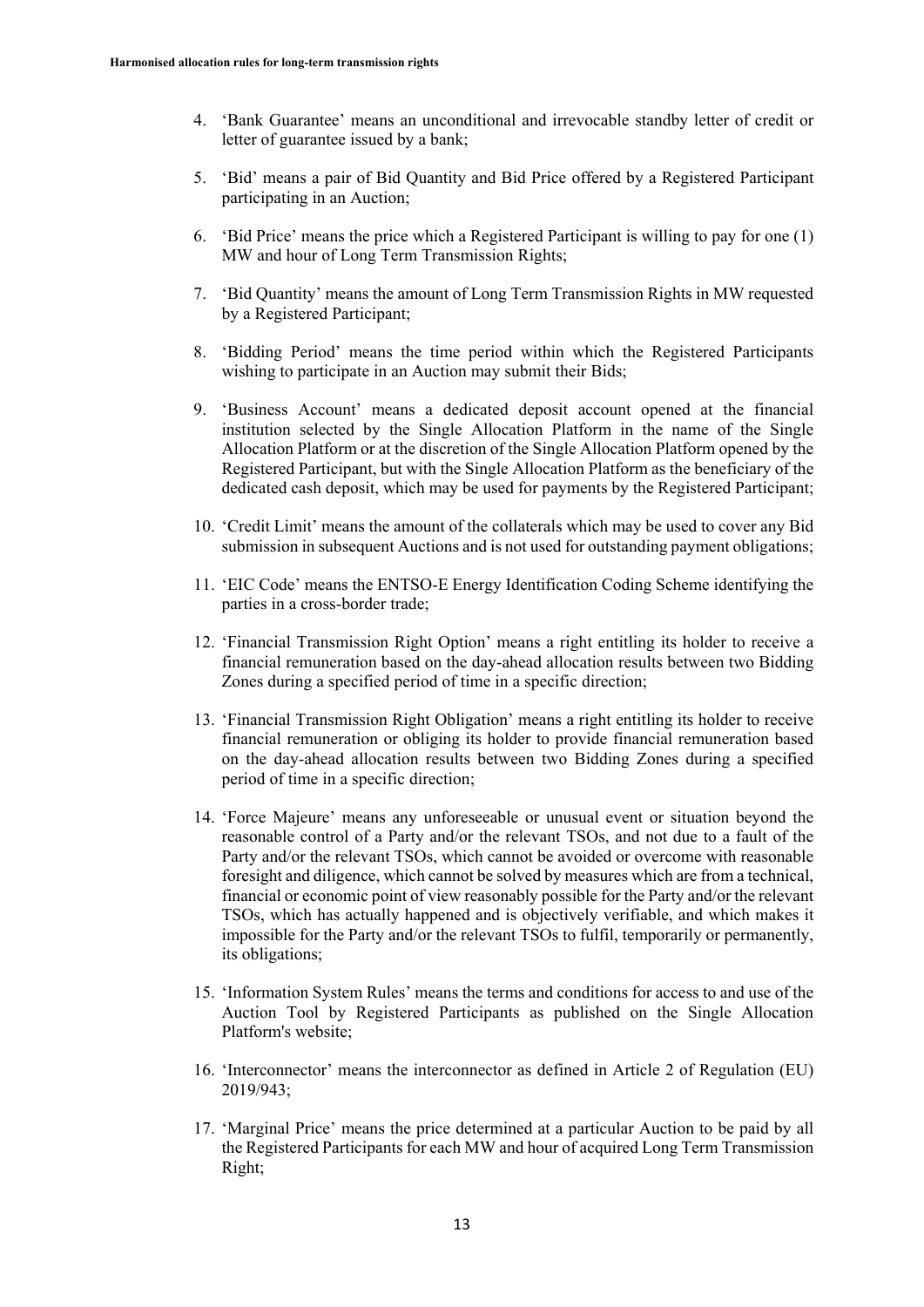- 18. 'Participation Agreement' means the agreement, by which the Parties undertake to comply with the terms and conditions for Cross Zonal Capacity Allocation as contained in these Allocation Rules;
- 19. 'Party/ Parties' means the Single Allocation Platform and/or a Registered Participant referred to individually as Party or collectively as Parties;
- 20. 'Physical Transmission Right' means a right entitling its holder to physically transfer a certain volume of electricity in a certain period of time between two Bidding Zones in a specific direction;
- 21. 'Product Period' means the time and date on which the right to use the Long Term Transmission Right commences and the time and date on which the right to use the Long Term Transmission Right ends;
- 22. 'Reduction Period' means a period of time, i.e. specific calendar days and/or hours, within the Product Period in which Cross Zonal Capacities with a reduced amount of MW are offered taking into account a foreseen specific network situation (e.g. planned maintenance, long-term outages);
- 23. 'Registered Participant' means a market participant which has entered into a Participation Agreement with the Single Allocation Platform;
- 24. 'Rights Document' means a document containing the information of the maximum amount of allocated Physical Transmission Rights that can be nominated by a market participant per Bidding Zone border per day per hour and per direction or the maximum amount of Financial Transmission Rights that will be considered for financial remuneration, taking into account the volume of Long Term Transmission Rights initially acquired, the subsequent transfers and returns, and any possible curtailments which occurred before the issuance of the Rights Document.;
- 25. 'Working Day' means the calendar days from Monday to Friday, with the exception of public holidays as specified on the website of the Single Allocation Platform;
- 26. 'Working Hours' means the hours on Working Days specified within the Participation Agreement;
- 3. In these Allocation Rules, including its annexes, unless the context requires otherwise:
	- (a) Any reference to the word Bidding Zone border may cover all interconnectors collectively or, for the purpose of the application of a cap to compensations with the meaning of Article 59(2) or 59(3) of these Allocation Rules, only one or a subset of interconnector(s) at this Bidding Zone border
	- (b) the singular indicates the plural and vice versa;
	- (c) references to one gender include all other genders;
	- (d) the table of contents, headings and examples are inserted for convenience only and do not affect the interpretation of the Allocation Rules;
	- (e) the word "including"'including' and its variations are to be construed without limitation;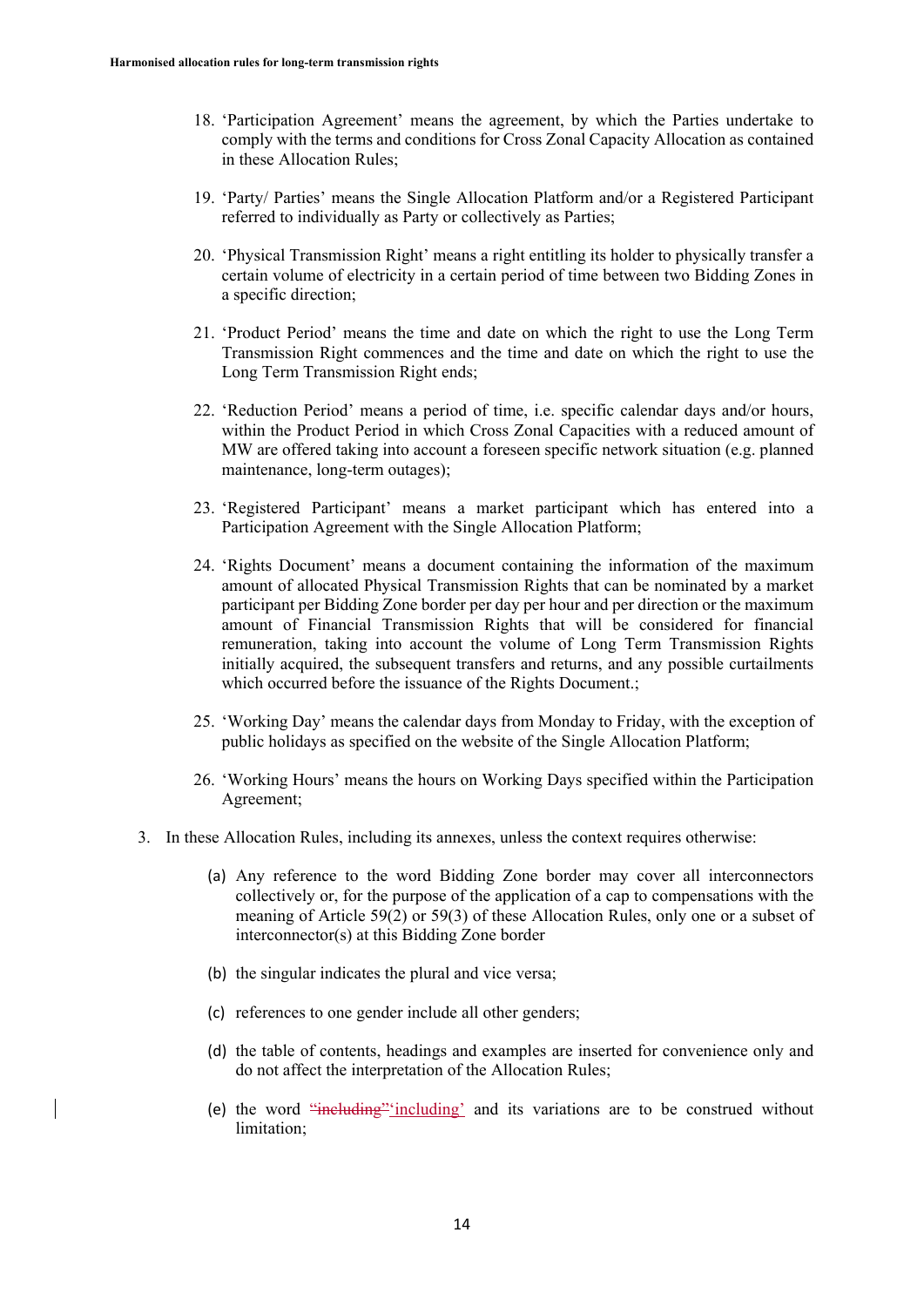- (f) any reference to legislation, regulations, directive, order, instrument, code or any other enactment shall include any modification, extension or re-enactment of it then in force;
- (g) any reference to another agreement or document, or any deed or other instrument is to be construed as a reference to that other agreement, or document, deed or other instrument as amended, varied, supplemented, substituted or novated from time to time;
- (h) a reference to time is a reference to CET/CEST time unless otherwise specified;
- (i) where the Single Allocation Platform is required to publish any information under these Allocation Rules, it shall do so by making the information or data available on its website and/or via the Auction Tool; and
- (j) any reference to Financial Transmission Rights shall cover both FTR-Options and FTR-Obligations.

#### **Single Allocation Platform**

- 1. The Single Allocation Platform shall undertake the allocation functions in accordance with these Allocation Rules and in accordance with applicable European Union legislation.
- 2. For the purposes of these Allocation Rules the Single Allocation Platform shall be the party signing the Participation Agreement with the Registered Participant.
- 3. For the purpose of the Participation Agreement with the Registered Participant, the Single Allocation Platform shall publish a consolidated version of these Allocation Rules including the annexes thereto as they enter into force in accordance with the applicable national regulatory regimes. In case of a conflict between the consolidated version by the Single Allocation Platform and the Allocation Rules including the annexes as entered into force in accordance with the applicable national regulatory regimes, the latter shall prevail.

#### *Article 4* **Regional specificities**

- 1. Regional or border specificities may be introduced for one or more Bidding Zone borders. Such regional or border specificities shall enter into force in accordance with the applicable national regulatory regime and be attached as annexes to these Allocation Rules. In case these annexes need to be amended based on a decision of the relevant National Regulatory Authorities, Article 68Article 68 shall apply.
- 2. If there is an inconsistency between any of the provisions in the main body of these Allocation Rules and the regional or border specific annexes, the provisions in the annexes shall prevail.
- 3. TSOs may propose such regional or Bidding Zone border specificities in particular for, but without limitation to: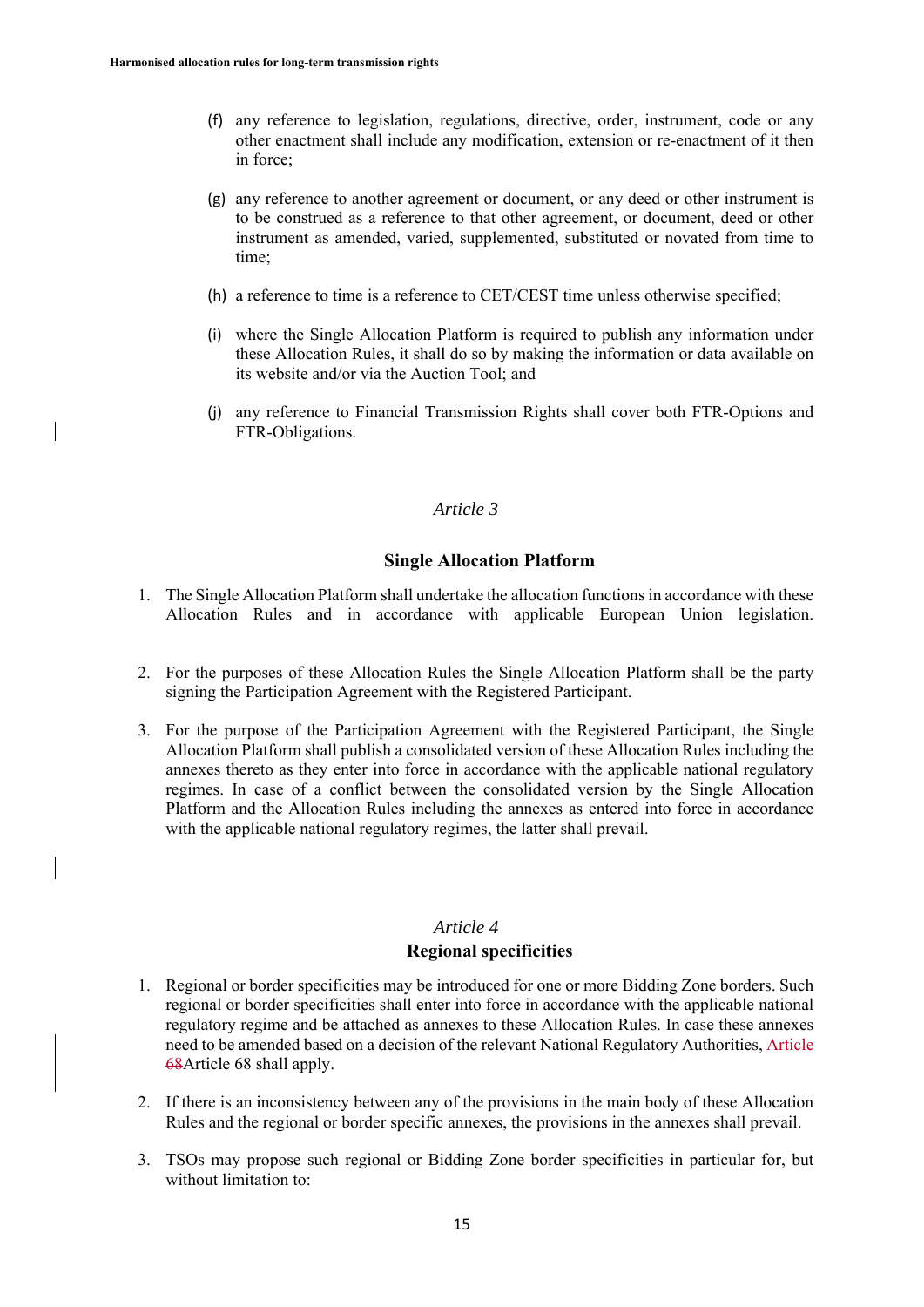- 4. the description of the type of Long Term Transmission Rights which are offered on each Bidding Zone border within the capacity calculation region;
- 5. the type of Long Term Transmission Rights remuneration regime to be applied on each Bidding Zone border according to the allocation in the day-ahead timeframe in derogation to the rules of Title 7 of these Allocation Rules;
- 6. the implementation of alternative coordinated regional fallback solutions in derogation or in addition to the rules of Title 8 of these Allocation rules; and
- 7. compensation rules defining regional or border specific firmness regimes pursuant to Article 55 of the FCA Regulation.

#### **Effective date and application**

- 1. These Allocation Rules shall enter into force in accordance with the applicable national regulatory regimes and on the date announced by the Single Allocation Platform.
- 2. These Allocation Rules apply to Capacity Allocation for Long Term Transmission Rights with the delivery period to be specified by the Single Allocation Platform on its website upon the entry into force of these Allocation Rules, it being understood that the said delivery period shall be from 1 January in the subsequent year following the adoption of these Allocation Rules in accordance with Article 4 of the FCA Regulation.
- 3. Unless expressly stated otherwise by the regional or border specific annex(es) or otherwise required by the applicable governing law, these Allocation Rules shall govern all rights and obligations in connection with Long Term Transmission Rights acquired before the entry into force of these Allocation Rules but with the delivery date after 1 January of the year published on the Single Allocation Platform's website in accordance with paragraph 2 of this Article.

#### **TITLE 2**

#### **Requirements and process for participation in Auctions and Transfer**

#### *Article 6* **General Provision**

- 1. Market participants may acquire a Long term Transmission Right only from participation in Auctions and/or via transfer.
- 2. The participation both in Auctions and in transfers requires that the market participant:
	- (a) concludes a valid and effective Participation Agreement in accordance with Article 7 to Article 15; and
	- (b) has access to the Auction Tool in accordance with Article 16.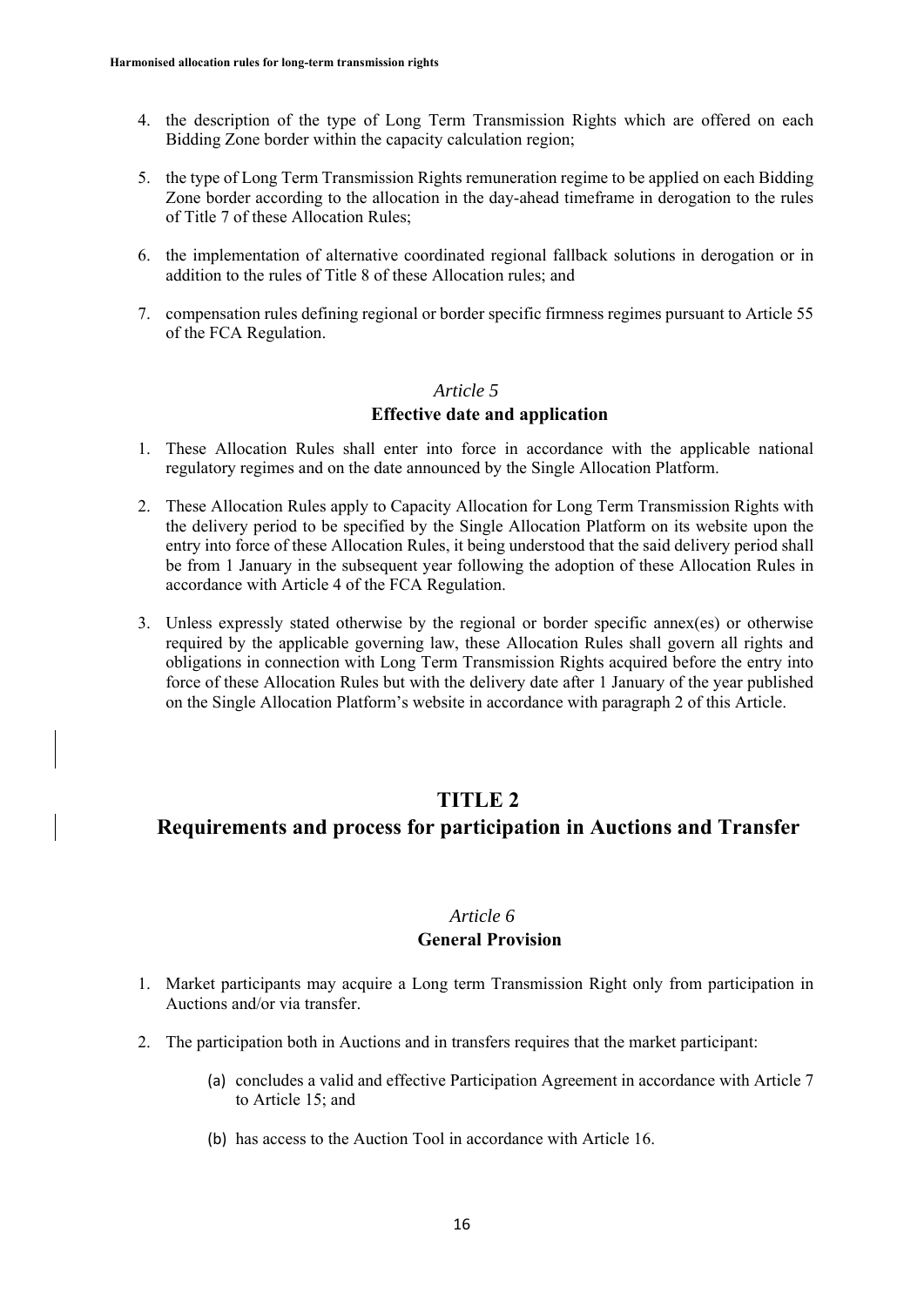- 3. The participation in Auctions requires that market participants, in addition to the conditions set forth in the previous paragraph, fulfil also the following conditions:
	- (a) they comply with the requirements for provision of collaterals as specified in Title 3; and
	- (b) they accept additional financial terms where needed in accordance with Article 17.
- 4. In any case, market participants have to fulfil the obligations as specified in the relevant Titles of these Allocation Rules.

#### *Article 7* **Participation Agreement conclusion**

- 1. At least nine (9) Working Days before the first participation in an Auction, any market participant may apply to be a party to a Participation Agreement by submitting, to the Single Allocation Platform, two (2) signed copies of the Participation Agreement in case of handwritten signature(s), as published on the website of the Single Allocation Platform, together with all duly completed information and documents required by 0 to Article 16. The Participation Agreement shall be signed with handwritten signature(s) or qualified electronic signature(s) (QES). The Single Allocation Platform shall assess the completeness of the information submitted in accordance with 0 and Article 13 within seven (7) Working Days of receipt of the completed and signed Participation Agreement.
- 2. The Single Allocation Platform shall before the expiration of the seven (7) Working Days deadline ask the market participant to provide any outstanding information which the market participant fails to submit with its Participation Agreement. On receipt of the outstanding information, the Single Allocation Platform shall within an additional seven (7) Working Days review the information and inform the market participant if any further information is required.
- 3. Once the Single Allocation Platform has received all necessary information, it shall return one copy of the Participation Agreement signed by it to the market participant without undue delay. Signature of the Participation Agreement by the Single Allocation Platform shall not itself indicate compliance with any other condition set in these Allocation Rules for the participation in the Auctions. The Participation Agreement comes into force on the date of signature by the Single Allocation Platform.
- 4. The Single Allocation Platform shall publish a list of Registered Participants eligible to transfer Long Term Transmission Rights.

#### *Article 8*

#### **Form and content of the Participation Agreement**

- 1. The form of the Participation Agreement and the requirements for its completion shall be published by the Single Allocation Platform and may be amended from time to time by the Single Allocation Platform without changing any terms and conditions specified in these Allocation Rules unless otherwise stated in these Allocation Rules.
- 2. As a minimum, the Participation Agreement will require the market participant to: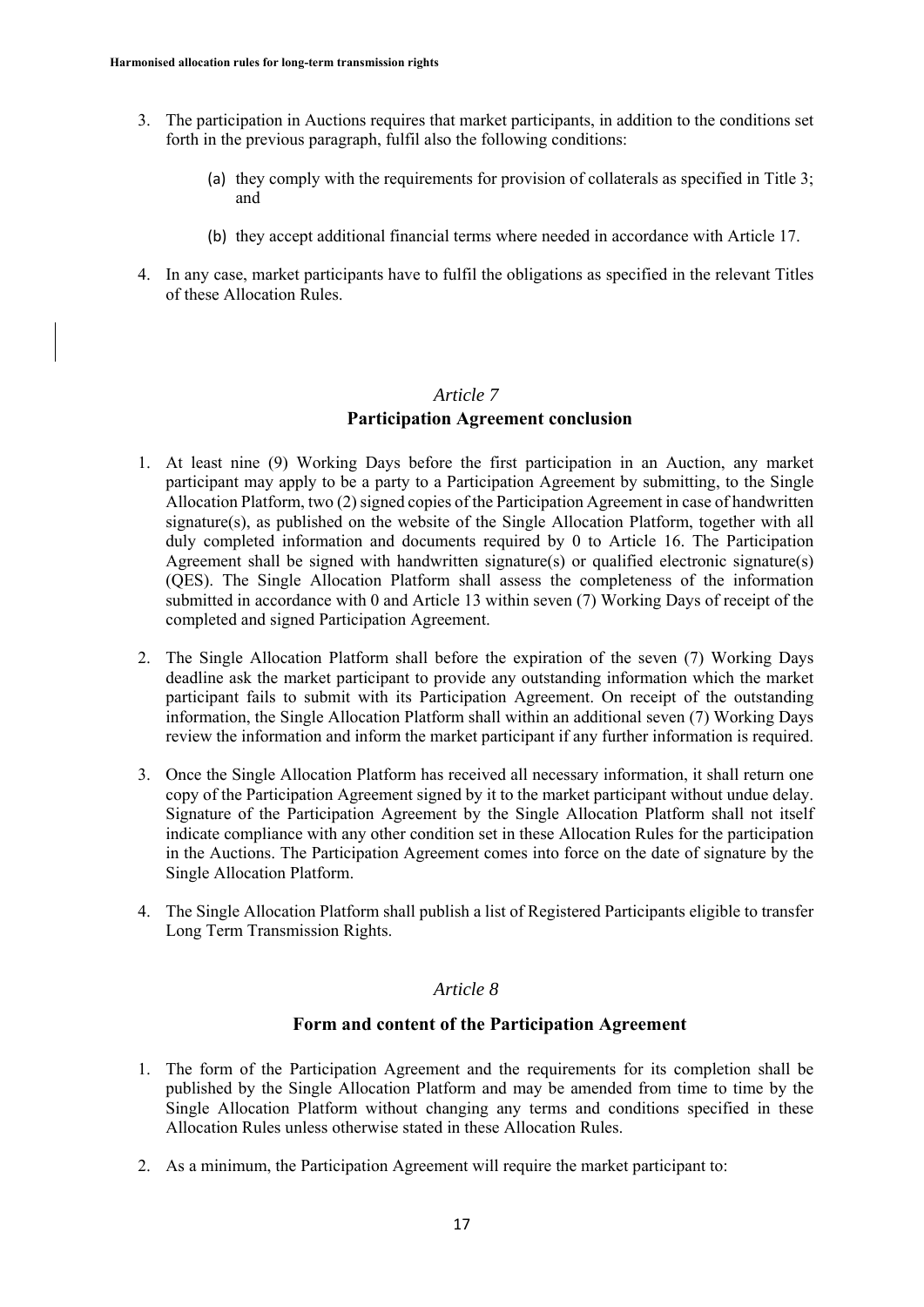- (a) provide all necessary information in accordance with 0 and Article 13; and
- (b) agree to be bound by and comply with these Allocation Rules.
- 3. Nothing in these Allocation Rules shall prevent the Single Allocation Platform and the Registered Participant from agreeing in the Participation Agreement additional rules, out of the scope of these Allocation Rules, including but not limited to the participation in day-ahead or Intraday Explicit Allocation or any fall-back process for day-ahead Implicit Allocation.
- 4. In the event of difficulty of interpretation, contradiction or ambiguity between these Allocation Rules and the Participation Agreement, the text of the Allocation Rules shall prevail.

#### **Submission of information**

- 1. The market participant shall submit the following information with its completed and signed Participation Agreement:
	- (a) name and registered address of the market participant including general email and telephone number of the market participant for notifications in accordance with Article 74.
	- (b) if the market participant is a legal person, an extract of the registration of the market participant in the commercial register of the competent authority;
	- (c) details regarding the beneficial ownership as defined in the relevant legal provisions transposing Article 3(6) of Directive (EU) 2015/849 of the European Parliament and of the Council of 20 May 2015 on the prevention of the use of the financial system for the purposes of money laundering or terrorist financing;
	- (d) contact details and names of persons authorised to represent the market participant and their function;
	- (e) EU VAT registration number or similar tax identification information where EU VAT is not applicable ;
	- (f) Taxes and levies to be considered for invoices and collateral calculations:
	- (g) A unique Energy Identification Code (EIC) which has been registered in the Centralised European Register of Energy Market Participants (CEREMP). The uniqueness shall be verified in CEREMP;
	- (h) bank account information evidenced by a bank account identification document for all payments to the applicant to be used by the Single Allocation Platform;
	- (i) financial contact person for collaterals, invoicing and payment issues, and their contact details (email and telephone number) for notifications where required in these Allocation Rules in accordance with Article 74;
	- (j) commercial contact person and their contact details (email and telephone number) for notifications where required in these Allocation Rules in accordance with Article 74; and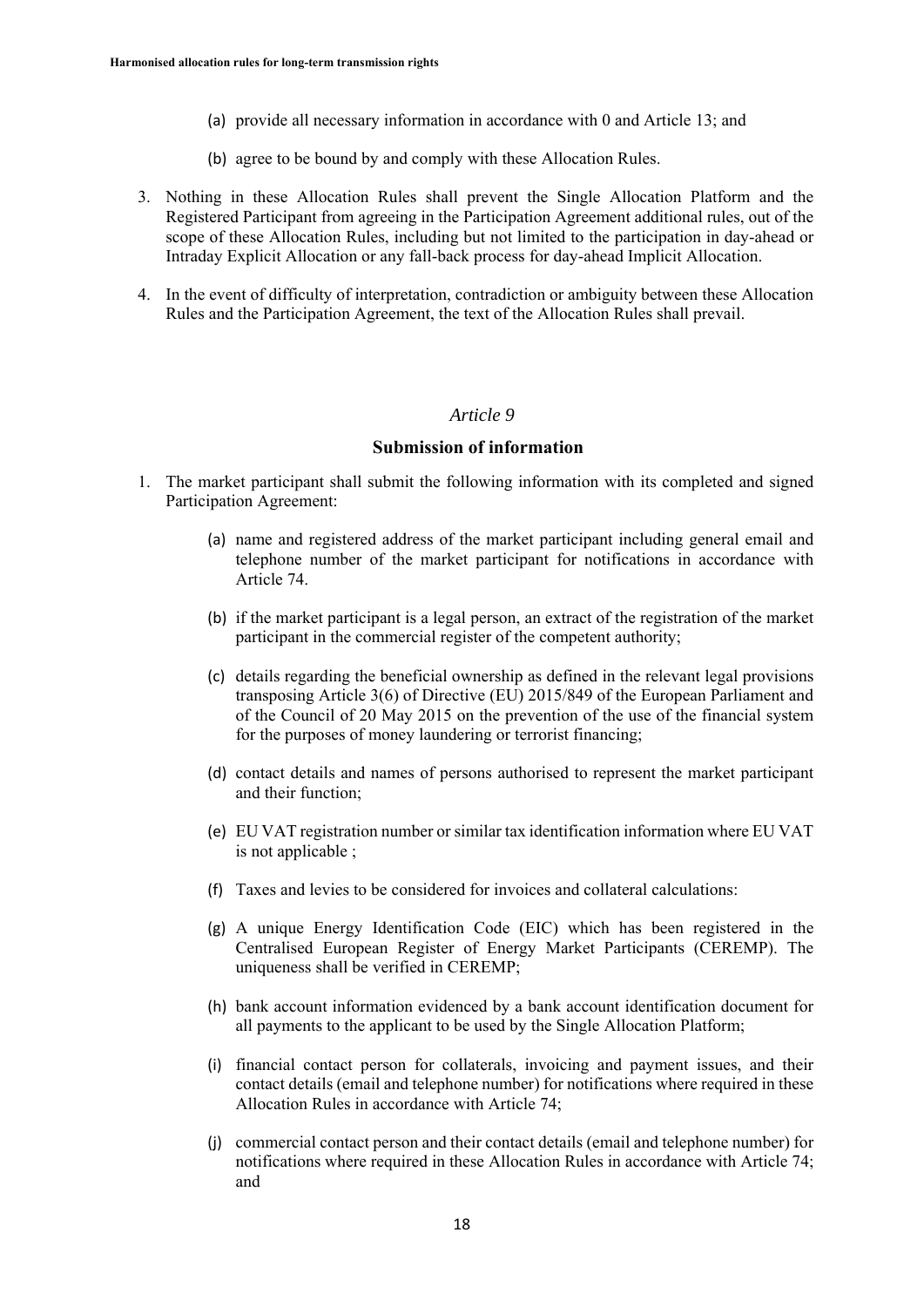- (k) operational contact person and their contact details (email and telephone number) for notifications where required in these Allocation Rules in accordance with Article 74.
- (l) ACER Registration Code (ACER Code) assigned by the European Agency for the Cooperation of Energy Regulators (ACER) during the market participantparticipant's registration process with the NRAits respective regulatory authority, and as reported on CEREMP.
- 2. A Registered Participant shall ensure that all data and other information that it provides to the Single Allocation Platform pursuant to these Allocation Rules (including information in its Participation Agreement) is and remains accurate and complete in all material respects and must promptly notify the Single Allocation Platform of any change.
- 3. A Registered Participant shall notify the Single Allocation Platform if there is any change to the information, submitted in accordance with paragraph 1 of this Article, at least nine (9) Working Days before the change comes into effect and, where that is not possible, without delay after the Registered Participant becomes aware of the change.
- 4. The Single Allocation Platform will confirm the registration of the change or send a refusal note of registration of the change to the Registered Participant, at the latest, seven (7) Working Days after the receipt of the relevant notification of change. The confirmation or refusal note will be sent via electronic means as specified by the Single Allocation Platform on its website. If the Single Allocation Platform refuses to register the change, the reason shall be provided in the refusal note.
- 5. The change becomes valid on the day of the delivery of the confirmation to the Registered Participant.
- 6. If additional information is required from a Registered Participant as a consequence of an amendment to these Allocation Rules, then the Registered Participant shall submit the additional information to the Single Allocation Platform within twelve (12) Working Days after the request for such submission by the Single Allocation Platform.

#### **Warranties**

- 1. By the signature of the Participation Agreement the market participant warrants that:
	- (a) it has not commenced any proceedings seeking a judgement of insolvency or bankruptcy or any other relief under any bankruptcy or insolvency law or other similar law affecting creditors' rights;
	- (b) no insolvency, bankruptcy or other similar legal proceeding affecting creditors' rights have been commenced in relation to the applicant:
	- (c) no winding-up or liquidation proceedings have been commenced with regard to the applicant; and
	- (d) it has no overdue payment obligations towards any current, previous or future platform for forward capacity allocation.

# *Article 11* **Declaration for participation in transfer only**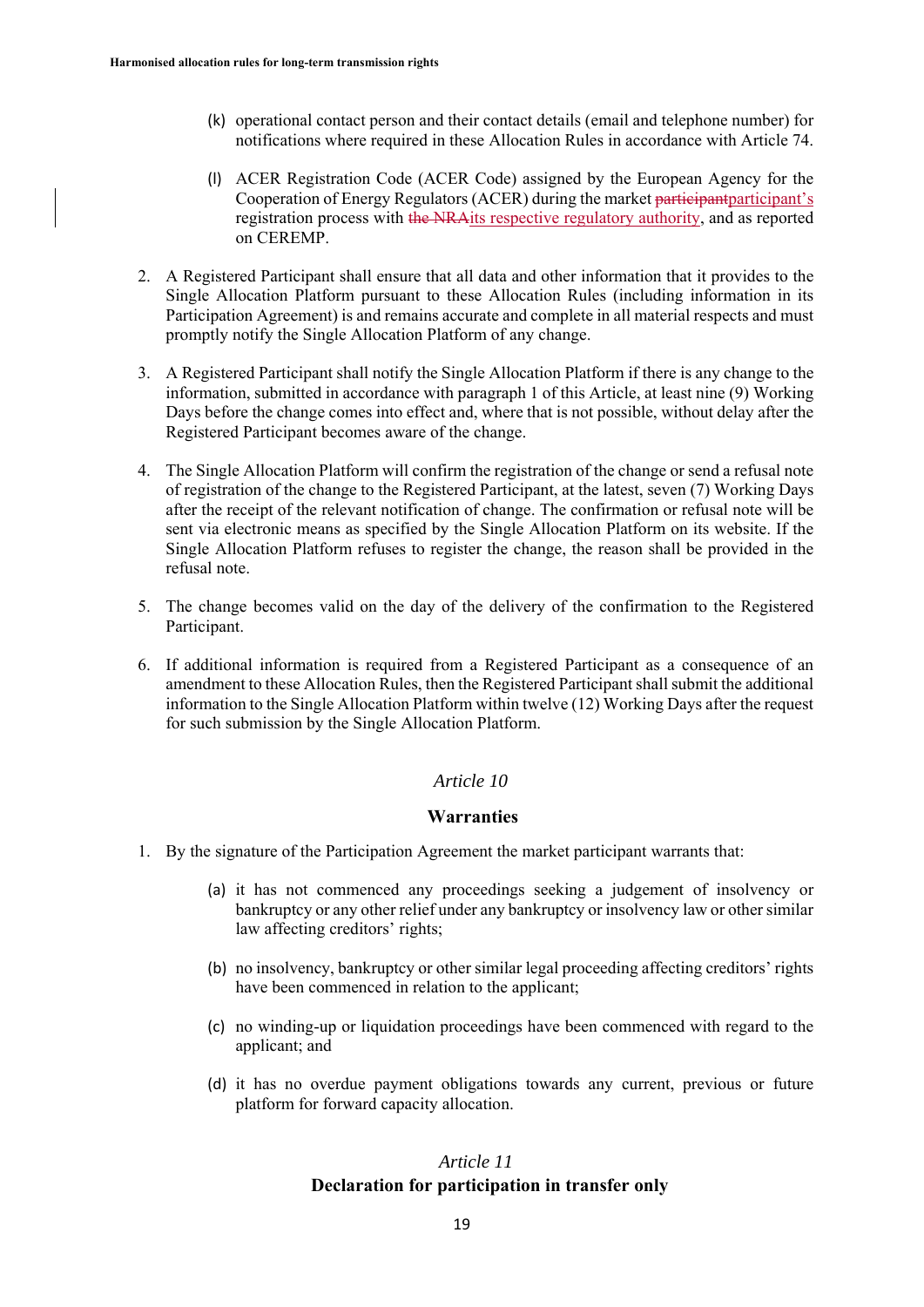$\overline{1}$ 

As part of the submission of the information in accordance with Article 7 and 0, the market participant shall declare to the Single Allocation Platform whether it intends to participate in transfer of Long Term Transmission Rights only. In such a case, it shall not be entitled to participate in any Auction.

#### *Article 12*

#### **Dedicated Business Account**

As part of the submission of the information in accordance with Article 7 and 0, a dedicated Business Account is put at the disposal of the market participant for the purposes of depositing cash collaterals and/or for the purposes of making payments on the basis described in Article 65(8).

#### *Article 13*

#### **Acceptance of the Information System Rules**

By signing the Participation Agreement the market participant accepts the applicable Information System Rules, as amended from time to time and published on the website of the Single Allocation Platform.

#### *Article 14*

#### **Costs related to the Participation Agreement**

All applications to become a Registered Participant and any subsequent participation in Auctions and/or the notification of transfer or the return of Long Term Transmission Rights shall be at the Registered Participants' own cost, expense and risk. The Single Allocation Platform shall not be liable to any person for any cost, damages, or expense in connection with the Registered Participant participating in Auctions and/or transfer or return of Long Term Transmission Rights unless otherwise explicitly stated in these Allocation Rules.

# *Article 15*

#### **Refusal of application**

- 1. The Single Allocation Platform may refuse to enter into a Participation Agreement with a market participant in the following circumstances:
	- (a) when the applicant has not submitted a duly completed and signed Participation Agreement in accordance with Article 7, 0 and 0; or
	- (b) the Single Allocation Platform has previously terminated a Participation Agreement with the applicant as a result of a breach of the Participation Agreement by the Registered Participant in accordance with Article 72(3) and (4) and unless the circumstances leading to termination have ceased to exist or the Single Allocation Platform is reasonably satisfied that the breach will not occur again; or
	- (c) if entering into a Participation Agreement with the applicant would cause the Single Allocation Platform to breach any condition of any mandatory legal or regulatory requirement;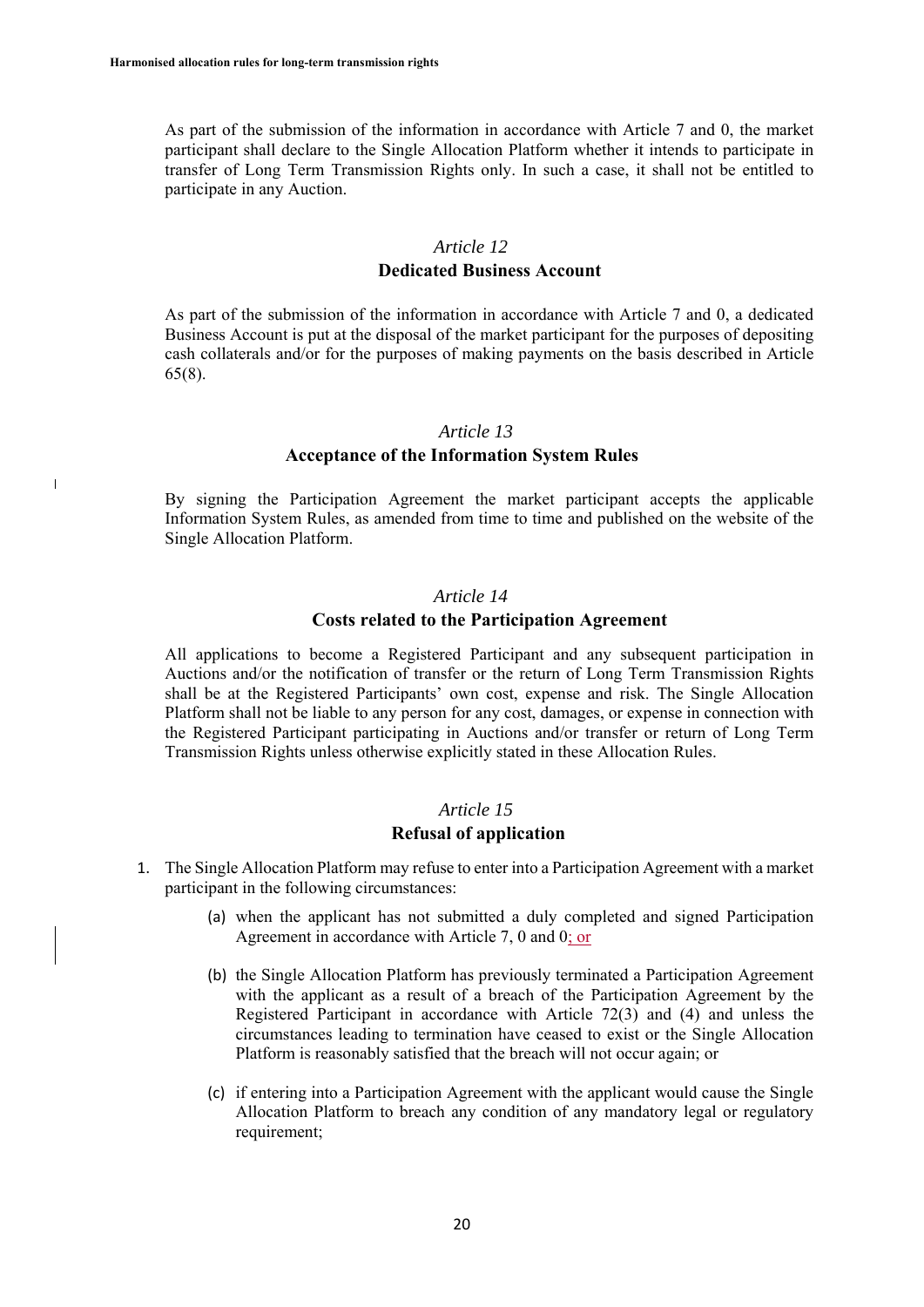$\overline{1}$ 

- (d) if any of the warranties of the Registered Participant under 0 are found to be not valid or false; or
- (e) if the applicant is under economic and trade sanctions which may have a significant impact toon the Single Allocation Platform.

#### *Article 16* **Access to the Auction Tool**

- 1. The Single Allocation Platform shall grant access to the Auction Tool free of charge if the following requirements are satisfied:
	- (a) the Registered Participant has signed and delivered a completed form included in the Information System Rules identifying the person(s) for which the user account(s) in the Auction Tool shall be established, including any third parties authorised to act on behalf of the Registered Participant for the purposes of return and transfer of Long Term Transmission Rights in accordance with Article 39 and Article 42; and
	- (b) the Registered Participant has fulfilled the requirements on authentication as set forth by the Information System Rules published by the Single Allocation Platform; such requirements may include technology for authentication purposes.
- 2. The Single Allocation Platform shall confirm the creation of the user account or may send a refusal note to the Registered Participant, at the latest, five (5) Working Days after the receipt of the relevant signed and completed form by the Registered Participant. The confirmation or refusal note shall be sent via electronic means as specified by the Single Allocation Platform on its website.
- 3. The Single Allocation Platform shall send the duly justified refusal note if the requirements listed in paragraph 1 of this Article are not fulfilled and access to the Auction Tool will not be granted.

#### *Article 17*

#### **Conclusion of additional financial terms**

5. The Single Allocation Platform may develop and publish additional standard financial terms to be accepted by the Registered Participants. These additional financial terms may include provisions to enable joint collaterals for long term and other processes organized by the Single Allocation Platform in accordance with the Participation Agreement, as long as these additional financial terms comply with these Allocation Rules.

#### *Article 18*

#### **Regulatory and legal requirements**

It is the responsibility of each market participant to ensure that it complies with national and European legislation, including requirements of any relevant competent authority, and obtained all necessary authorisations in connection with its participation in Auctions or in transfer and the use of Long Term Transmission Rights.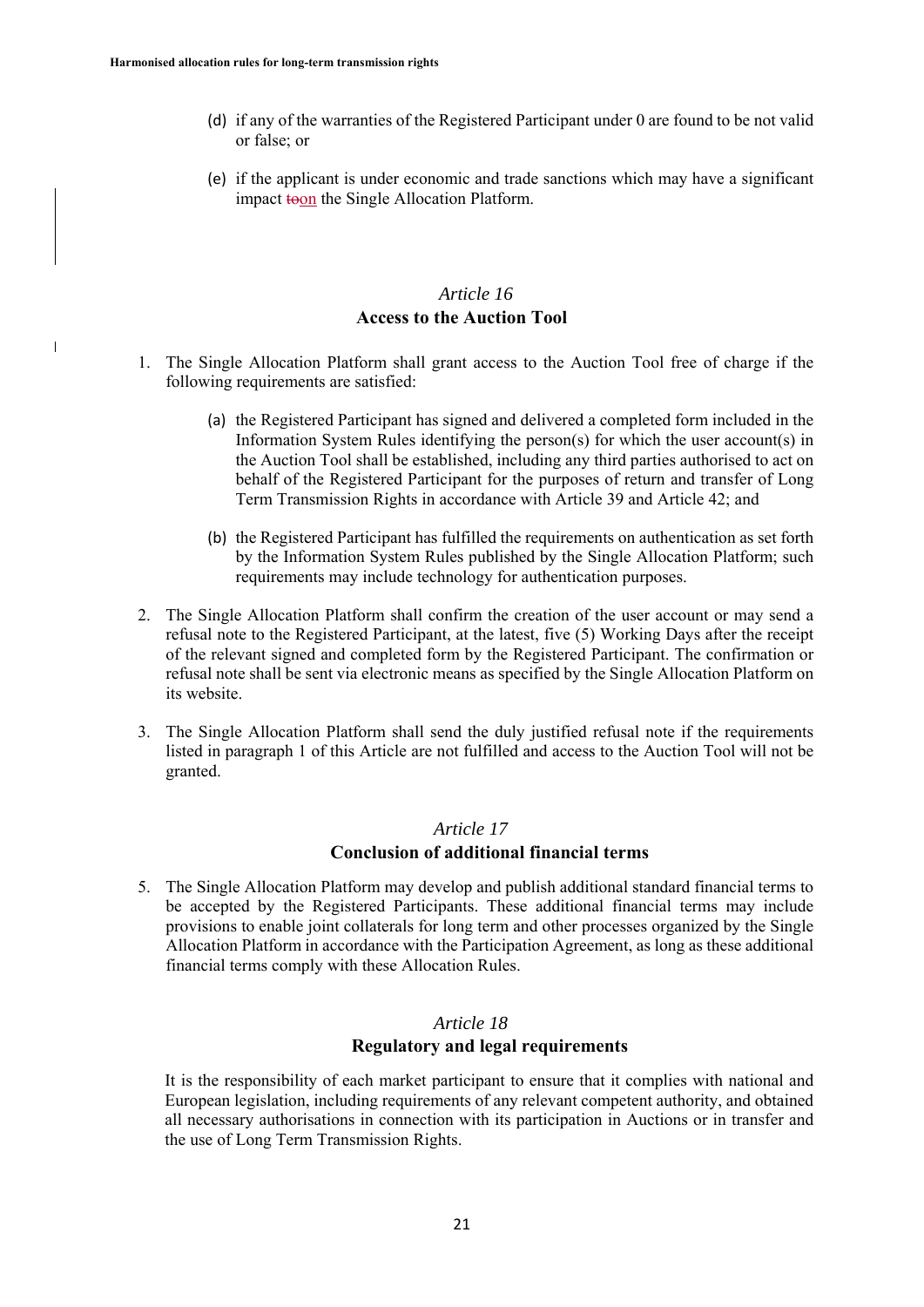# **TITLE 3 Collaterals**

#### *Article 19*

#### **General provisions**

- 1. Registered Participants shall provide collaterals in order to secure payments to the Single Allocation Platform resulting from Auctions of Long Term Transmission Rights and, where applicable, potential other payments falling due under the additional financial terms in accordance with Article 17.
- 2. Only the following forms of collaterals shall be accepted:
	- (a) a Bank Guarantee;
	- (b) a cash deposit in a dedicated Business Account.
- 3. Collaterals may be provided in one of the forms mentioned in paragraph 2 of this Article or a combination of these forms, provided that the Single Allocation Platform is entitled as beneficiary to the full collateral.
- 4. Credit Limit shall always be greater or equal to zero.
- 5. The collaterals shall be provided in Euros  $(\epsilon)$ .

#### *Article 20*

#### **Form of cash deposit**

- 1. For collaterals that are provided in the form of a cash deposit in a dedicated Business Account the following conditions shall apply:
	- (a) the money shall be deposited in a dedicated Business Account at a financial institution selected by the Single Allocation Platform;
	- (b) the dedicated Business Account shall be opened and used in accordance with additional financial terms to be concluded between the Single Allocation Platform, or where relevant the financial institution and the Registered Participant and shall only be used for Auction purposes;
	- (c) until withdrawal as permitted by the following provisions of Article 26, the cash deposit in the dedicated Business Account belongs to the Registered Participant if not stated otherwise in the additional financial terms in accordance with Article 17;
	- (d) withdrawals from the dedicated Business Account pursuant to Article 24 and Article 26 may be made solely on the instruction of the Single Allocation Platform;
	- (e) the dedicated Business Account may be used in addition for settlement as set forth in Article 65 upon request of the Single Allocation Platform; and
	- (f) interest on the amount deposited in the dedicated Business Account shall accrue for the benefit of the Registered Participant, after deduction of taxes and bank charges if any.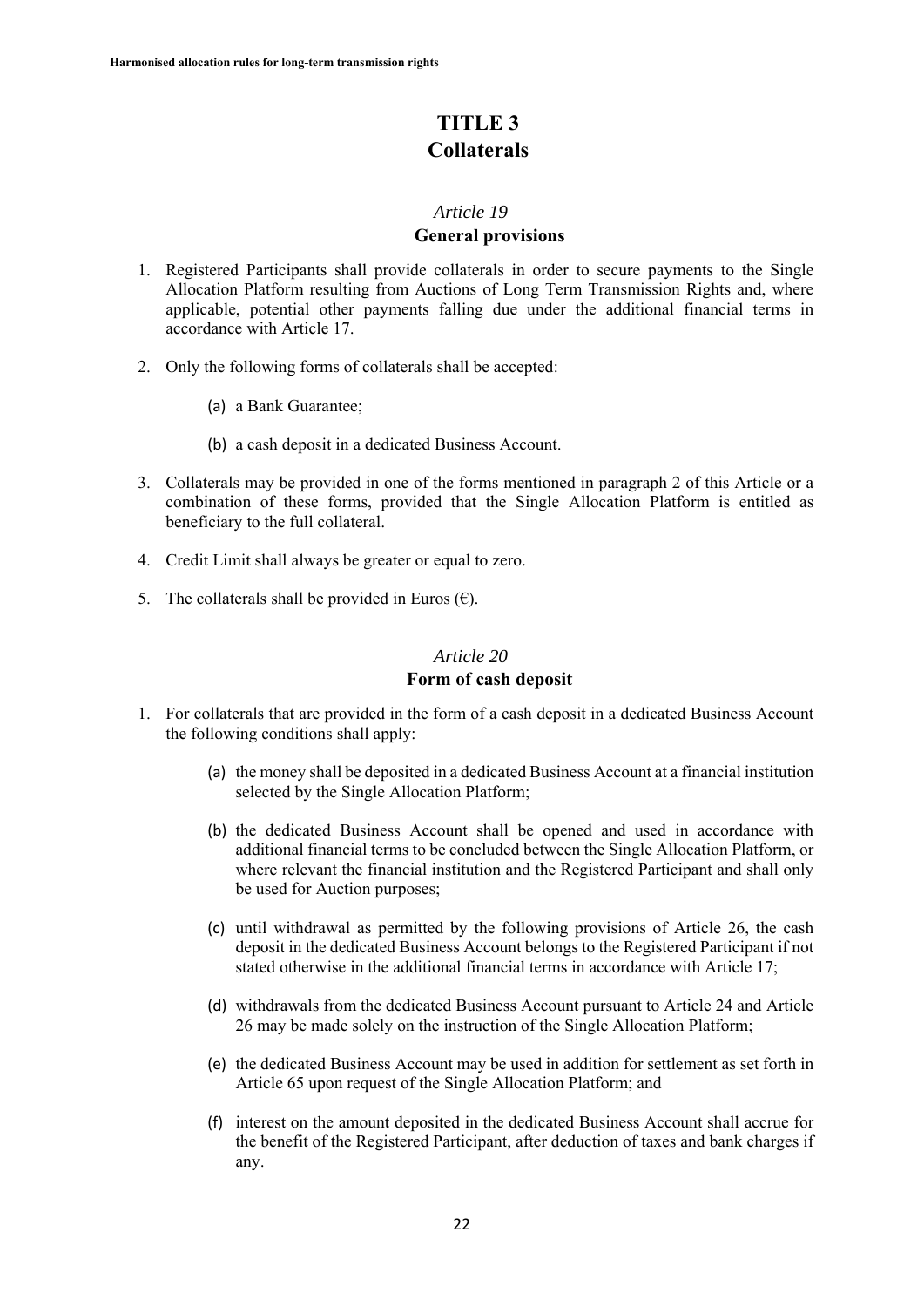#### *Article 21* **Form of Bank Guarantee**

- 1. Collaterals that are provided in the form of a Bank Guarantee shall comply with the following specifications:
	- (a) the Bank Guarantee shall be provided in the form of the template that is available on the website of the Single Allocation Platform and updated from time to time or in a form that substantially follows the template;
	- (b) the Bank Guarantee shall be written in English;
	- (c) the Bank Guarantee covers all Auctions organized by the Single Allocation Platform subject to these Allocation Rules;
	- (d) the Bank Guarantee shall allow partial and multiple drawing by the Single Allocation Platform, up to the maximum amount guaranteed;
	- (e) the Bank Guarantee shall provide for payment upon first request of the Single Allocation Platform. It shall further provide that, if the Single Allocation Platform calls upon the Bank Guarantee, the bank shall pay automatically without any other condition than the receipt of a written demand by registered letter from the Single Allocation Platform.
	- (f) the Bank Guarantee shall be irrevocable, unconditional and non-transferable;
	- (g) the Bank Guarantee  $\frac{1}{2}$  may shall either include handwritten signature(s) or qualified electronic signature(s) (QES) from the issuing Bank. In the event the Bank Guarantee is signed with qualified electronic signature(s) (QES), all the following amendments shall be signed with a qualified electronic signature(s) (QES);
	- (h) the bank issuing the Bank Guarantee shall be permanently established, including via a branch in a EU member state, European Economic Area or Switzerland;
	- (i) the bank issuing the Bank Guarantee or the financial group it belongs to shall have a long term credit rating of not less than BBB+ by Standard and Poor's Corporation, BBB+ by Fitch or Baa1 by Moody's Investors Service Inc. If the rating requirement is not fulfilled by the issuing bank itself but by the financial group to which it belongs, the issuing bank shall provide the Single Allocation Platform with a parental guarantee or an equivalent document issued by the financial group. If the issuing bank or the financial group, the issuing bank belongs to ceases to have the required long term credit rating, the Registered Participant shall within five (5) Working Days submit to the Single Allocation Platform a substitute Bank Guarantee by a bank complying with the required long term credit rating or replace the Bank Guarantee by deposit. If there are industry-wide downgrades of financial institutions, the Single Allocation Platform may investigate what the new standards are and, if deemed necessary, decrease the required rating for a limited period of time, informing TSOs, who shall then inform the relevant NRAsregulatory authorities.
	- (j) the bank issuing the Bank Guarantee shall not be an Affiliate of the Registered Participant for which the Bank Guarantee is issued.
- 2. A Bank Guarantee shall contain the following:
	- (a) a maximum amount guaranteed;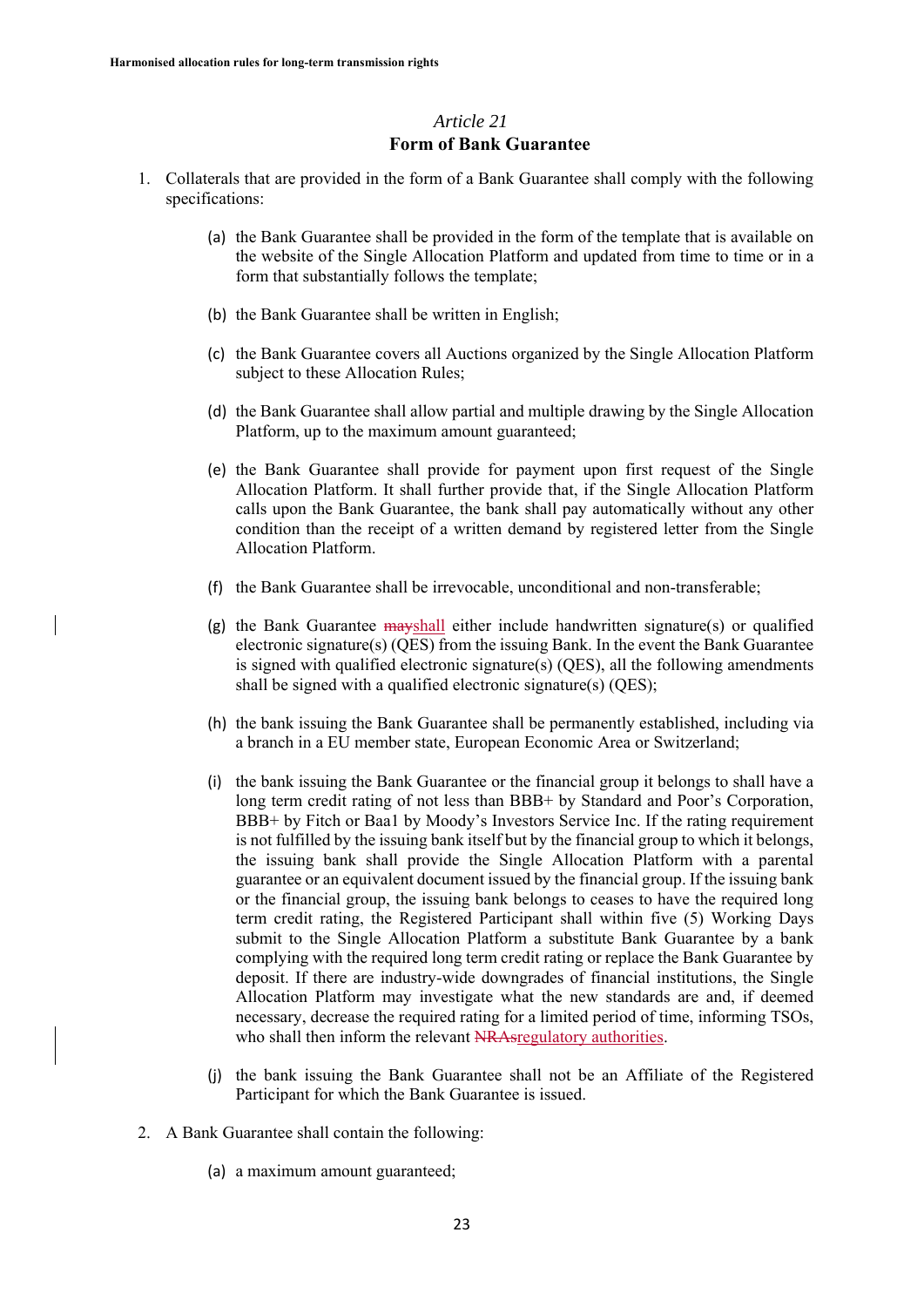- (b) the Single Allocation Platform's identification as beneficiary, as specified on the website of the Single Allocation Platform;
- (c) the Single Allocation Platform's bank account, as specified on the website of the Single Allocation Platform;
- (d) the Single Allocation Platform's bank's address, as specified on the website of the Single Allocation Platform;
- (e) the Registered Participant's full identification, including name, address, commercial/company register;
- (f) full identification of the providing bank; and
- (g) the validity time.
- 3. The Registered Participant shall submit the Bank Guarantee at least four (4) Working Days before the Bidding Period closure of the Auction for which it shall be used as collateral or otherwise, it shall be considered for the subsequent Auctions.
- 4. The Single Allocation Platform shall accept the Bank Guarantee provided by a Registered Participant if the Bank Guarantee is provided in line with the specifications set out in paragraph 1 to 2 of this Article and, in the event the Bank Guarantee includes handwritten signature(s), the original of the Bank Guarantee has been received by the Single Allocation Platform.
- 5. The Single Allocation Platform shall confirm the acceptance of the Bank Guarantee or send a refusal note to the Registered Participant, at the latest, four (4) Working Days after the receipt of the original of the Bank Guarantee. The confirmation or refusal note shall be sent via electronic means as specified by the Single Allocation Platform on its website. The refusal note shall include reasoning for refusal.

#### **Validity and renewal of the Bank Guarantee**

- 1. Collaterals in the form of a Bank Guarantee shall be valid for the minimum periods as follows:
	- (a) for product(s) with a duration of more than one month, until at least thirty (30) calendar days after the end of each next calendar month within the Product Period(s);
	- (b) for product(s) with a duration of one month, until at least thirty  $(30)$  calendar days after the end of the Product Period(s); and
	- (c) for product(s) with a duration of less than one month, until at least sixty (60) calendar days after the end of the Product Period(s).
- 2. The Registered Participant shall replace or renew the collaterals in form of a Bank Guarantee to fulfil the requirements of paragraph 1 of this Article at least four (4) Working days before the expiry of the validity of the collaterals.

#### *Article 23*

### **Credit Limit**

1. The Single Allocation Platform shall calculate and continuously update the Credit Limit of each Registered Participant in respect of each subsequent Auction. The Credit Limit shall be equal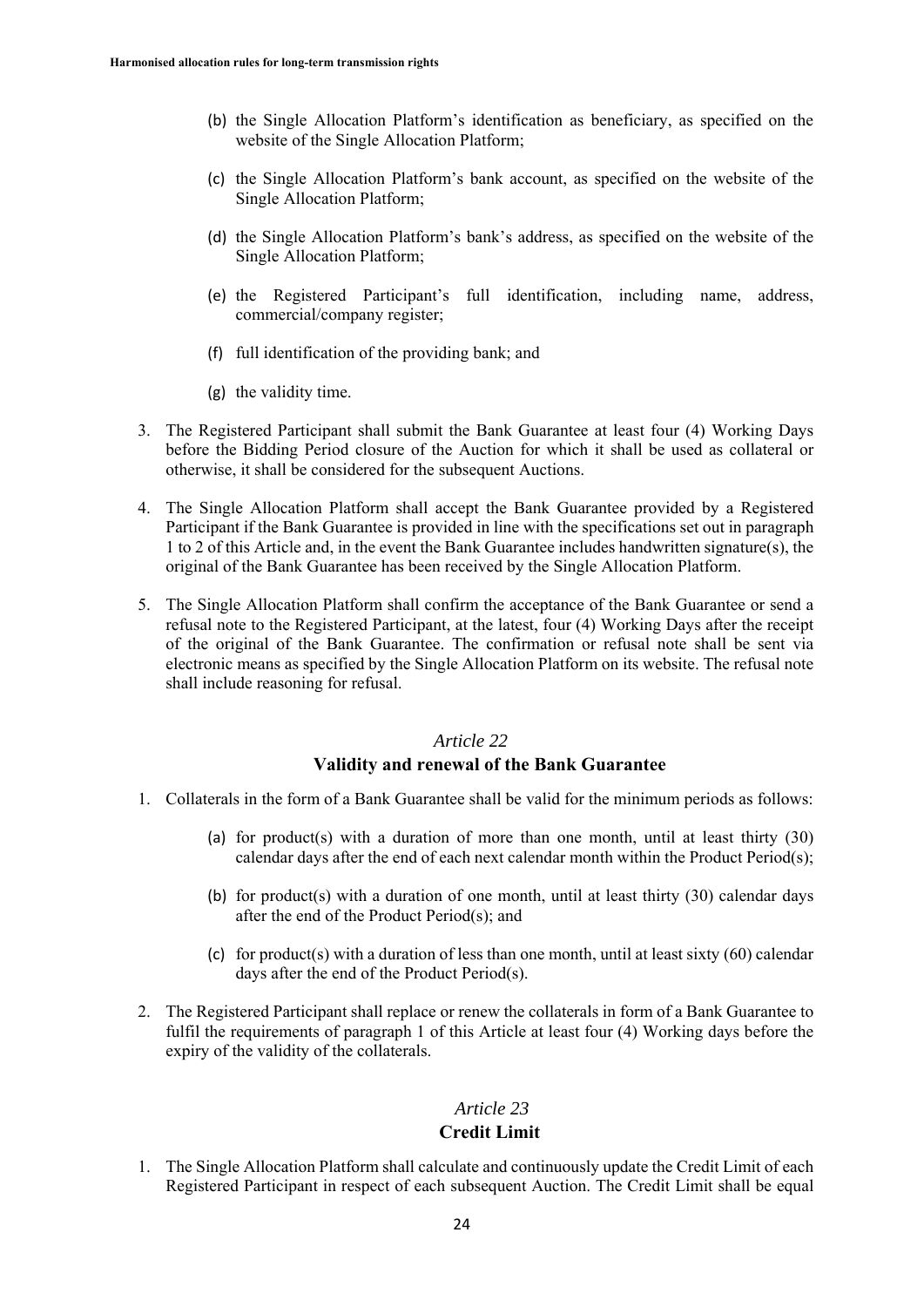to the amount of the collaterals in place minus any outstanding payment obligations. In case of a Bank Guarantee such Bank Guarantee shall be only considered if the requirements in Article 22 related to its validity for the respective Auction are fulfilled. The Single Allocation Platform shall make this information available to each Registered Participant individually through the Auction Tool.

- 2. Outstanding payment obligations are calculated according to Article 63 subject to additional rules in paragraph 3 to 5 of this Article and in Article 34.
- 3. For the purpose of the Credit Limit calculation, outstanding payment obligations shall be increased to include the taxes and levies in force subject to Article 64.
- 4. Reduction Periods are taken into consideration for the calculation of the Credit Limit as set forth in Article 63.
- 5. Maximum payment obligations for a Registered Participant resulting from its Bid(s) registered at the closure of the Bidding Period, calculated according to Article 34, shall be considered provisionally as the outstanding payment obligations. From the publication of the provisional Auction results until the moment when the Auction Results become final the due amount notified according to Article 36 paragraph 3(b) and (c) shall be provisionally considered as outstanding payment obligations for Credit Limit calculation for any concurrent Auction. The Credit Limit shall be revised based on the actual allocated Long Term Transmission Rights when the provisional Auction results are published as described in Title 4.

#### *Article 24*

#### **Modifications of the collaterals**

- 1. A Registered Participant may request in written form an increase of the collaterals in form of a Bank Guarantee, a decrease of the collaterals in form of a Bank Guarantee and/or cash deposit or change of the form of the collaterals at any time in accordance to paragraphs 2 and 3 of this Article.
- 2. A decrease of the collaterals of a Registered Participant shall only be allowed if the Credit Limit after applying the requested decrease of the collaterals would be greater than or equal to zero.
- 3. The Single Allocation Platform shall accept the modification of the collaterals if the request for a modification of collaterals is compliant with the condition set out in paragraph 2 of this Article in case of a decrease or with the conditions set out in Article 21 and Article 22 in case of an increase of collaterals in the form of a Bank Guarantee and in case of a change in the form of the collaterals from cash on deposit to Bank Guarantee.
- 4. The modification of the collaterals shall become valid and effective only when the Single Allocation Platform has made the requested modification of the collaterals of the Registered Participant within the Auction tool.
- 5. The Single Allocation Platform shall assess the request for modification of collaterals and confirm the acceptance or send a refusal note to the Registered Participant, at the latest, four (4) Working Days after the receipt of the request. The confirmation or refusal note shall be sent via electronic means as specified by the Single Allocation Platform on its website. The refusal note shall include reasoning for refusal.

### *Article 25* **Collateral incident**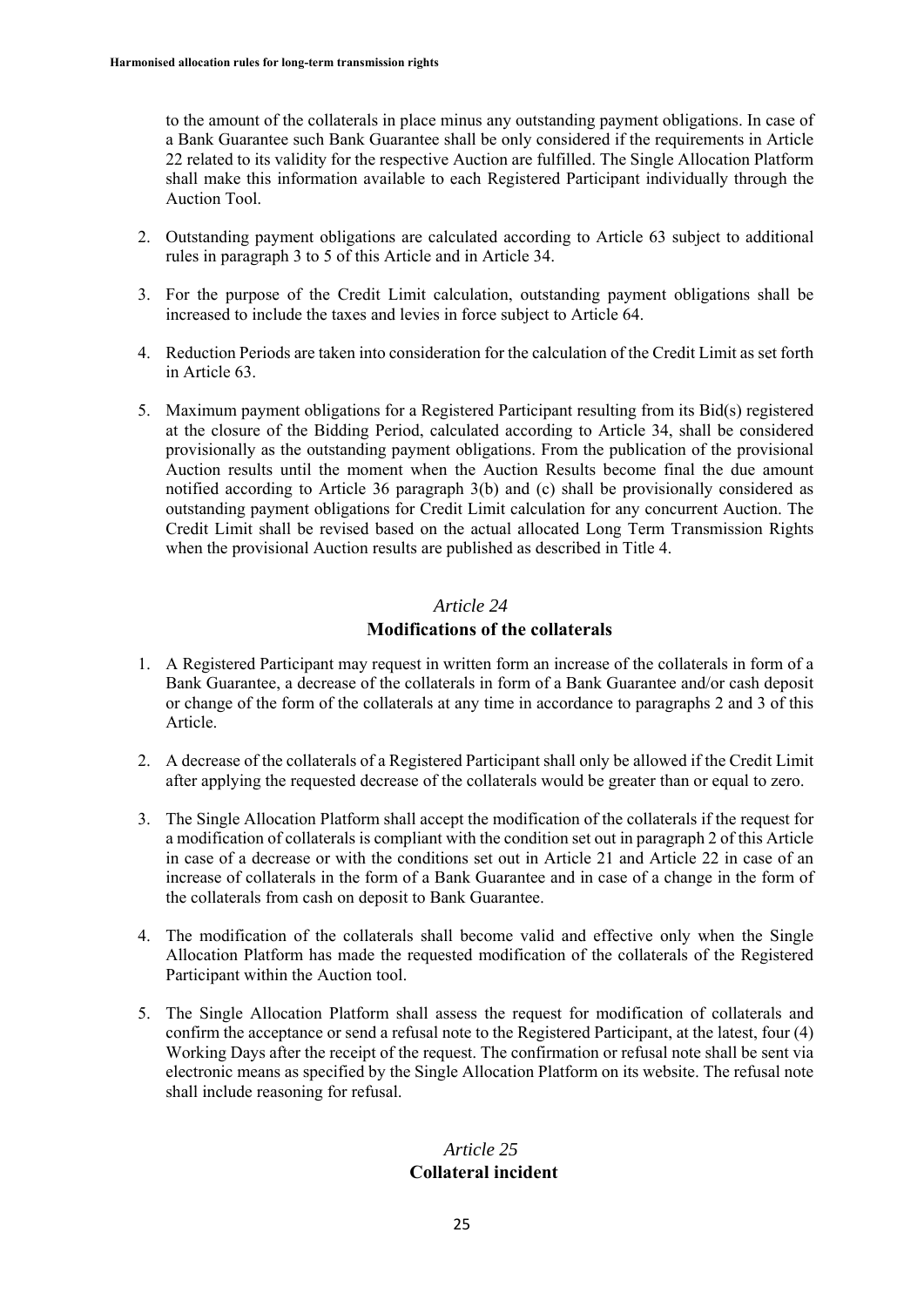- 1. A collateral incident occurs in the following cases:
	- (a) the collaterals are insufficient to secure the amount due for the Long Term Transmission Rights held by a Registered Participant on the next payment date as set forth in Article 65 considering the amount and the validity of the collaterals; or
	- (b) the collaterals are not renewed in accordance with Article 22 paragraph 2; or
	- (c) the collaterals are not restored after a payment incident in accordance with Article 26 or new collateral was provided that is not compliant with the conditions specified in Article 19(3), Article 20 and Article 21.
- 2. The Single Allocation Platform shall notify the collaterals incident to the Registered Participant by electronic means as specified by the Single Allocation Platform on its website. The Registered Participant shall increase its collaterals within two (2) Working Days from sending of the notification if this is done during Working Hours or two (2) Working Days starting from the next Working Day if sent after Working Hours. If the collaterals provided by the Registered Participant remains insufficient after this period, the Single Allocation Platform may suspend or terminate the Participation Agreement in accordance with Article 71 and Article 72.

#### **Calls on collaterals**

- 1. The Single Allocation Platform is entitled to call upon collaterals of a Registered Participant in the event of a registered payment incident in accordance with Article 67.
- 2. The Registered Participant shall restore its collaterals after a payment incident or collaterals incident by following the conditions as set forth in Article 19(3), Article 20 and Article 21 unless the Participation Agreement is suspended or terminated in accordance with Article 71 and Article 72.

# **TITLE 4 Auctions**

#### *Article 27*

#### **General provisions for Auctions**

- 1. The Single Allocation Platform shall allocate Long Term Transmission Rights to Registered Participants by way of Explicit Allocation. Prior to the Auction the Single Allocation Platform shall publish Auction Specifications on its website.
- 2. The Auctions shall be organised via the Auction Tool. Each Registered Participant fulfilling the requirements for participating in the Auction may place Bids in the Auction Tool until the relevant deadline for placing Bids in the specific Auction expires according to the respective Auction Specification.
- 3. After the relevant deadline for placing Bids in the specific Auction has expired, the Single Allocation Platform shall evaluate the Bids including against the respective Credit Limits of the Registered Participants. The results of the Auction will be notified to Registered Participants via the Auction Tool.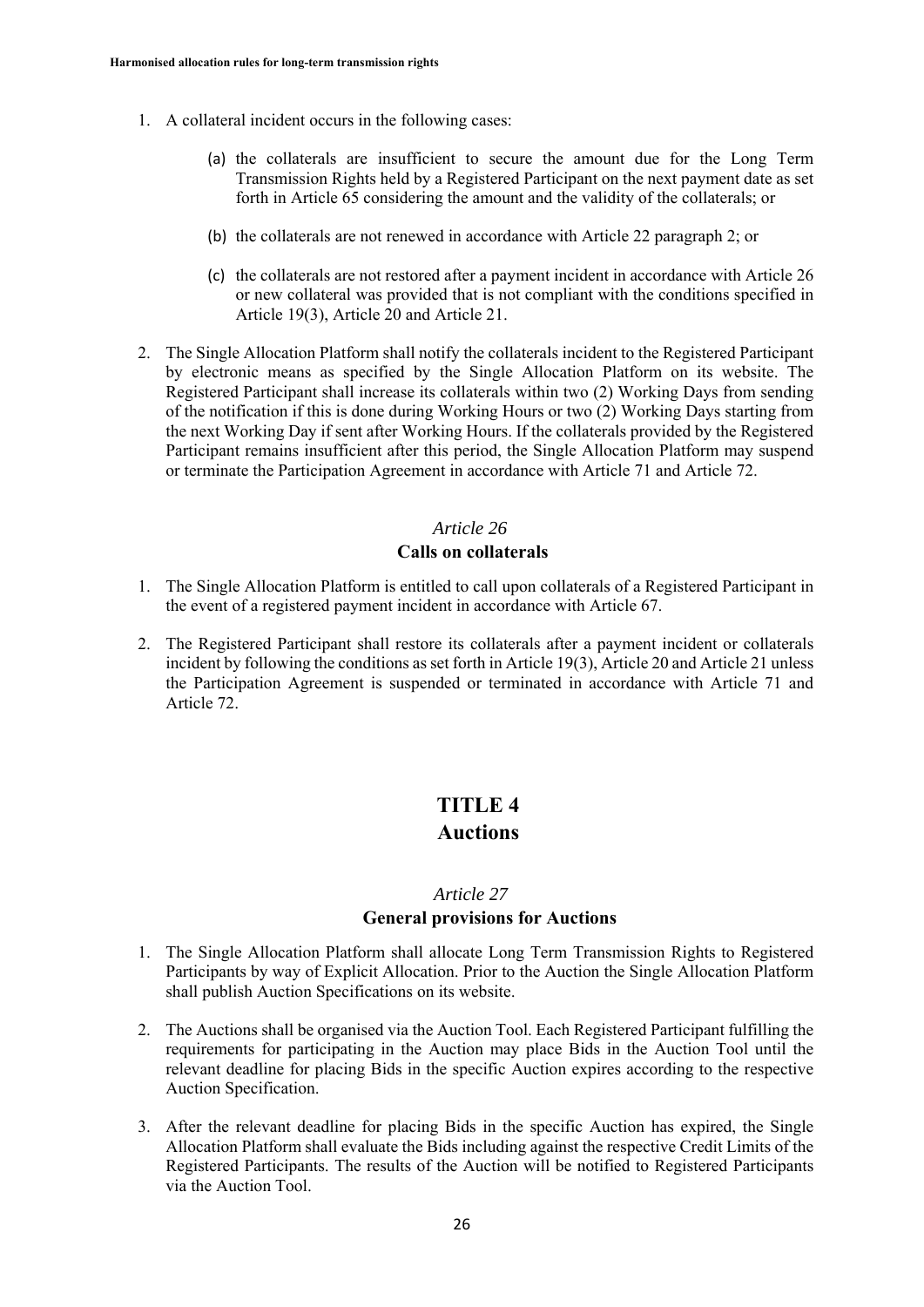4. The Single Allocation Platform shall provide information on forthcoming Auctions by publishing on its website a provisional Auction calendar with the dates of Auctions reasonably in advance before the Auctions take place. For standard Forward Capacity Allocation timeframes specified in Article 28(1) a provisional Auction calendar for each calendar year shall be published no later than 1 December of the year preceding including provisional information on the form of the product, Product Period and Bidding Period.

#### *Article 28*

#### **Capacity Allocation timeframe and form of product**

- 1. The standard Forward Capacity Allocation timeframes, subject to product availability, are defined as follows:
	- (a) yearly timeframe: it starts on the first day and ends on the last day of a calendar year; and
	- (b) monthly timeframe: it starts on the first day and ends on the last day of a calendar month.
- 2. For the standard timeframes listed in paragraph 1 and subject to Cross Zonal Capacity availability, the Single Allocation Platform shall organise at least one Auction per year for the yearly timeframe and one Auction per month for the monthly timeframe. For the avoidance of doubt, this shall not exclude the possibility to perform a joint Auction of Cross Zonal Capacity of several Bidding Zones' borders and directions or to allocate Cross Zonal Capacity on individual or different subsets of interconnector(s) of a Bidding Zone border separately.
- 3. The standard form of the Auction product shall be a base product by which a fixed amount of MW throughout the Product Period is allocated subject to announced Reduction Periods.
- 4. Additional timeframes and/or an additional form of products other than the standard products and timeframes described in paragraph 1, 2 and 3 of this Article may be offered, as specified in the regional design of Long Term Transmission Rights in accordance with Article 31(4) of the FCA Regulation.

5.

#### *Article 29*

#### **Auction Specification**

- 1. The Single Allocation Platform shall publish a provisional version of the Auction Specification and a final version of the Auction Specification as set forth in paragraphs 2 to 3 of this Article.
- 2. For yearly Auctions the Single Allocation Platform shall publish the provisional and the final Auction Specification no later than one (1) week and for any other shorter Capacity Allocation timeframe no later than two (2) Working Days before the end of the Bidding Period of an Auction. The provisional Auction Specification shall state in particular:
	- (a) the code identifying the Auction in the Auction Tool;
	- (b) type of Long Term Transmission Rights;
	- (c) Capacity Allocation timeframe (e.g. yearly, monthly or other, as described in Article 28);
	- (d) form of product (e.g. base, peak, off-peak as described in Article 28);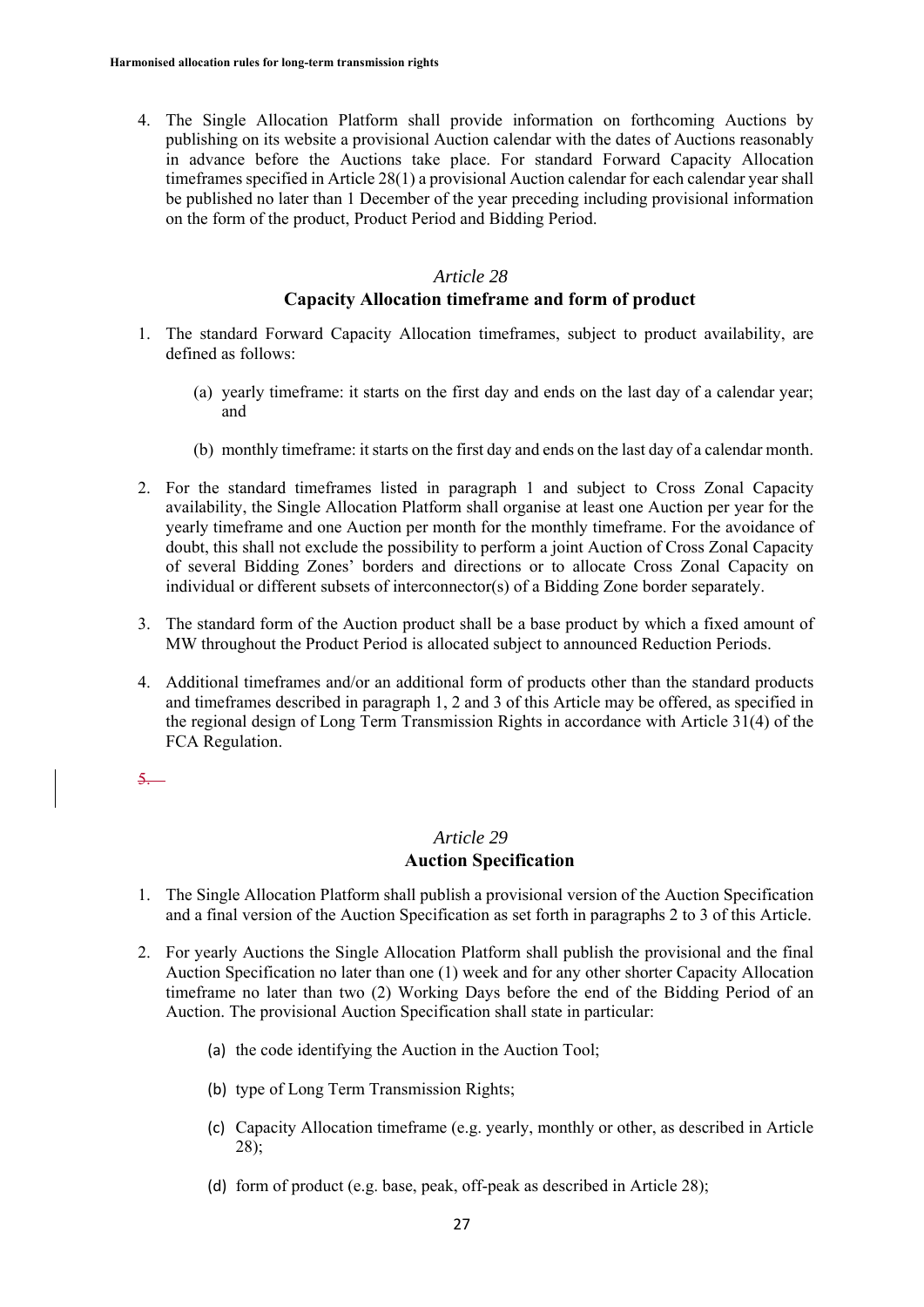- (e) identification of the Bidding Zone border(s) or a subset of the Interconnectors on the Bidding Zone border and direction covered;
- (f) deadline for return of the Long Term Transmission Rights allocated in previous Auctions for the respective Bidding Zone border(s).
- (g) the Product Period;
- (h) Reduction Period(s) associated with the Product Period when applicable;
- (i) the Bidding Period;
- (j) the deadline for the publication of the provisional Auction results;
- (k) the contestation period in accordance with Article 37;
- (l) the provisional Offered Capacity which shall not include Cross Zonal Capacity released via return of Long Term Transmission Rights and Cross Zonal Capacity released in accordance with Article 71 and Article 72.
- (m) any other relevant information or terms applicable to the product or the Auction.
- 3. Not earlier than four (4) hours after publication of the provisional Auction Specification, the Single Allocation Platform shall publish the final Auction Specification for that Auction stating the final Offered Capacity and any other update of relevant information or terms applicable to the product or the Auction.
- 4. The final Offered Capacity shall consist of:
	- (a) the provisional Offered Capacity;
	- (b) the available Cross Zonal Capacity already allocated to Registered Participants for which a valid request for return of Long Term Transmission Rights has been submitted for this Auction in accordance with Article 38 and Article 39; and
	- (c) the available Cross Zonal Capacity already allocated to Registered Participants which will be reallocated as a result of suspension or termination in accordance with Article 71 and Article 72.
- 5. The Single Allocation Platform shall publish the format of the bids to be used.

#### **Reduction Periods of Offered Capacity**

- 1. The Single Allocation Platform may announce one or more Reduction Periods in the Auction Specification. In this case, the Auction Specification shall include for each Reduction Period information on the duration of the Reduction Period and the amount of Offered Capacities.
- 2. For the avoidance of doubt, Reduction Periods do not apply to already allocated Long Term Transmission Rights and shall not be considered for any purpose including compensation as a curtailment according to Title 9.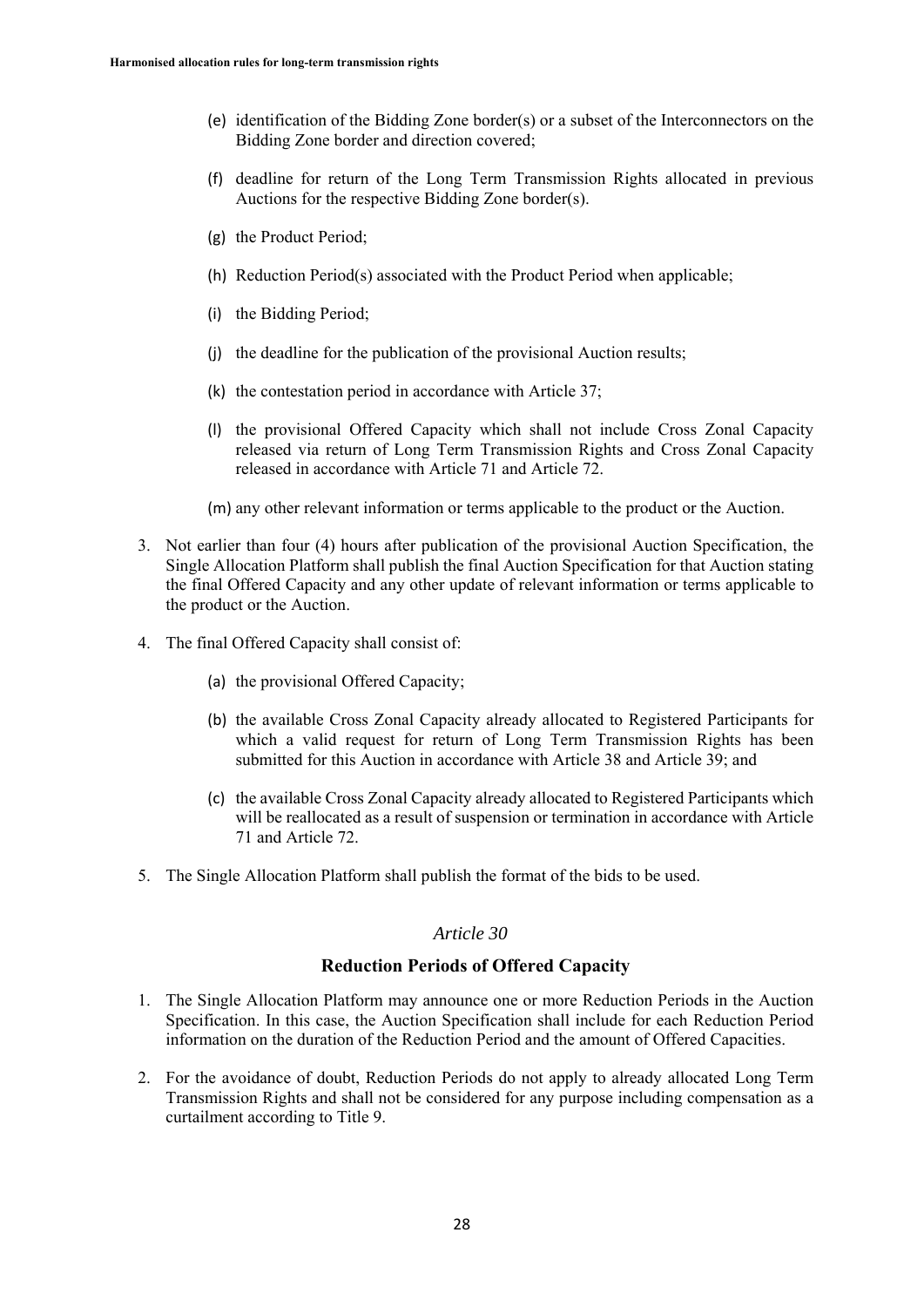#### **Bids submission**

- 1. The Registered Participant shall submit a Bid or set of Bids to the Single Allocation Platform in accordance with following requirements:
	- (a) it shall be submitted electronically using the Auction Tool and during the Bidding Period as specified in the Auction Specification;
	- (b) it shall identify the Auction via an identification code as specified in Article 29 paragraph 2 (a);
	- (c) it shall identify the Registered Participant submitting the Bid through its EIC code;
	- (d) it shall identify the Bidding Zones border and the direction for which the Bid is submitted;
	- (e) it shall state the Bid Price, which shall be different for each Bid of the same Registered ParticipantunlessParticipant unless otherwise provided for in the Information System Rules, exclusive of taxes and levies, in Euros per MW for one hour of the Product Period, i.e. Euro/MW and hour, expressed to a maximum of two (2) decimal places, and equal to or greater than zero;
	- (f) it shall state the Bid Quantity in full MW which must be expressed without decimals.
- 2. The Registered Participant may modify its previously registered Bid or set of Bids at any time during the Bidding Period including its cancellation. In case the Bid has been modified only the last valid modification of the Bid or set of Bids shall be taken into account for the Auction results determination.
- 3. If a Bid Quantity, or a quantity calculated as a sum of the Bid Quantity for several Bids submitted for the same Auction, by a Registered Participant exceeds the Offered Capacity announced in the final Auction Specification, this Bid or these Bids shall be completely rejected. Where a modification of previously submitted Bids results in exceeding the Offered Capacity, the modification shall be rejected and the previously registered Bids will stand.
- 4. If a Bid Quantity or a quantity calculated as a sum of the Bid Quantity for several Bids submitted for the same Auction by a Registered Participant exceeds the relevant Offered Capacity announced after the Bids submission, the Bids with the lowest Bid Price will be rejected one (1) by one (1) until the total allowed Bid Quantity is lower than or equal to the Offered Capacity. In case where the Information System Rules allows submission of Bids with the same Bid Price by one Registered Participant the Single Allocation Platform may apply additional criteria or rules to decide which Bid shall be rejected. Such additional criteria or rules shall be included in the information System Rules and shall be one or more from the following:
	- (a) chronological submission (time stamp); and/or
	- (b) Bid identification assigned by the Auction Tool; and/or
	- (c) rejection of all relevant Bids with the same Bid Price.
- 5. The above mentioned process shall apply to all forms of an Auction product and all Forward Capacity Allocation timeframes.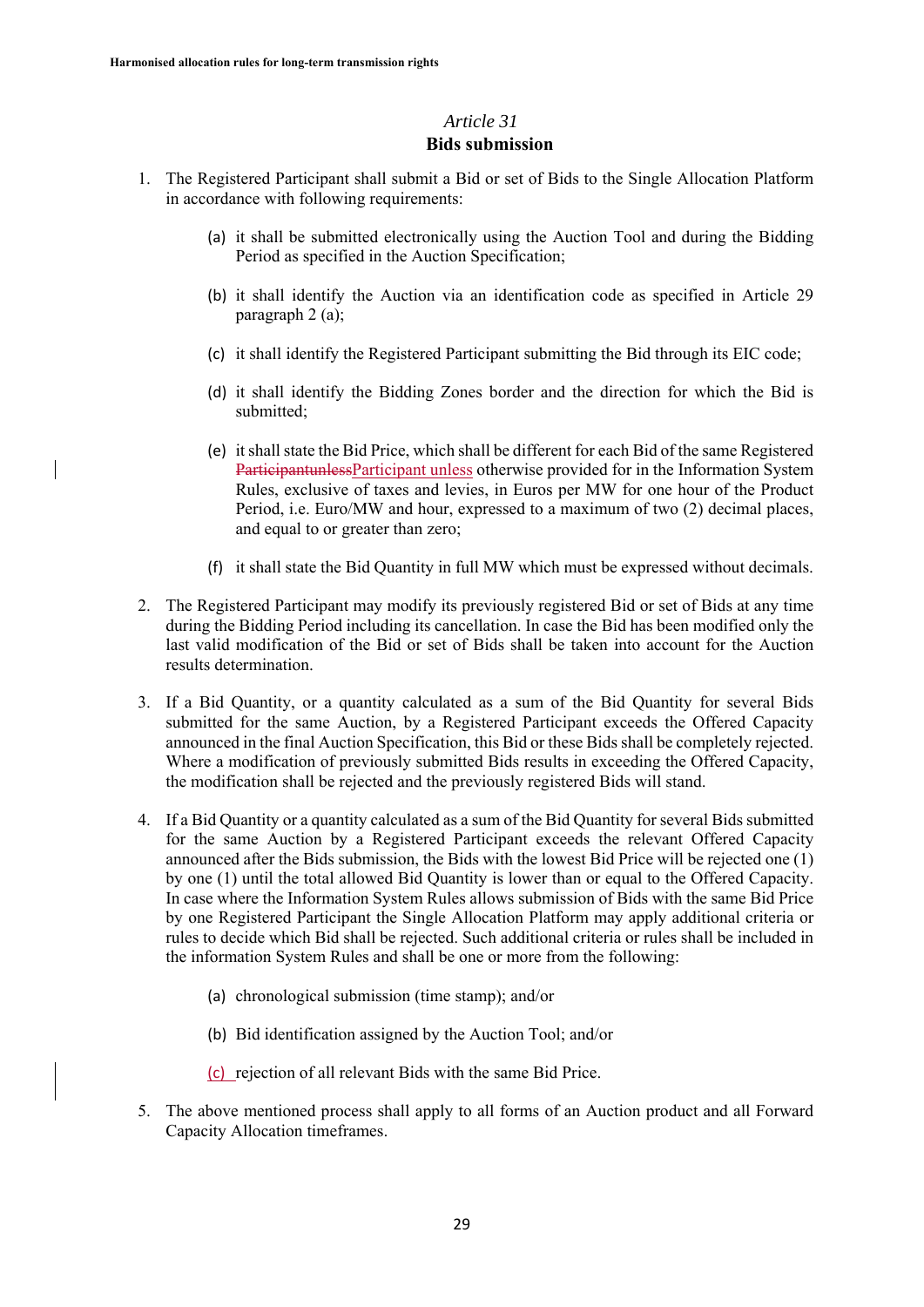### *Article 32* **Bid registration**

- 1. The Single Allocation Platform shall not register a Bid that:
	- (a) does not comply with the requirements of Article 31; or
	- (b) is submitted by a Registered Participant who is suspended in accordance with Article 71.
- 2. Provided that a Bid or a set of Bids fulfils the requirements set forth in Article 31, the Single Allocation Platform shall confirm to the Registered Participant that such Bid(s) have been correctly registered by an acknowledgment of receipt via the Auction Tool. If the Single Allocation Platform does not issue an acknowledgment of receipt for a Bid, such Bid shall be deemed not to have been registered.
- 3. The Single Allocation Platform shall notify a Registered Participant whose Bid is rejected as invalid and the reason for this rejection, without undue delay after the Bid is rejected.
- 4. The Single Allocation Platform shall maintain a record of all valid Bids received.
- 5. Each valid Bid registered at closure of the Bidding Period shall constitute an unconditional and irrevocable offer by the Registered Participant to buy Long Term Transmission Rights up to the Bid Quantity and at prices up to the Bid Price and under the terms and conditions of these Allocation Rules and the relevant Auction Specification.

#### *Article 33*

#### **Default Bid**

- 1. The Registered Participant has the option to place default Bids for Auctions.
- 2. A default Bid, once identified as such by the Registered Participant, shall apply automatically to each subsequent relevant Auction as defined by the Registered Participant when placing the default Bid. At the opening of a relevant Bidding Period, the registered default Bid shall be considered as a Bid submitted by the Registered Participant for the relevant Auction. This Bid shall be considered as a delivered Bid when the Single Allocation Platform sends an acknowledgment of receipt to the Registered Participant.
- 3. If a default Bid Quantity or a quantity calculated as a sum of the Bid Quantity for several default Bids submitted for the same Auction by a Registered Participant exceeds the final Offered Capacity, the Bids with the lowest Bid Price shall be rejected one (1) by one (1) until the total allowed Bid Quantity is lower than or equal to the Offered Capacity. In case where the Information System Rules allows submission of Bids with the same Bid Price by one Registered Participant the Single Allocation Platform may apply additional criteria or rules to decide which Bid shall be rejected. Such additional criteria or rules shall be included in the Information System Rules and shall be one or more from the following:
	- (a) chronological submission (time stamp); and/or
	- (b) Bid identification assigned by the Auction Tool; and/or
	- (c) rejection of all relevant Bids with the same Bid Price.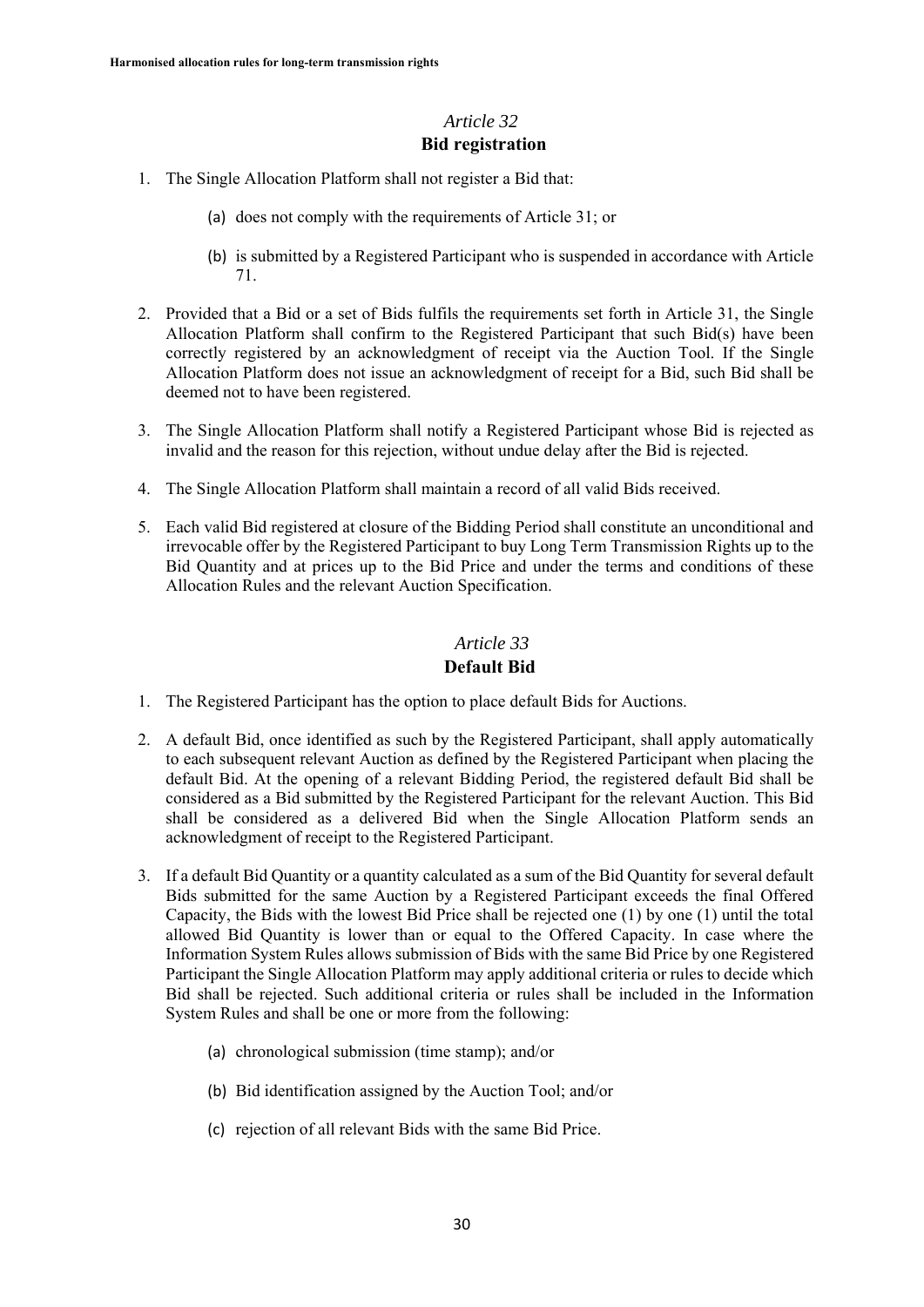- 4. A Registered Participant who wants to modify a default Bid for a future Auction shall change the Bid Quantity and the Bid Price of its default Bids before the applicable Auction Bidding Period opening.
- 5. A Registered Participant not wishing to submit the default Bid on the Auction Tool for future Auctions can cancel its default Bids before the subsequent Auction Bidding Period opening.

#### *Article 34* **Credit Limit verification**

- 1. Upon submission by a Registered Participant of a Bid or set of Bids to the Auction Tool the Single Allocation Platform shall check whether the maximum payment obligations (MPO) connected with that Registered Participant's registered Bid(s) calculated according to paragraphs 4 and 5 of this Article at the time of Bid(s) submission exceed the Credit Limit. If the maximum payment obligation connected with such registered Bids exceed the Credit Limit, the Single Allocation Platform shall issue automatically via the Auction Tool a warning to the Registered Participant to modify the Credit Limit. Bids shall not be rejected automatically if the maximum payment obligation attributed to registered Bids exceeds the Credit Limit at Bid submission but only after the process described in paragraph 2 of this Article.
- 2. At closure of the Bidding Period the Single Allocation Platform shall check again whether the maximum payment obligations connected with registered Bids calculated according to paragraph 5 of this Article exceed the Credit Limit. If the maximum payment obligations connected with these Bids exceed the Credit Limit, these Bids, starting with the Bid with the lowest Bid Price, shall be one (1) by one (1) excluded, until the maximum payment obligations are less than or equal to the Credit Limit. The Single Allocation Platform may apply additional criteria or rules to decide which Bid shall be rejected. Such additional criteria or rules shall be included in the Information System Rules and shall be one or more from the following:
	- (a) chronological submission (time stamp); and/or
	- (b) Bid identification assigned by the Auction Tool; and/or
	- (c) rejection of all relevant Bids with the same Bid Price.
- 3. The Single Allocation Platform shall indicate insufficient collaterals as the reason for the Bid exclusion in the Auction results notification to the Registered Participant.
- 4. The Single Allocation Platform shall continuously assess all the Bids irrespectively to which Auction and with regard to which Bidding Zone border and direction they are submitted. In case of Bids connected with various and overlapping Auctions the Single Allocation Platform shall consider all calculated maximum payment obligations as outstanding payment obligations according to Article 23.
- 5. For the calculation of the maximum payment obligations related to one Bidding Zone border and direction the Single Allocation Platform shall sort the registered Bids of a Registered Participant by Bid Price in descending order (merit-order). Bid 1 shall be the Bid with the highest Bid Price and Bid n shall be the Bid with the lowest Bid Price. The Single Allocation Platform shall calculate the maximum payment obligations according to the following equation:

$$
MPO = \sum_{hours} Max \left[ Bid\ Price\ (1) * Bid\ Quantity\ (1); Bid\ Price\ (2) * \sum_{i=1}^{2} Bid\ Quantity\ (i); ... \right]
$$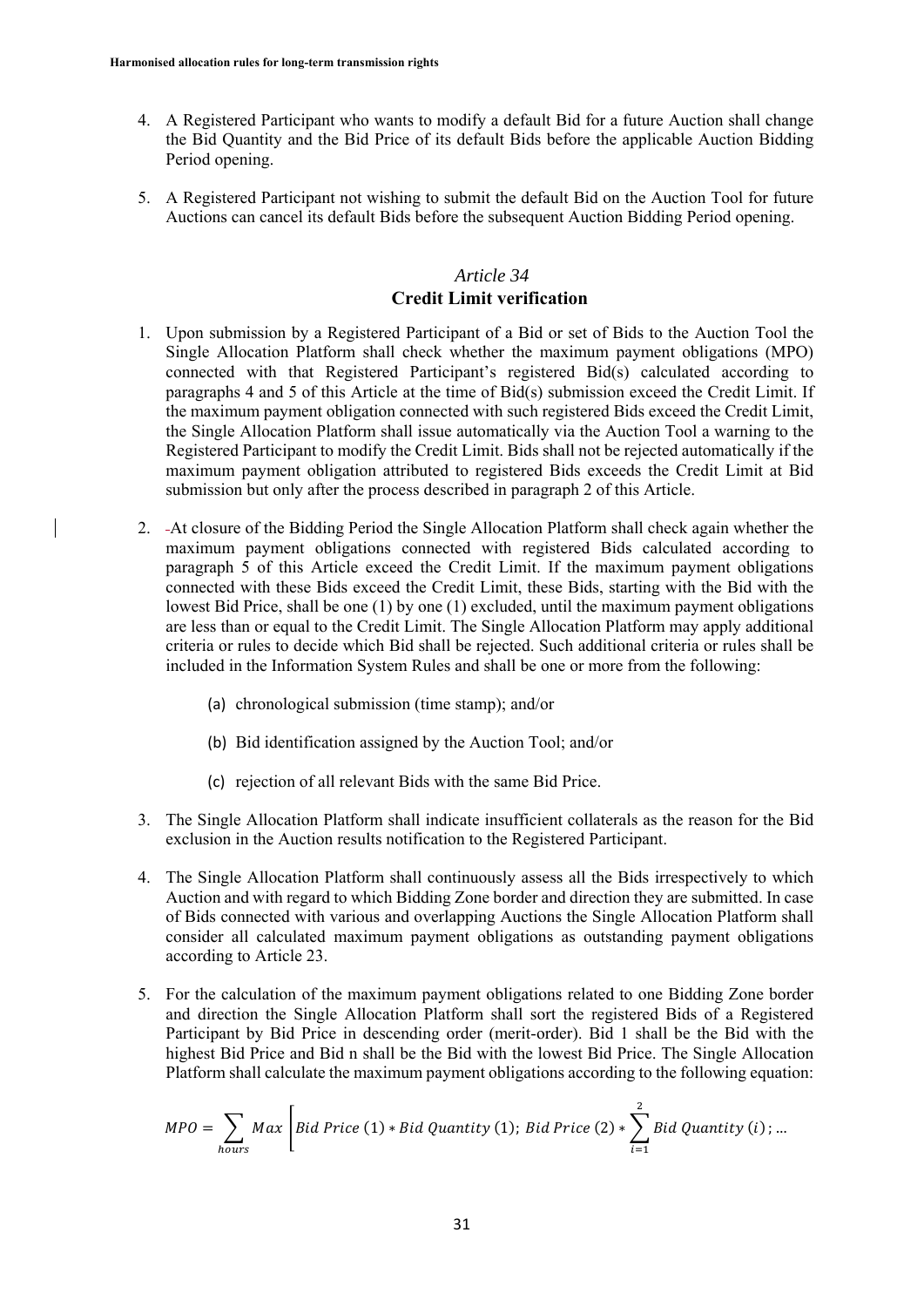...; Bid Price 
$$
(n-1) * \sum_{i=1}^{n-1} Bid Quantity(i)
$$
; Bid Price  $(n) * \sum_{i=1}^{n} Bid Quantity(i)$ 

 $6.$ 

- 7.6.When calculating the maximum payment obligations according to paragraph 5 of this Article, the Single Allocation Platform shall also take the following into account:
	- (a) if applicable, for each individual hour of the Reduction Period the maximum quantity of Long Term Transmission Rights which can be allocated to the Registered Participant during the Reduction Period;
	- (b) increase of the maximum payment obligations with applicable taxes and levies in force subject to Article 64; and
	- (c) in respect of Long Term Transmission Rights with a Product Period of one (1) or more months, one (1) or two (2) monthly instalments respectively should be secured in compliance with due amount calculation according to Article 63(5).

# *Article 35* **Auction Results Determination**

- 1. After the expiration of the Bidding Period for an Auction and the Credit Limit verification pursuant to Article 34, the Single Allocation Platform shall determine the Auction results and allocate the Long Term Transmission Rights in accordance with this Article.
- 2. The Auction results determination shall include the following:
	- (a) determination of the total quantity of the allocated Long Term Transmission Rights per Bidding Zone border and direction;
	- (b) identification of winning Bids to be fully or partially satisfied; and
	- (c) determination of the Marginal Price per Bidding Zone border and direction.
- 3. The Single Allocation Platform shall determine the Auction results using an optimisation function aiming at maximisation of the sum of the Registered Participants' surplus and the Congestion Income generated by the winning Bids while respecting the constraints of the optimisation function in the form of relevant Offered Capacities. The Single Allocation Platform shall publish additional explanatory information on the optimisation function of the algorithm on its website.
- 4. The Single Allocation Platform shall determine the Marginal Price at each Bidding Zone border and direction based on the following criteria:
	- (a) if the total quantity of Cross Zonal Capacity for which valid Bids have been submitted is lower than or equal to the relevant Offered Capacity for the relevant Auction, then the Marginal Price shall be zero;
	- (b) if the total quantity of Cross Zonal Capacity for which valid Bids have been submitted exceeds the relevant Offered Capacity for the relevant Auction, the Marginal Price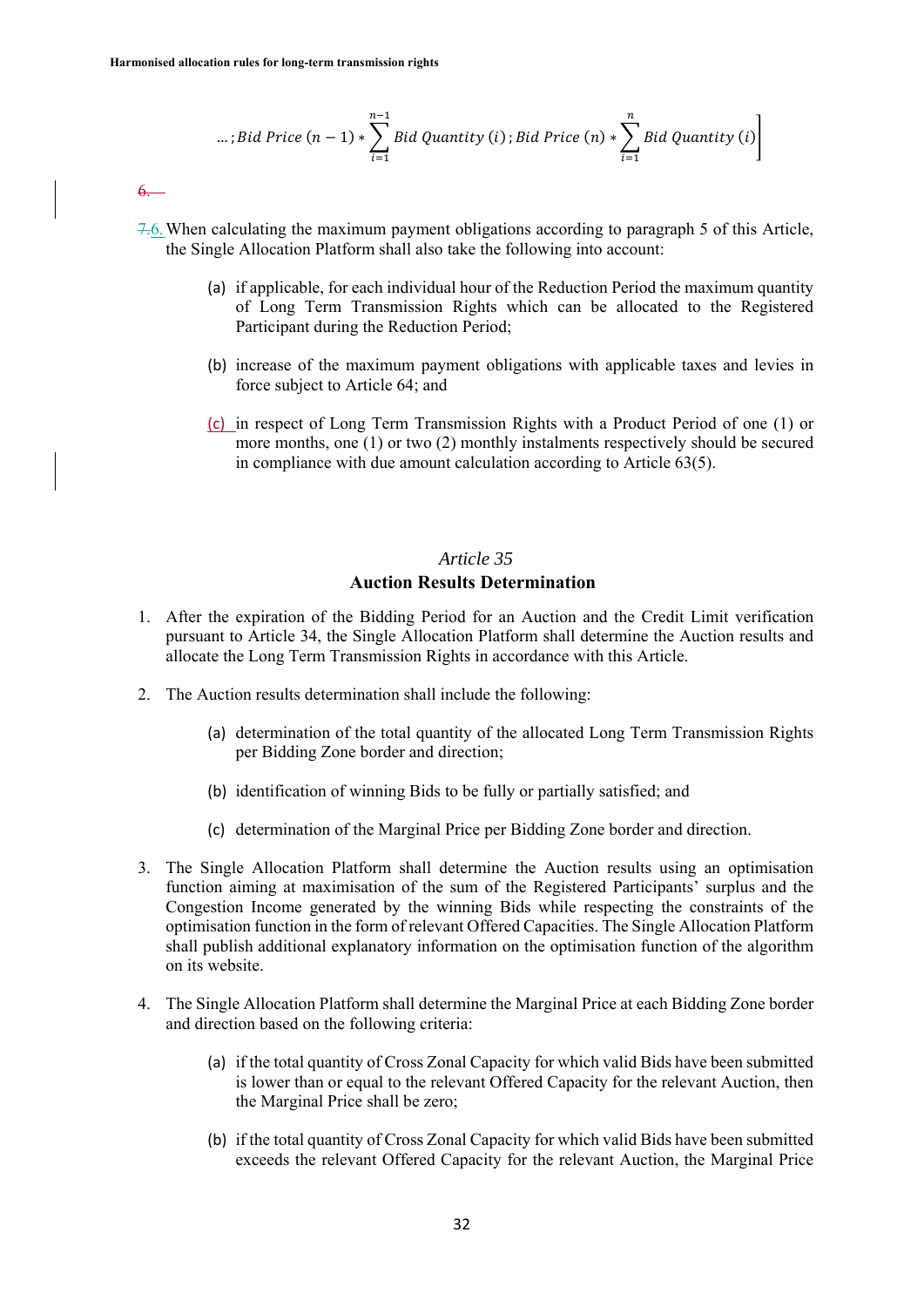shall be set at the lowest Bid(s) Price(s) allocated in full or in part using the respective Offered Capacities.

- 5. If two (2) or more Registered Participants have submitted for one Bidding Zone border and direction valid Bids with the same Bid Price, that cannot be accepted in full for the total requested quantity of Long Term Transmission Rights, the Single Allocation Platform shall determine the winning Bids and the quantity of the allocated Long Term Transmission Rights per Registered Participant as follows:
	- (a) the Cross Zonal Capacity available for the Bids which set the Marginal Price shall be divided equally between the number of the Registered Participants which submitted these Bids;
	- (b) in case the quantity of Long Term Transmission Rights requested by a Registered Participant at Marginal Price is lower than or equal to the share calculated according to item (a) above, the request of this Registered Participant shall be fully satisfied;
	- (c) in case the requested quantity of Long Term Transmission Rights by a Registered Participant at Marginal Price exceeds the share calculated according to item (a) above, the request of this Registered Participant shall be satisfied up to the amount of the share as calculated according to item (a) above;
	- (d) any remaining Cross Zonal Capacity after the allocation according to items (b) and (c) shall be divided by the number of the Registered Participants whose requests have not been fully satisfied and allocated to them applying the process described in items  $(a)$ ,  $(b)$  and  $(c)$  above.
- 6. Where a Reduction Period is indicated in the Auction Specification for an Auction, the Single Allocation Platform shall determine the Auction Results in accordance with the provisions of paragraphs 3 to 5 of this Article, modified as follows:
	- (a) winning Bids and Marginal Prices for respective Bidding Zone border and direction are determined according to paragraphs 3 to 5 of this Article;
	- (b) for each Reduction Period the quantity of Long Term Transmission Rights to be allocated to individual Registered Participants shall be calculated on a pro-rata basis taking into account the quantity of Long Term Transmission Rights corresponding to the respective winning Bids of each Registered Participant and the respective reduced Offered Capacities. The Single Allocation Platform shall publish on its website clarifications and examples concerning the calculation of the quantity of Long Term Transmission Rights to be allocated to individual Registered Participants in the Reduction Period.
- 7. Whenever the calculation set forth in paragraphs 3 to 6 of this Article does not result in a whole MW amount in accordance with Article 31 paragraph 1(f), the Long Term Transmission Rights shall be rounded down to the nearest full MW. The case when Long Term Transmission Rights allocated to individual Registered Participants are equal to zero after rounding shall not impact the Marginal Price determination.
- 8. The Long Term Transmission Rights are deemed to have been allocated to a Registered Participant from the moment the Registered Participant has been informed of the Results and the contestation period is closed in accordance with Article 37. In the event that the Auction was not successfully performed, the fallback procedures as set forth in Title 8 shall apply.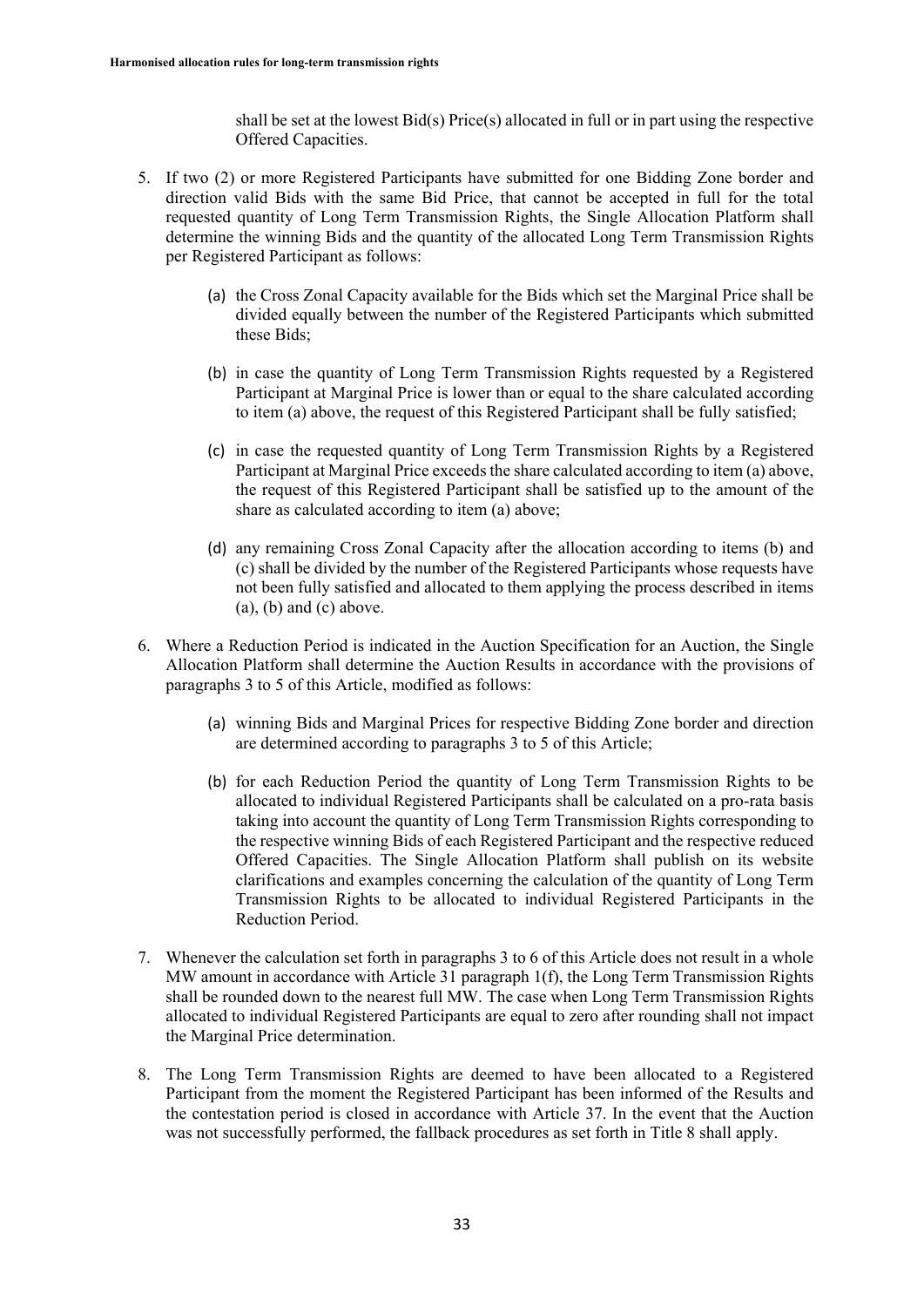#### *Article 36* **Notification of provisional Auction results**

- 1. The Single Allocation Platform shall publish on its website the provisional Auction results as soon as possible but not later than specified in the final Auction Specification.
- 2. The publication of the provisional Auction results for each Bidding Zone border included in the Auction shall comprise at least the following data:
	- (a) total requested Long Term Transmission Rights in MW;
	- (b) total allocated Long Term Transmission Rights in MW;
	- (c) Marginal Price in Euros/MW per hour;
	- (d) number of Registered Participants participating in the Auction;
	- (e) list of names and number of Registered Participants who placed at least one winning Bid in the Auction;
	- (f) list of registered Bids without identification of the Registered Participants (bid curve); and
	- (g) Congestion Income per Bidding Zone.
- 3. No later than 30 minutes after the publication of the provisional Auction results the Single Allocation Platform shall make available via the Auction Tool to each Registered Participant who submitted a Bid to a specific Auction for each Bidding Zone border included in the Auction at least the following data:
	- (a) allocated Long Term Transmission Rights for each hour of the Product Period in MW;
	- (b) Marginal Price in Euros/MW per hour; and
	- (c) due amount for allocated Long Term Transmission Rights in Euro, rounded to two decimal places; and
	- (d) due amount for one monthly instalment for allocated Long Term Transmission Rights in Euro, rounded to two decimal places, in the event that the Product Period is longer than one month.
- 4. In the event that the Auction Tool is unavailable, the Single Allocation Platform shall inform the Registered Participants of the provisional Auction Results in accordance with Title 8.

#### *Article 37* **Contestation of Auction Results**

- 1. Registered Participants shall check the Auction results and, where reasonably appropriate, may contest Auction results within the contestation period set out in paragraph 2 of this Article. The Single Allocation Platform shall only consider a contestation where the Registered Participant is able to demonstrate an error by the Single Allocation Platform in the Auction results.
- 2. The Registered Participant may contest the Auction results within the deadline set out in the relevant Auction Specification but no later than two (2) Working Days after the provisional Auction results have been notified to the Registered Participant.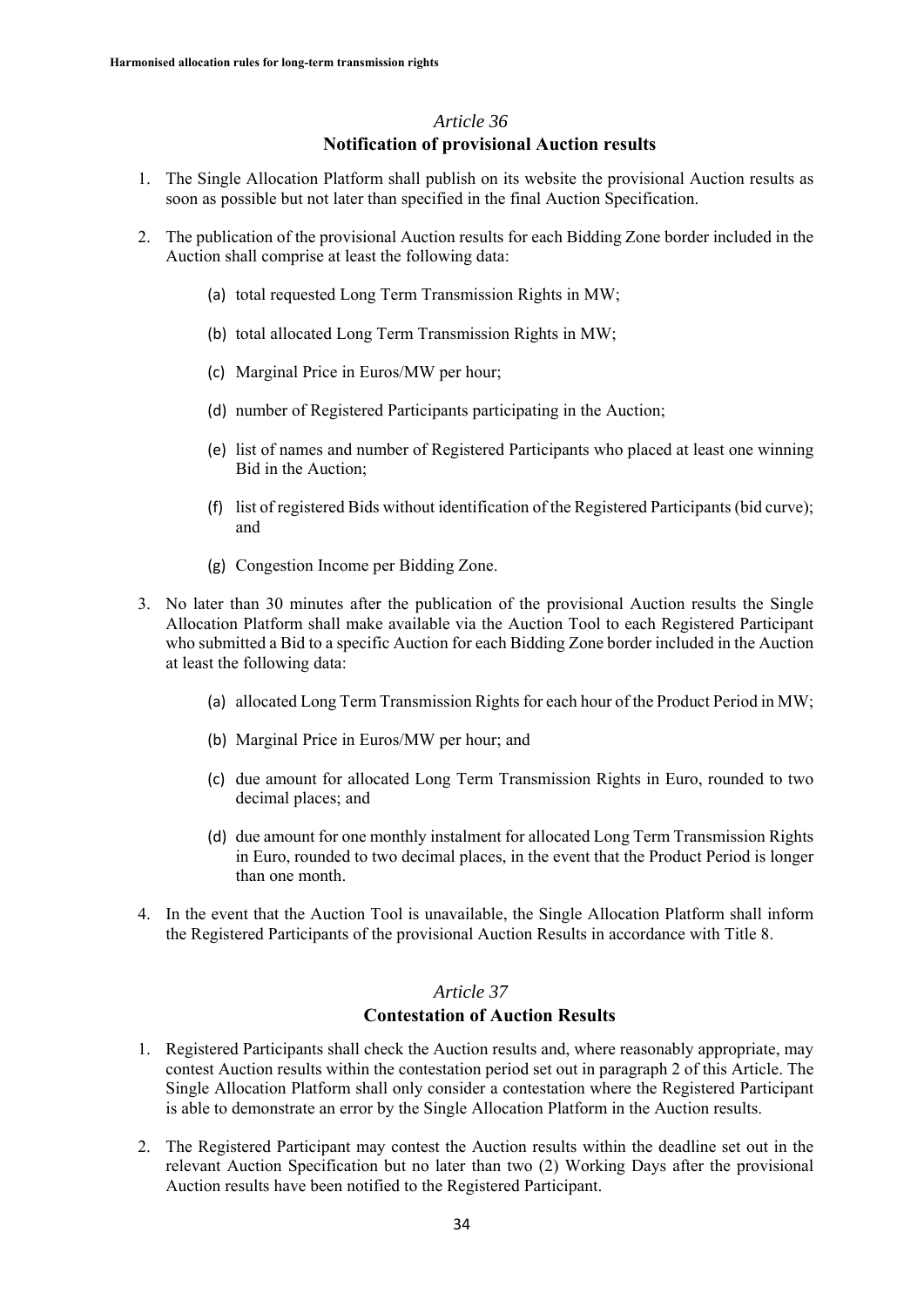- 3. The contestation shall be notified to the Single Allocation Platform and headed as "contestation". 'contestation'.
- 4. Any contestation shall contain the following:
	- (a) Date of contestation;
	- (b) identification of contested Auction;
	- (c) identification of the Registered Participant;
	- (d) name, e-mail address and telephone number of the Registered Participant;
	- (e) detailed description of the facts and the reason for contestation; and
	- (f) evidence of erroneous Auction results;
- 5. The Single Allocation Platform shall notify its decision on the contestation to the Registered Participant no later than four (4) Working Days after the provisional Auction results have been notified to the Registered Participant.
- 6. At the end of the fourth (4th) Working Day after the publication of the provisional Auction Results and unless an Auction is cancelled, the provisional Auction results shall be considered as final and binding with no further notification.

# **TITLE 5**

# **Return of Long Term Transmission Rights**

#### *Article 38*

#### **General Provision**

- 1. Long Term Transmission Right holder(s) may return some or all of their Long Term Transmission Rights to the Single Allocation Platform for reallocation at any subsequent long term Auction once the final Auction results are published.
- 2. Returned Long Term Transmission Rights shall be a constant band of whole MW(s) over the specific timeframe of the subsequent Auction. The Auction at which the Long Term Transmission Rights were allocated and the subsequent Auction to which the Long Term Transmission Rights are to be returned shall be for the same form of products.
- 3. The minimum volume for a returned Long Term Transmission Right shall be one (1) MW over the specific timeframe of the subsequent Auction.
- 4. The Single Allocation Platform shall make the volumes of returned Long Term Transmission Rights available at the subsequent long term Auction, increasing the Offered Capacity announced in the provisional Auction Specification accordingly and equally for each hour of the Product Period. The same applies for where the Offered Capacity announced in the provisional Auction Specification for the subsequent long term Auction contains a Reduction Period.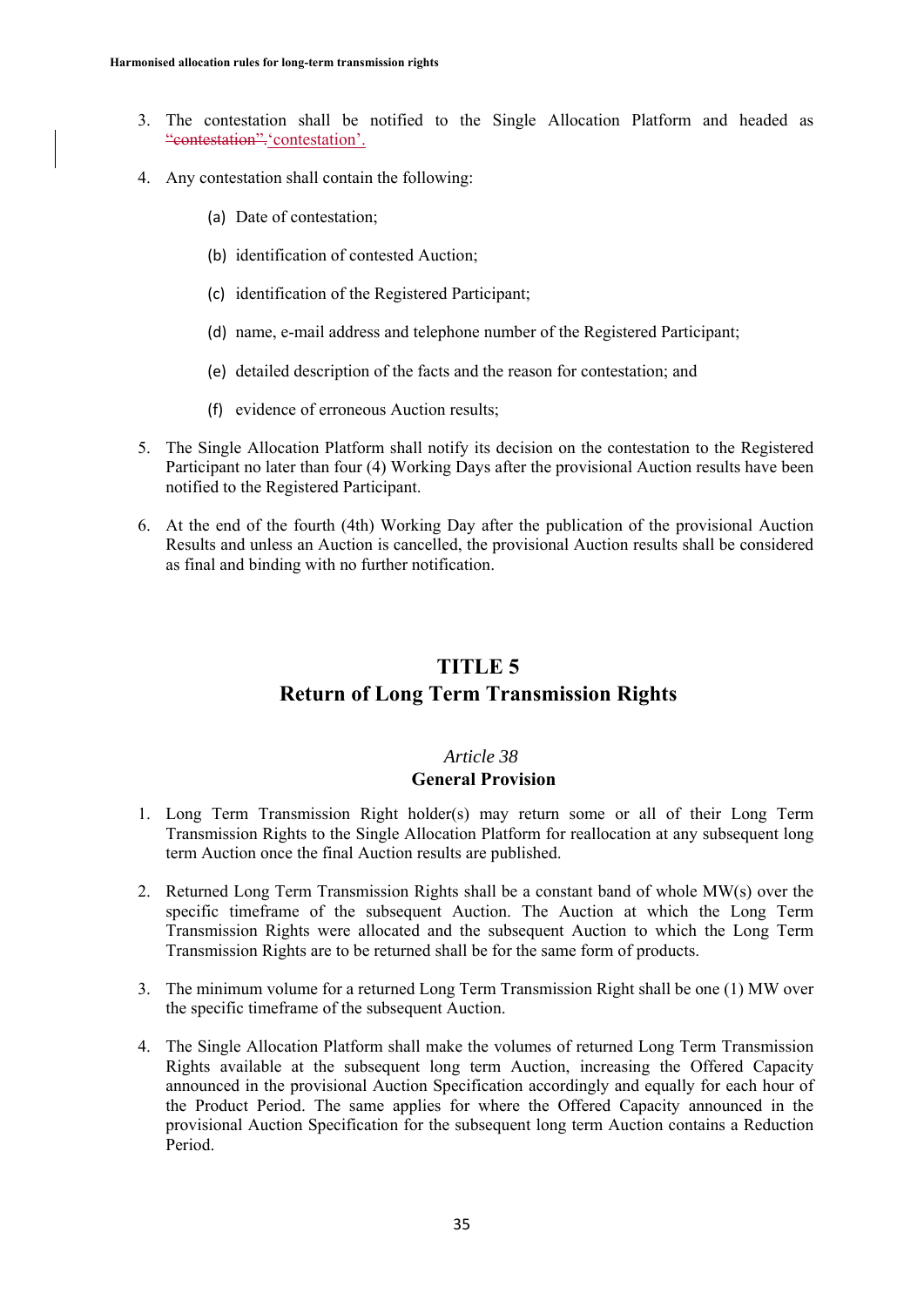5. If the returned Long Term Transmission Rights are rounded down in accordance with the process described in Article 35(7), the Single Allocation Platform shall remunerate the Market Participant for the full amount of the returned Long Term Transmission Rights in accordance with Article 40.

#### *Article 39* **Process of the return**

- 1. Long Term Transmission Right holder(s) wishing to return their Long Term Transmission Rights shall send a notification, directly or indirectly through an authorised third party, via the Auction Tool to the Single Allocation Platform in line with the corresponding Information System Rules no later than the deadline specified in the provisional Auction Specification for the subsequent Auction to which the Long Term Transmission Right is to be returned.
- 2. A valid notification of the return pursuant to paragraph 1 of this Article shall contain the following information:
	- (a) EIC code of the Long Term Transmission Right holder;
	- (b) identity of the subsequent Auction to which the Long Term Transmission Right is returned; and
	- (c) the volume of the Long Term Transmission Rights for return.
- 3. In order to be able to return Long Term Transmission Rights the Registered Participant shall:
	- (a) have a valid and effective Participation Agreement with the Single Allocation Platform;
	- (b) hold the relevant Long Term Transmission Rights at the time of the notification of the return;
	- (c) send the notification before the deadline pursuant to paragraph 1 of this Article; and
	- (d) fulfil or secure its financial obligations pursuant to these Allocation Rules.
- 4. If the requirements set forth in paragraph 3 of this Article are fulfilled, the Single Allocation Platform shall send without undue delay a notification to the Registered Participant via the Auction Tool containing:
	- (a) a message confirming the acceptance of the return subject to paragraph 7 of this Article; or
	- (b) a message rejecting the return including the reasons for rejection subject to paragraph-7.
- 5. If the return is accepted, the Single Allocation Platform shall decrease the total volume of the Long Term Transmission Rights held by the respective Long Term Transmission Right holder by the amount returned.
- 6. Long Term Transmission Right holder(s) wishing to modify their return as notified in accordance with paragraphs 1 and 2 of this Article, shall send a notification via the Auction Tool with the adjusted volume of the Long Term Transmission Rights to be returned before the deadline for return of Long Term Transmission Rights pursuant to paragraph 1 expires. Where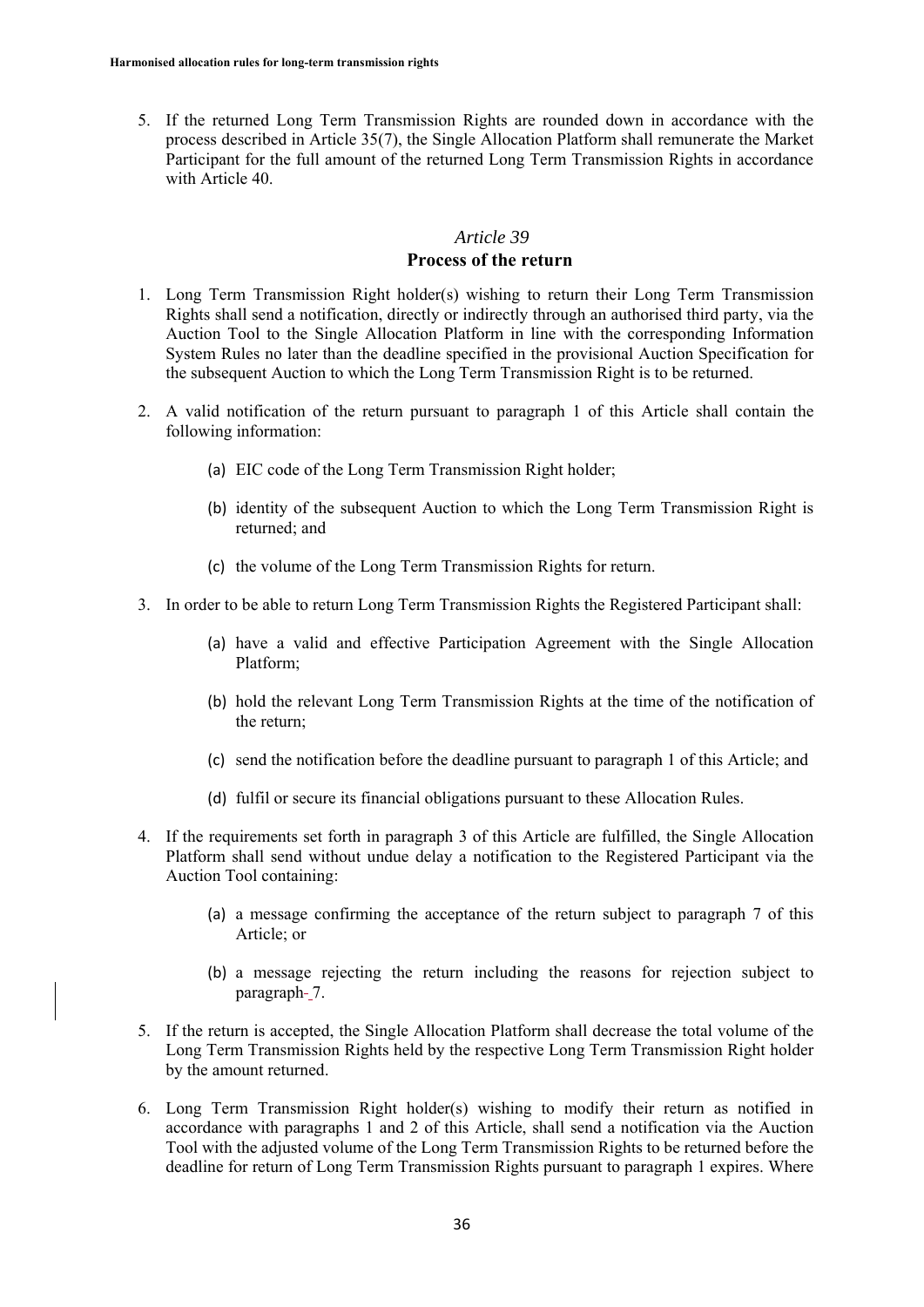the volume of the Long Term Transmission Rights to be returned is adjusted to zero (0) MW, the related return shall be deemed as cancelled.

7. If the Single Allocation Platform is unable to register a return as set forth in this Title, the Single Allocation Platform may apply a fallback procedure for data exchange pursuant to Article 53. If no fallback procedure for return is technically possible, no financial compensation may be claimed by the Registered Participants.

#### *Article 40*

#### **Remuneration of Long Term Transmission Right holders**

- 1. Registered Participants who returned Long Term Transmission Right are entitled to receive a remuneration equal to the value of the returned Long Term Transmission Rights set during the relevant subsequent Auction(s) calculated for each hour as follows:
	- (a) the Marginal Price of the Auction at which the returned Long Term Transmission Right was reallocated in Euros/MW per hour multiplied by
	- (b) the amount of MW which was reallocated.
- 2. On return the Registered Participant ceases to be holder of Long Term Transmission Right for the returned amount of Long Term Transmission Right. This means that all rights and obligations of the Registered Participant connected to the returned amount of Long Term Transmission Right will cease except those connected to its payments obligations pursuant to Title 10 and the remuneration set forth in this Title 5. All rights and obligations of the Registered Participant related to the not returned proportion of Long Term Transmission Right will remain unaffected.

# **TITLE 6 Transfer of Long Term Transmission Rights**

#### *Article 41*

#### **General provisions**

- 1. Long Term Transmission Right holder(s) may transfer some or all of their Long Term Transmission Rights to another Registered Participant once the Auction results in respect of those rights are final. Regardless of how the transfer was concluded, it shall be notified to the Single Allocation Platform following the process pursuant to Article 42 and via the Auction Tool according to a format specified on the Single Allocation Platform's website.
- 2. The minimum volume of Long Term Transmission Rights that may be transferred shall be one (1) MW over one (1) hour.

#### *Article 42*

#### **Process of the transfer**

1. The transferor shall send a notification, directly or indirectly through an authorised third party, of the transfer to the Single Allocation Platform via the Auction Tool with the following information: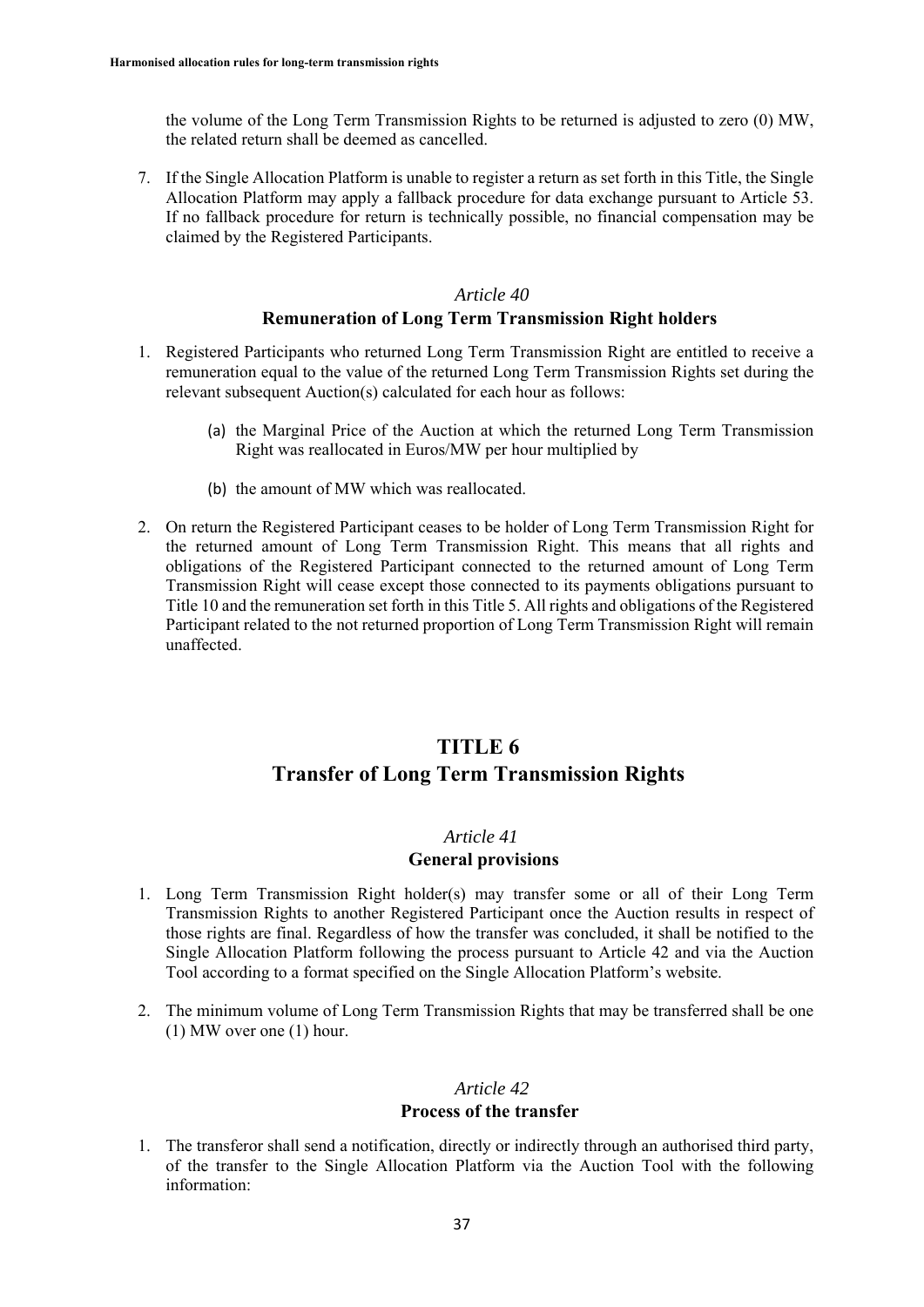- (a) the EIC codes of the transferor and transferee;
- (b) the time period of the transfer including the start and end dates and hours; and
- (c) the volume (MW) of the transferred Long Term Transmission Right in whole MW(s) defined per hour.
- 2. The notification of the transfer shall be delivered to the Single Allocation Platform no later than at 12:00 p.m. on the second (2nd) day preceding the day of delivery.
- 3. In order to be able to transfer the Long Term Transmission Rights the following requirements shall be fulfilled:
	- (a) the transferor and transferee have a valid and effective Participation Agreement with the Single Allocation Platform at least for transfer of Long Term Transmission Rights; the transferor holds the concerned Long Term Transmission Rights at the time of the notification of the transfer;
	- (b) the transferor has fulfilled or secured its financial obligations pursuant to this Allocation Rules regardless whether the transferor transfers all or only part of its Long Term Transmission Rights and even in the case of multiple transfers among several Registered Participants; and
	- (c) the transferor has delivered the notification of the transfer before the deadline pursuant to paragraph 2 of this Article.
- 4. The Single Allocation Platform shall issue without undue delay an acknowledgement of receipt of the notification to the transferor. Where the notification fulfils the requirements pursuant to paragraph 3 of this Article the Single Allocation Platform shall inform the transferee about the notification of the transfer.
- 5. In the event that the acknowledgement is not sent by the Single Allocation Platform, the concerned notification shall be deemed not to have been submitted.
- 6. The notification of transfer shall be confirmed by the transferee within four (4) hours upon receiving the transfer information from the Single Allocation Platform and no later than at 12:00 p.m. the second (2nd) day preceding the day of delivery.
- 7. In the event that the transferee does not confirm the transfer by the deadline pursuant to paragraph 6, the Single Allocation Platform shall automatically cancel the process of the transfer notification.
- 8. The Single Allocation Platform shall then issue without undue delay to the transferor and the transferee a second acknowledgement via the Auction Tool stating either:
	- (a) that the transfer notification has been accepted and is effective; or
	- (b) that the transfer notification has been rejected including the reason(s).
- 9. If for any technical reason the acknowledgement is not sent by the Single Allocation Platform, the concerned transfer is deemed not to have been submitted.
- 10. The Transferor shall not be entitled to withdraw the transfer notification once the transferee has accepted it. The transferee may initiate another transfer to transfer the Long Term Transmission Rights further.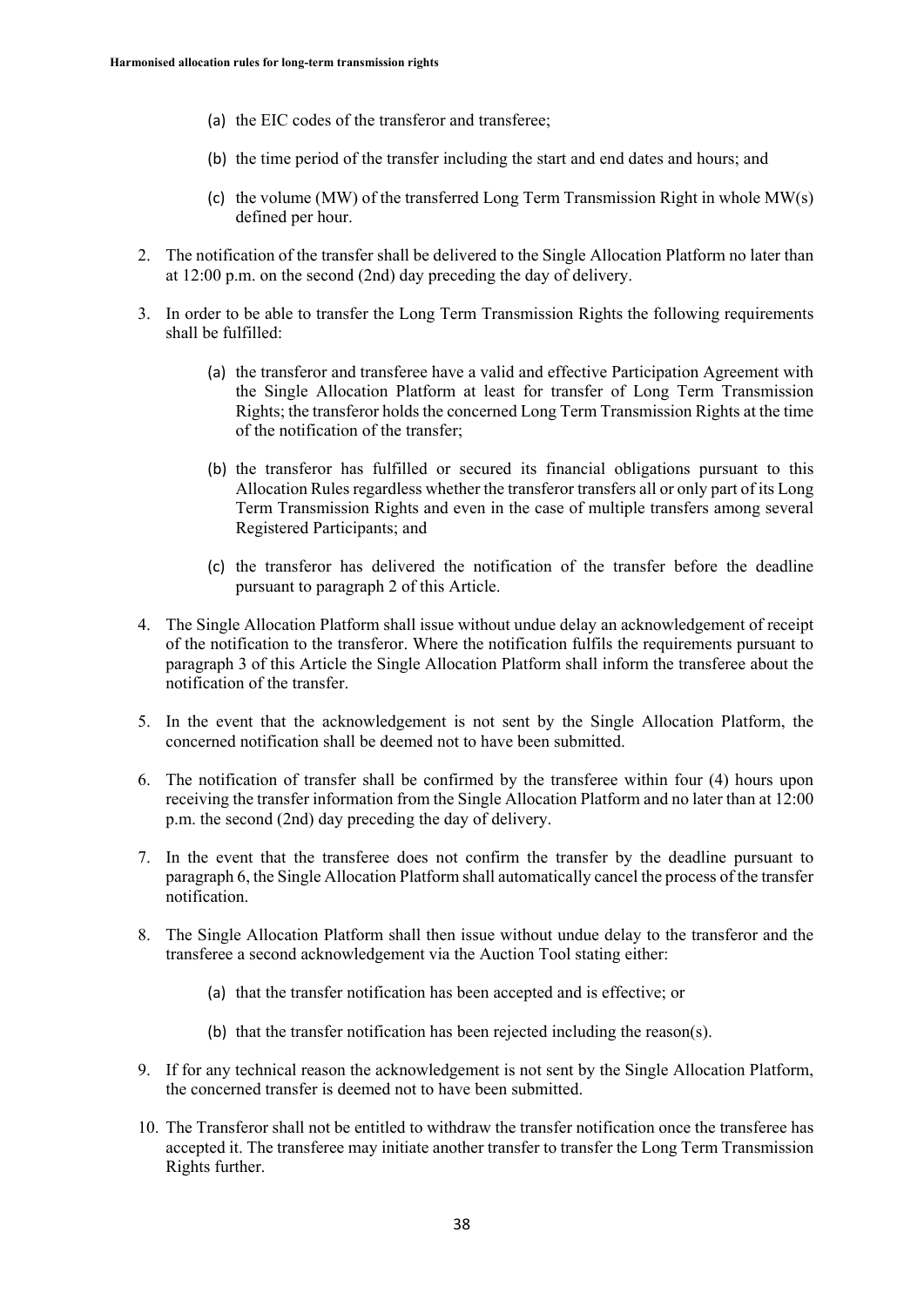11. In the event of Auction Tool failure, a fallback procedure pursuant to Title 8 shall apply. If the process of the transfer notification cannot be completed in accordance with this Article due to an IT system and/or fallback procedure failure, Registered Participants shall not be entitled to claim any financial compensation from the Single Allocation Platform.

#### *Article 43*

#### **Legal consequences of the transfer**

All rights and obligations resulting from these Allocation Rules, with exception of the payment obligation of the original Long Term Transmission Right holder regarding the allocation of Long Term Transmission Right pursuant to Article 62(1), shall be transferred together with the Long Term Transmission Right.

#### *Article 44*

#### **Notice board**

- 1. The notice board shall facilitate only the exchange of information between the Registered Participants regarding their interest in buying and/or selling Long Term Transmission Rights. No agreements may be concluded via this notice board. Use of the notice board is free of charge.
- 2. Any notices published via the notice board by the Registered Participants shall not be considered as an evidence for a valid and effective contract for the transfer of Long Term Transmission Rights.
- 3. The Single Allocation Platform shall not be held liable for the accuracy and completeness of the information published by a Registered Participant on the notice board.
- 4. The Single Allocation Platform may delete from the notice board any information it considers not relevant for the purpose of the notice board. In case of such a deletion, the Single Allocation Platform shall provide the reasons for the deletion to the respective Registered Participant.

# **TITLE 7 Use and remuneration of Long Term Transmission Rights**

#### *Article 45*

#### **General principles**

- 1. Physical Transmission Rights shall be subject to the Use it or Sell It (UIOSI) principle.
- 2. The holder of allocated Physical Transmission Rights may nominate the Physical Transmission Rights for its physical use in accordance with Article 46. The holder of allocated Financial Transmission Rights shall not be entitled to nominate them for physical delivery.
- 3. In case the Registered Participant does not nominate its Physical Transmission Rights, the Single Allocation Platform shall make the underlying Cross Zonal Capacity of the nonnominated Physical Transmission Rights available for the relevant daily allocation. The Physical Transmission Right holders who do not nominate their Physical Transmission Rights for physical use of their rights or has not reserved its Physical Transmission Rights for the balancing services shall be entitled to receive remuneration in accordance with Article 48.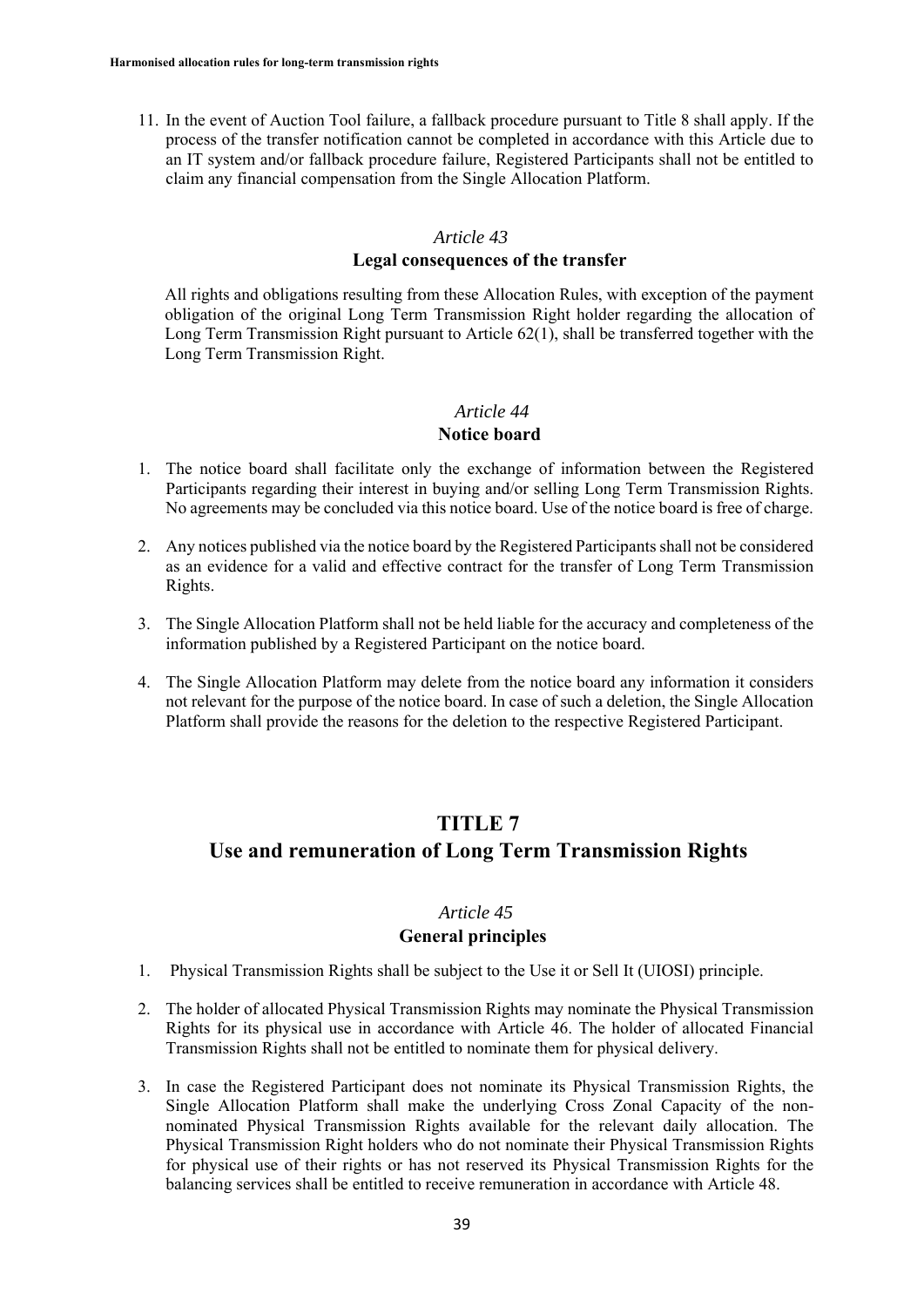- 4. Holders of Financial Transmission Rights shall be subject to the remuneration rules in accordance with Article 48.
- 5. In case the Long Term Transmission Rights holder reserves its Physical Transmission Rights for the balancing services, such Cross Zonal Capacity shall be excluded from the application of the remuneration processes as detailed in Title 7. The process of notification of such reservation shall be subject to the relevant rules entered into force in accordance with the applicable national regulatory regime and published by the responsible Single Allocation Platform.

#### *Article 46* **Nomination of Physical Transmission Rights**

- 1. Persons eligible to nominate Physical Transmission Rights shall fulfil the requirement described in applicable Nomination Rules. Eligible persons may be the following:
	- (a) the Physical Transmission Rights' holder; or
	- (b) the person notified by the Physical Transmission Rights' holder during the Nomination process to the respective TSOs in line with the relevant Nomination Rules; or
	- (c) the person authorised by the Physical Transmission Rights' holder to nominate in line with the relevant Nomination Rules and notified to the Single Allocation Platform.
- 2. The Single Allocation Platform shall provide on its website an overview of the options listed in paragraph 1 of this Article which are applicable on each Bidding Zone border.
- 3. For the process of the notification of the eligible persons to the Single Allocation Platform in accordance with paragraph 1(c) of this Article the following criteria should be met:
	- (a) the eligible person shall have an EIC Code in order to allow its identification in the Rights Document; and
	- (b) the Physical Transmission Rights' holder shall notify the eligible person to the Single Allocation Platform via the Auction Tool in accordance with the Information System Rules and at the latest one (1) hour before the sending of the Rights Document for a specific day.
- 4. The Single Allocation Platform shall not take into account notifications of eligible persons which do not meet the criteria in accordance with paragraph 3 of this Article when sending the Rights Document in respect of a day of delivery of electricity.
- 5. The Nomination shall be done in compliance with the Rights Document.
- 6. The Single Allocation Platform shall publish a list with the relevant Nomination Rules for the Bidding Zone borders on its website.
- 7. The long term nomination deadlines for respective Bidding Zone borders are set forth in the relevant Nomination Rules. The Single Allocation Platform shall publish information on its website on the long term nomination deadlines per Bidding Zone border. In case of any discrepancy between the deadlines published by the Single Allocation Platform and those of the valid and legally binding relevant Nomination Rules, the latter shall prevail and the Single Allocation Platform shall not be held liable for any damages due to such a discrepancy.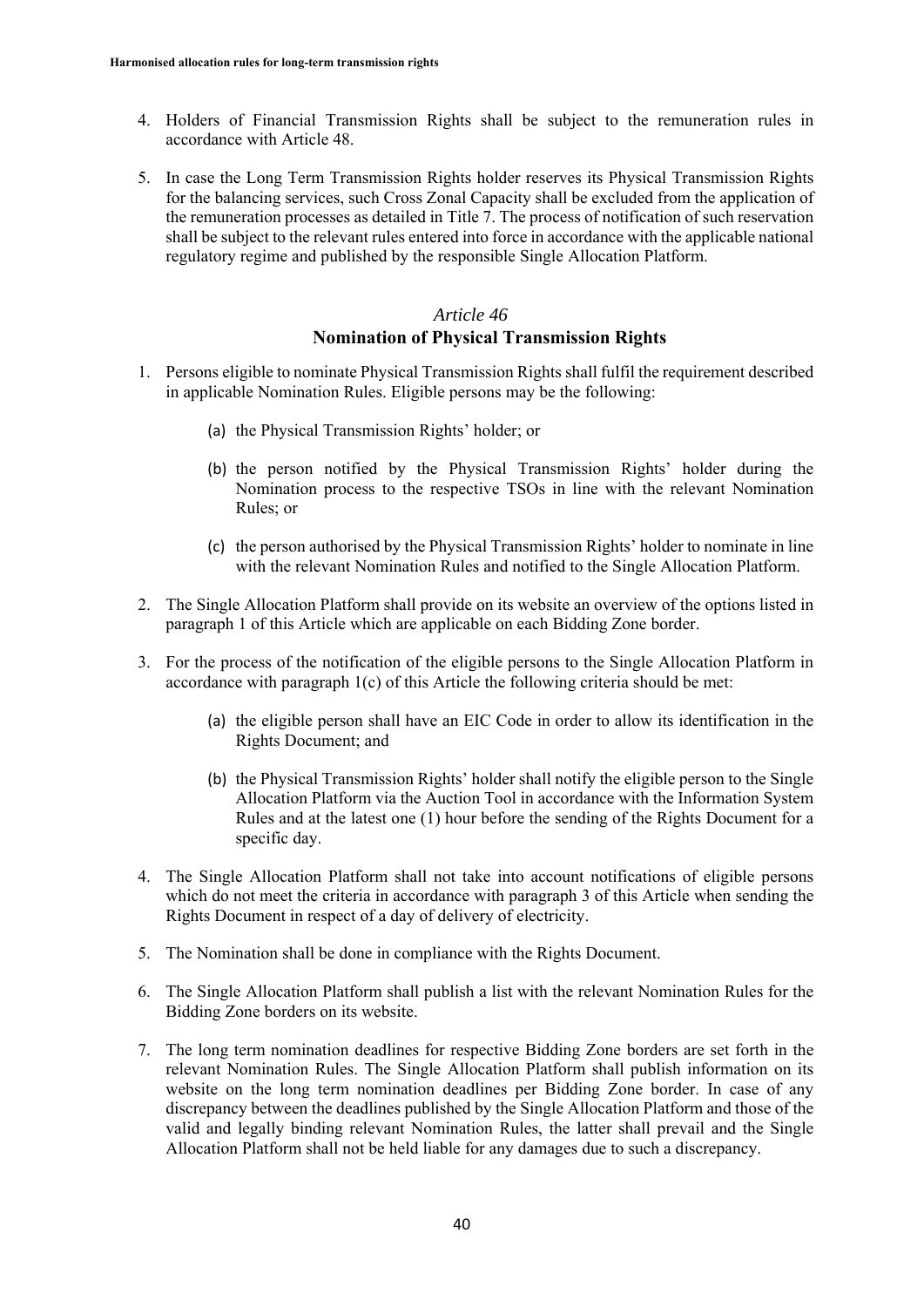#### *Article 47* **Rights Document**

- 1. The Rights Document shall contain the information about the volume in MW that eligible persons are entitled to nominate at specific Bidding Zone borders or subsets of interconnectors of Bidding Zone borders and directions and for hourly periods in case of Physical Transmission Rights. In case of Financial Transmission Rights Options the Rights Document shall contain the information about the volume in MW at specific Bidding Zone borders or subsets of interconnectors of Bidding Zone borders and directions and for hourly periods for which the holder is entitled to financial remuneration in accordance with Article 48. In case of Financial Transmission Rights Obligations, the Rights Document shall contain the information about the volume in MW at specific Bidding Zone borders and directions and for hourly periods for which the holder is entitled to receive or obliged to pay a financial remuneration in accordance with Article 48.
- 2. The Single Allocation Platform shall send the Rights Document daily and no later than at 1:00 p.m. on the second (2nd) day preceding the delivery day via the Auction Tool to the eligible person according to Article 46(1) a) and/or c).

#### *Article 48*

#### **Remuneration of Long Term Transmission Rights holders for non-nominated Physical Transmission Rights and Financial Transmission Rights**

- 1. The Single Allocation Platform shall remunerate the Long Term Transmission Rights holder for the Long Term Transmission Rights which are reallocated at the relevant daily allocation. The Single Allocation Platform shall remunerate the Long Term Transmission Rights holder for each MW which was non-nominated for the relevant hourly period in the case of Physical Transmission Rights and for all allocated MW per relevant hourly period in the case of Financial Transmission Rights. The remuneration shall be calculated in the case of Physical Transmission Rights as the difference between the volumes stated in the Rights Document and the final volumes nominated and accepted by the relevant TSO, in the case of Financial Transmission Rights as the volumes stated in the Rights Document, multiplied by a price, depending on the type of the day-ahead allocation, as follows:
	- (a) in case of day-ahead Implicit Allocation, including in case of fallback allocation for Implicit Allocation, the price shall be the Market Spread at the concerned Bidding Zone border for the concerned hourly period only in case the price difference is positive in the direction of the Long Term Transmission Rights of the day-ahead Implicit Allocation in which that Cross Zonal Capacity was reallocated, and 0€/MWh, otherwise. If specified in the respective regional or border specific annexes, this price may be adjusted to reflect Allocation Constraints on interconnections between Bidding Zones as defined in Regulation (EU) 2015/1222, Article 23, paragraph 3, where these Allocation Constraints are included in the day-ahead Cross Zonal Capacity allocation process.
	- (b) in case of day-ahead Explicit Allocation different from fallback allocation for Implicit Allocation for Transmission Rights, the price shall be the Marginal Price of the daily Auction at which Transmission Rights were allocated, for the concerned hourly period;
	- (c) in case of day-ahead Explicit Allocation from fallback allocation for Implicit Allocation for Transmission Rights and no price resulting from point (a) (day-ahead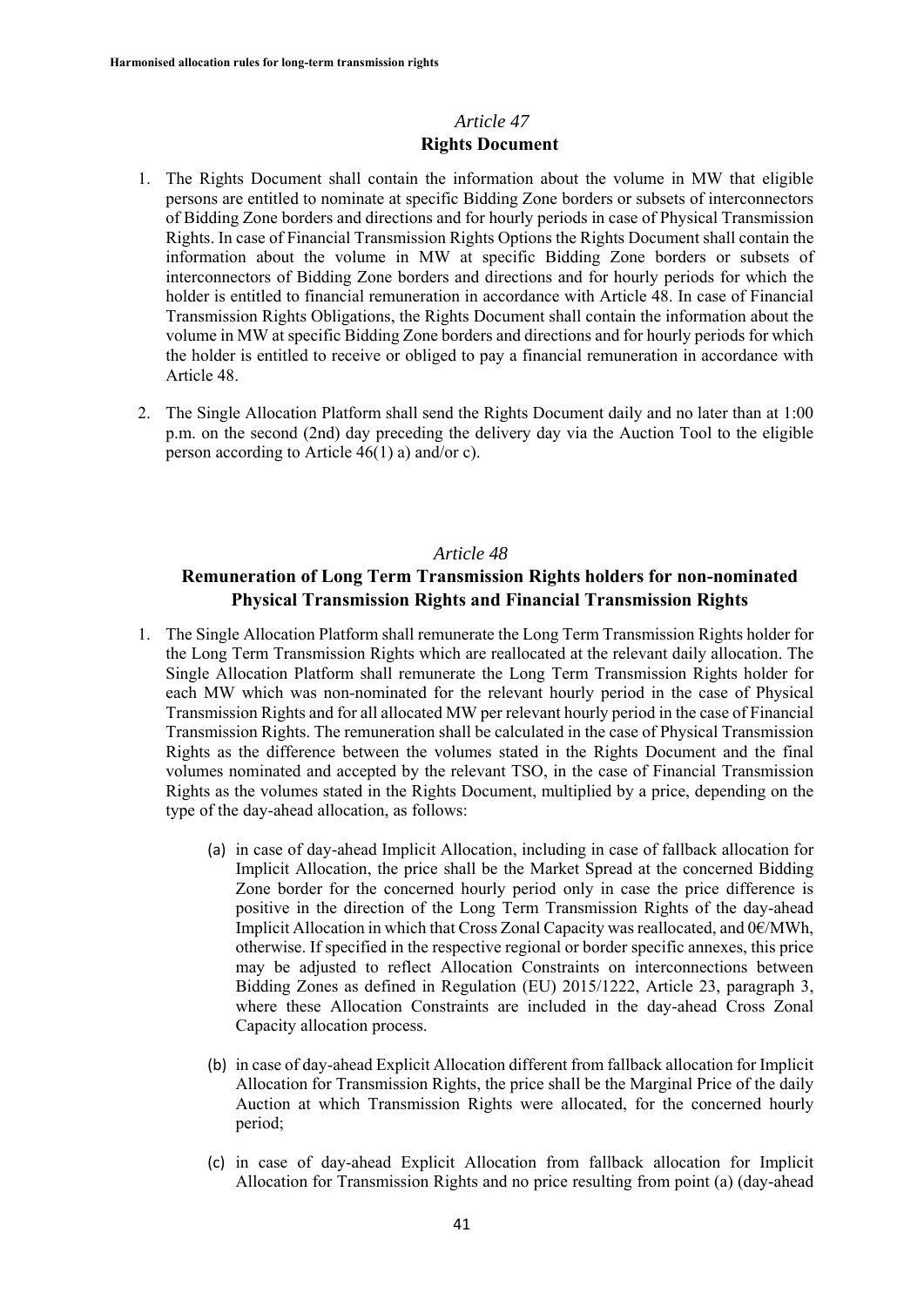price is not calculated at least in one of the two relevant Bidding Zones), the price shall be the Marginal Price of the Auction at which Transmission Rights were allocated in a day ahead fallback mechanism, for the concerned hourly period; and

- (d) in case of fallback allocation of Implicit Allocation or Explicit Allocation where no reference price is calculated for the daily allocation timeframe the price for the Long Term Transmission Rights remuneration shall be the Marginal Price of initial Auction.
- 2. Where Financial Transmission Rights Obligations are in place, holders of such Rights shall be obliged to provide remuneration to the Single Allocation Platform if the price difference is negative in the direction of the Financial Transmission Rights Obligation. The remuneration shall be calculated as the volumes of Financial Transmission Rights Obligations stated in the Rights Document multiplied by a price, calculated in line with the principles of paragraph 1, considering that the price difference is negative.
- 3. The Single Allocation Platform shall compensate the Long Term Transmission Rights holder for the Financial Transmission Rights and non-nominated Physical Transmission Rights which are not reallocated at the relevant daily allocation in accordance with Title 9 in case of the triggering event listed in Article 56.
- 4. The Single Allocation Platform shall compensate the Long Term Transmission Rights holder in accordance with Article 59(1) letter (a) and (b) for the Financial Transmission Rights and nonnominated Physical Transmission Rights which are not reallocated at the relevant daily allocation for other reasons than these mentioned in paragraph 2 of this Article.

# **TITLE 8 Fallback Procedures**

#### *Article 49*

#### **General provisions**

- 1. The Single Allocation Platform shall, to the extent reasonably practicable, organize a fallback procedure in the following cases of failure of a standard process:
	- (a) if it is technically not possible to hold an Auction following the process set forth in Title 4;
	- (b) if it is technically not possible to register a return of Long Term Transmission Rights following the process as set forth in Title 5;
	- (c) if it is technically not possible to register a notification of transfer of Long Term Transmission Rights following the process as set forth in Title 6; and
	- (d) if it is technically not possible to register a notification of an eligible person in following the process as set forth in Title 7.
- 2. The Single Allocation Platform may use one or all of the following fallback procedures:
	- (a) introduction of a fallback procedure for data exchange according to Article 50;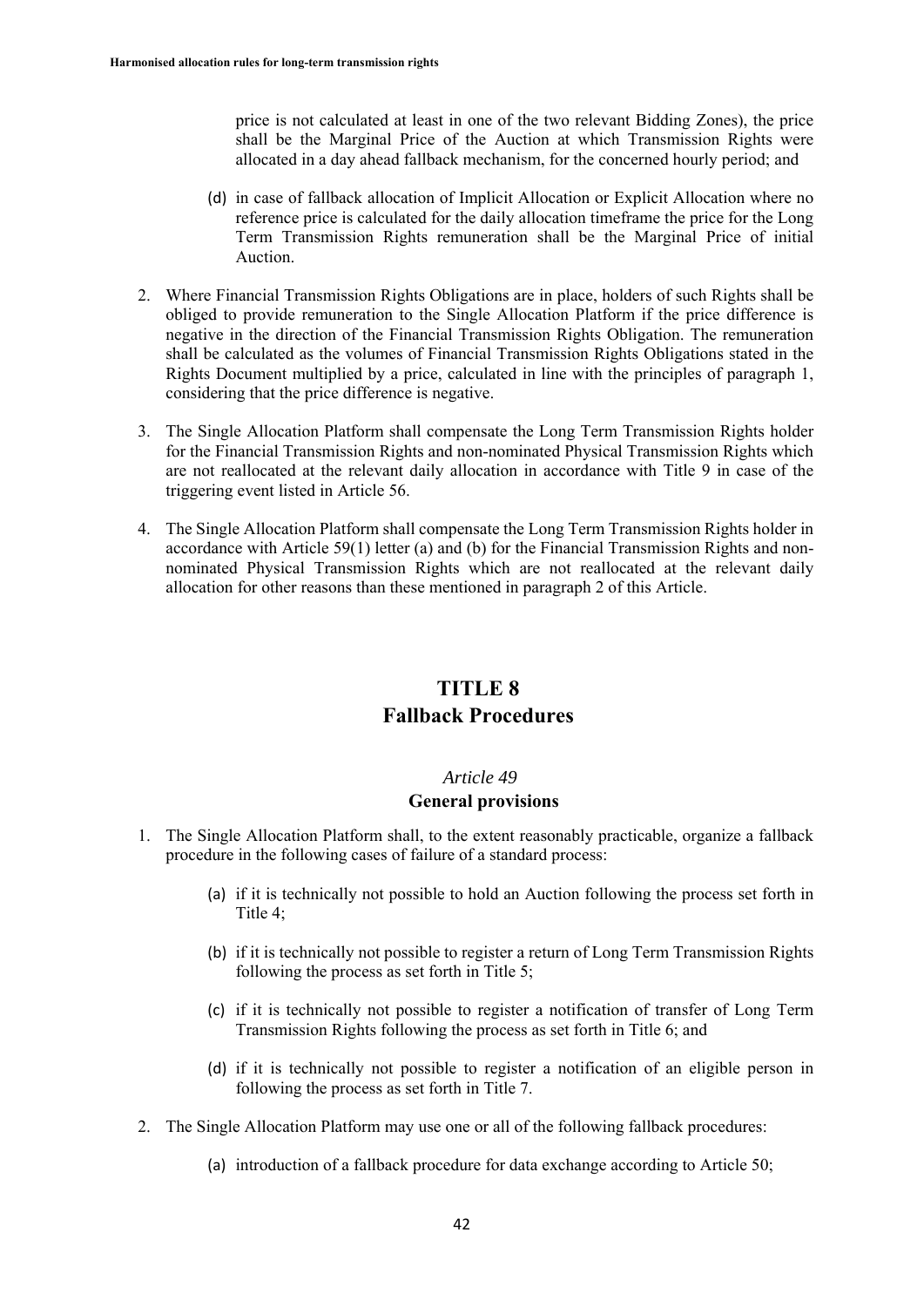- (b) postponement of the Auction to a later date/time;
- (c) another ad hoc fallback procedure if considered appropriate by the Single Allocation Platform to overcome any technical obstacles.
- 3. The Single Allocation Platform shall, to the extent practicable and without undue delay, inform Registered Participants of possible deviations from the standard processes and the application of a fallback procedure via electronic means as specified by the Single Allocation Platform on its website and using the Auction Tool.
- 4. Registered Participants shall immediately inform the Single Allocation Platform of any observed problems with the use of the Auction Tool and all potential consequences via electronic means as specified by the Single Allocation Platform on its website. In case of an urgent problem, which shall be solved immediately and which is identified during Working Hours, the Registered Participant shall immediately contact the Single Allocation Platform by phone at the telephone number indicated on the website of the Single Allocation Platform for this type of problems.

#### **Fallback procedure for data exchange**

- 1. In case of a failure at the site of the Single Allocation Platform of the standard processes for data exchange via the Auction Tool as described in these Allocation Rules, the Single Allocation Platform may inform Registered Participants that a fallback procedure for data exchange may be used as follows:
	- (a) by the applicable deadlines unless otherwise announced by the Single Allocation Platform the Registered Participant shall request the Single Allocation Platform by electronic means as specified by the Single Allocation Platform on its website to enter the relevant data into the Auction Tool by using this fallback procedure for data exchange;
	- (b) with the request the Registered Participant shall provide to the Single Allocation Platform in the format specified in the Information System Rules the relevant data to be entered in the Auction Tool;
	- (c) the Single Allocation Platform shall enter the submitted data into the Auction Tool;
	- (d) the Single Allocation Platform may set in Information System Rules an identification process for the Registered Participant at the moment when the Registered Participant submits the relevant operational or commercial data and requests the Single Allocation Platform to enter this data into the Auction Tool on its behalf by means of the fallback procedure. If the Registered Participant or the person authorized by the Registered Participant for this purpose does not clearly identify itself, the Single Allocation Platform shall be entitled not to perform the data entry;
	- (e) the Registered Participant shall provide the Single Allocation Platform with a telephone number, which can be used in case of a necessary communication;
	- (f) once the Single Allocation Platform has entered the provided data into the Auction Tool on behalf of the Registered Participant, the Single Allocation Platform shall inform, without undue delay, the Registered Participant by telephone and/or via electronic means as specified by the Single Allocation Platform on its website of the entry; and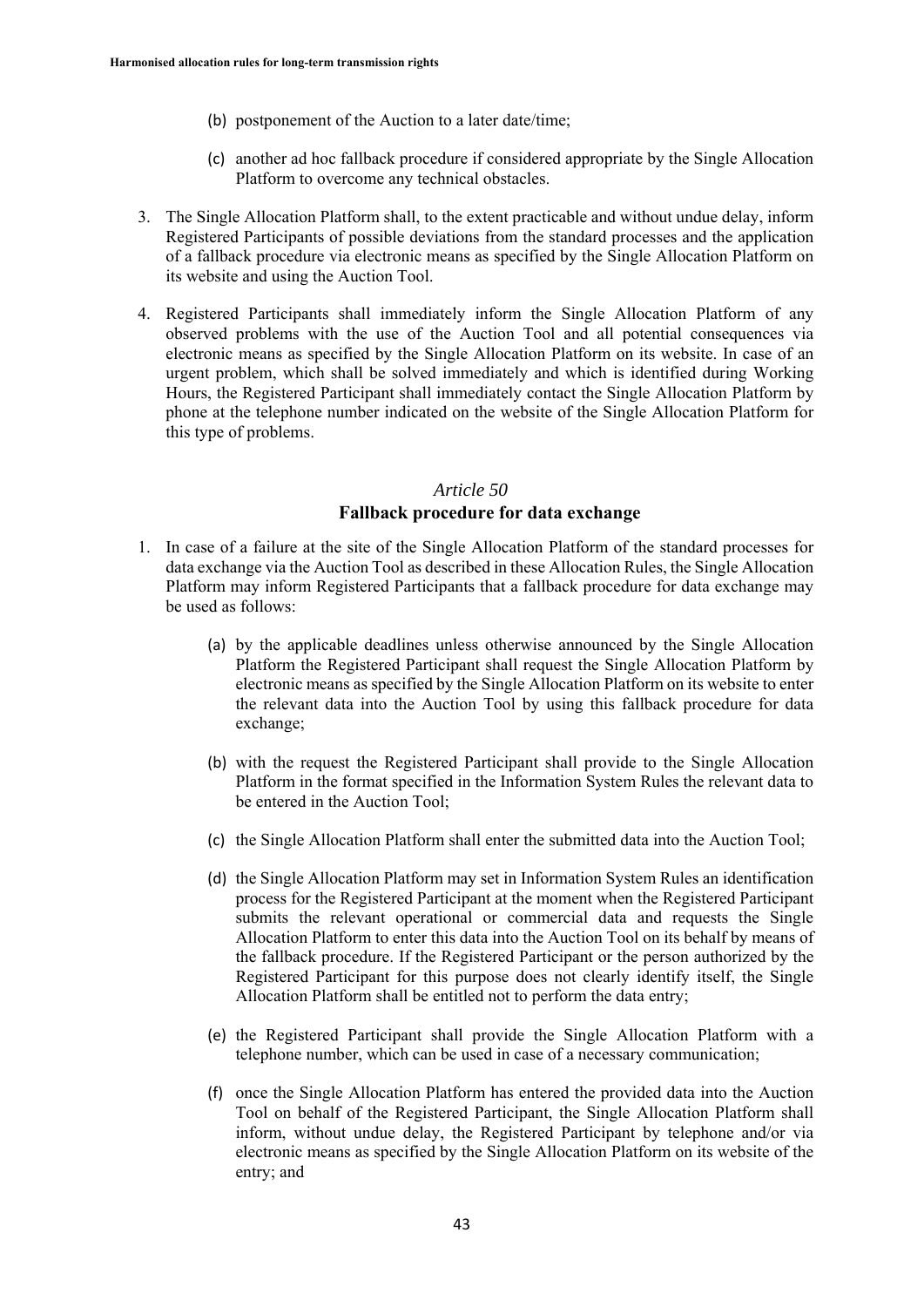- (g) the Single Allocation Platform shall under no circumstances be held responsible if it fails to reach the Registered Participant through the means of communication above.
- 2. In case of application of the fallback procedure for data exchange, all necessary information which is made available via the Auction Tool during the standard processes may be distributed to the Registered Participants by the Single Allocation Platform, by electronic means as specified by the Single Allocation Platform on its website or where appropriate published on the website of the Single Allocation Platform.

#### *Article 51* **Fallback procedures for Auction**

- 1. The postponement of the Auction shall be the default fallback procedure for Auctions before the Bidding Period has opened. The Single Allocation Platform may postpone an Auction by notifying Registered Participants of the revised date and/or time of the new Auction.
- 2. After the Bidding Period has opened, the Single Allocation Platform shall:
	- (a) where reasonably practicable postpone the end of the Bidding Period by notifying Registered Participants about the revised deadlines in the Auction Specification; or
	- (b) cancel the initial Auction according to Article 52 and organise a new Auction for the same Product Period.
- 3. If the fallback procedure described in paragraph 1 and 2 of this Article cannot be implemented for the same Product Period, the respective Cross Zonal Capacities shall be offered in subsequent Capacity Allocation process.
- 4. The Single Allocation Platform shall inform all Registered Participants, without undue delay, of the postponement by notification published in the Auction Tool and/or on the webpage of the Single Allocation Platform and/or by electronic means as specified by the Single Allocation Platform on its website.

#### *Article 52*

#### **Auction cancellation**

- 1. In case the Single Allocation Platform cancels an Auction, all Bids already submitted, all returns already accepted and any results of the respective Auction shall be deemed null and void.
- 2. The Single Allocation Platform shall inform all Registered Participants without undue delay, of the Auction cancellation by notification published in the Auction Tool or on the webpage of the Single Allocation Platform and by electronic means as specified by the Single Allocation Platform on its website.
- 3. An Auction cancellation may be announced in the following cases:
	- (a) before the end of the contestation period in case the Single Allocation Platform faces technical obstacles during the Auction process like a failure of standard processes and fallback procedures in the event of erroneous results due to incorrect Marginal Price calculation or in the event of incorrect allocation of Long Term Transmission Rights to Registered Participants or similar reasons; and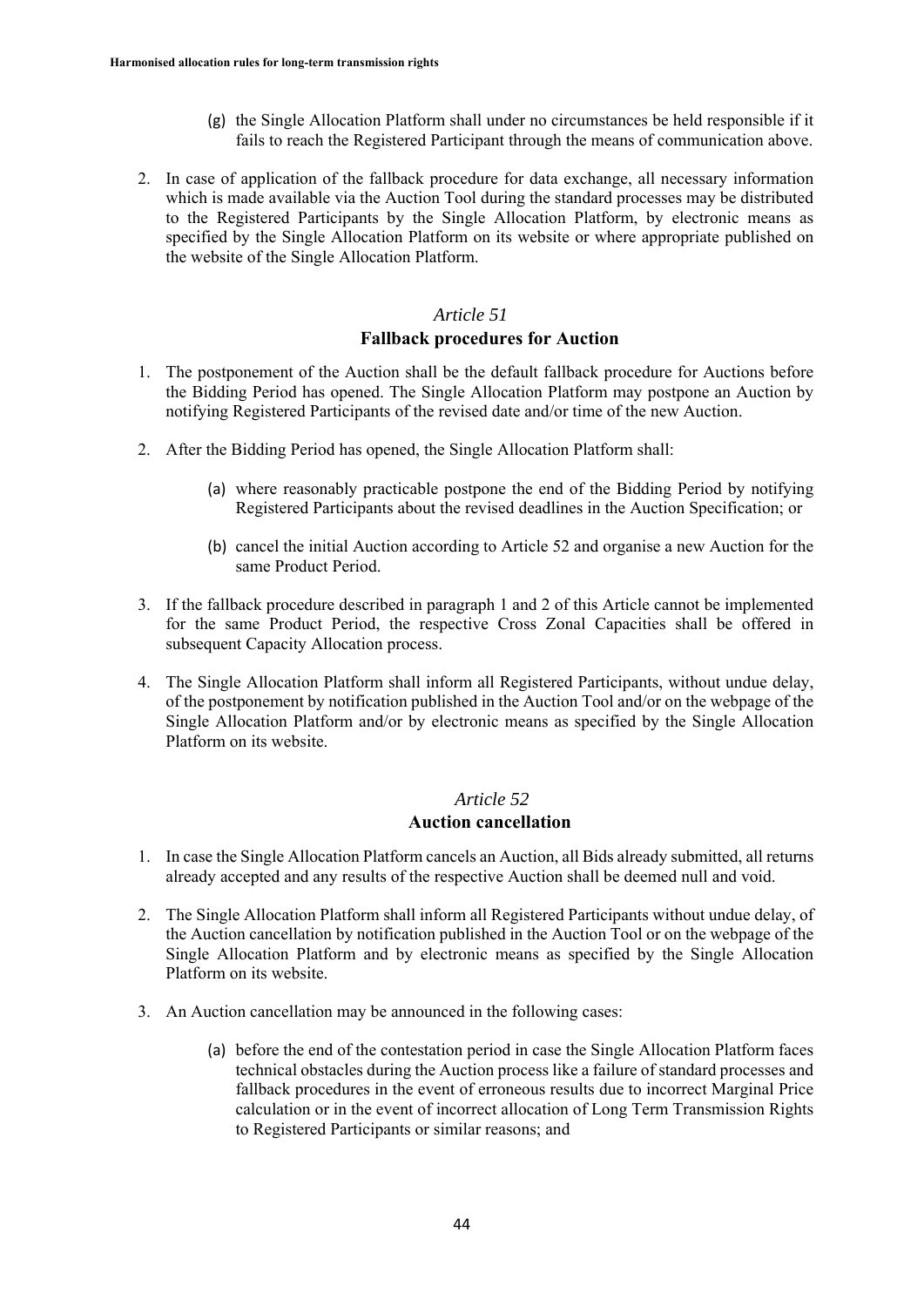- (b) after the end of the contestation period, in the event of erroneous results due to incorrect Marginal Price calculation or incorrect allocation of Long Term Transmission Rights to Registered Participants or similar reasons.
- 4. In case of Auction cancellation before the contestation period elapses, no compensation shall be paid to the Registered Participants.
- 5. The Single Allocation Platform shall publish on its website, without undue delay, the reasons for the Auction cancellation.

#### **Fallback procedure for return of Long Term Transmission Rights**

- 1. In case of failure in the standard process for the registration of the return of Long Term Transmission Rights via the Auction Tool as set forth in Title 5, the Single Allocation Platform may apply the fallback procedure for data exchange in accordance with Article 50.
- 2. The Single Allocation Platform shall publish information about the possibility to use the fallback procedure for data exchange in due time before the expiration of the deadline for Long Term Transmission Rights return.
- 3. In case the fallback procedure for data exchange cannot be executed as necessary to enable the registration of the return of Long Term Transmission Rights, all requests for Long Term Transmission Rights return already submitted that cannot be registered in the Auction Tool shall be automatically cancelled.

#### *Article 54*

#### **Fallback procedure for transfer of Long Term Transmission Rights**

- 1. In case of failure in the standard process for the registration of the transfer of Long Term Transmission Rights organised via the Auction Tool as set forth in Title 6 the Single Allocation Platform may apply the fallback procedure for data exchange in accordance with Article 50.
- 2. The Single Allocation Platform shall publish information about the possibility to use the fallback procedure for data exchange in due time before the expiration of the deadline for Long Term Transmission Rights transfer.
- 3. In case the fallback procedure for data exchange cannot be executed as necessary to enable the registration of the transfer of Long Term Transmission Rights, all requests for Long Term Transmission Rights transfer already submitted and not confirmed by transferee shall be automatically cancelled.

#### *Article 55*

#### **Fallback procedure for eligible person notification**

- 1. In case of failure in the standard process of eligible person notification to the Single Allocation Platform via the Auction Tool as set forth in Title 6, the Single Allocation Platform may apply the fallback procedure for data exchange in accordance with Article 50.
- 2. The Single Allocation Platform shall publish information about the possibility to use the fallback procedure for data exchange in due time before the expiration of the deadline for eligible person notification.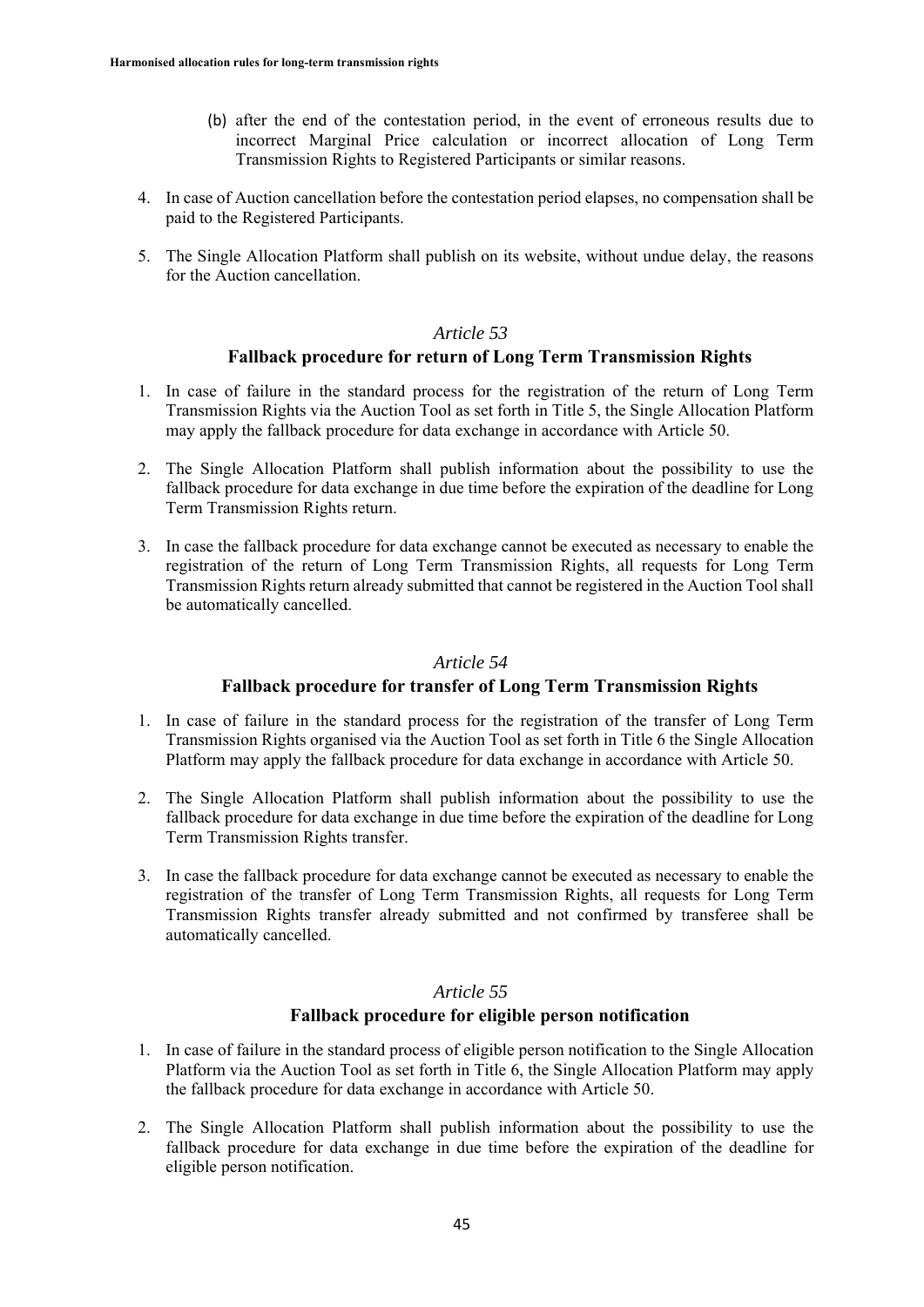3. In case the fallback procedure for data exchange cannot be executed as necessary to enable the registration of the eligible person, the eligible person shall be deemed notified as set forth in Information System Rules.

# **TITLE 9 Curtailment**

#### *Article 56*

#### **Triggering events and consequences of curtailment on Long Term Transmission Rights**

- 1. Long Term Transmission Rights irrespectively of the Product Period may be curtailed in the event of Force Majeure, or to ensure operation remains within Operational Security Limits before the Day-Ahead Firmness Deadline.
- 2. Curtailment may be applied on allocated Long Term Transmission Rights including, where the case may be, on nominated Physical Transmission Rights.
- 3. Long Term Transmission Rights may be curtailed after the Day-Ahead Firmness Deadline in the case of Force Majeure or emergency situation in accordance with Article 72 of Commission Regulation (EU) 2015/1222. For the avoidance of doubt, Long Term Transmission Rights when curtailed after the Day-Ahead Firmness Deadlines shall be curtailed in the same way as dayahead capacity and compensated in accordance with the applicable legislation.
- 4. In the case of Physical Transmission Rights, each Registered Participant affected by curtailment shall lose its right to transfer, return or nominate for physical use the concerned Physical Transmission Rights or to receive remuneration based on the Use-It-Or-Sell-It principle. In the case of Financial Transmission Rights, each Registered Participant affected by curtailment shall lose its right to transfer or return the concerned Financial Transmission Rights or to receive remuneration in accordance to Article 48.
- 5. In case of curtailment, the affected Registered Participant is entitled to receive reimbursement or compensation according to Article 59 to Article 60 and where applicable Article 61.

#### *Article 57*

#### **Process and notification of curtailment**

- 1. In all cases curtailment shall be carried out by the Single Allocation Platform based on a request by one or more TSO(s) at the Bidding Zone border where Long Term Transmission Rights have been allocated.
- 2. The Single Allocation Platform shall notify the affected holders of Long Term Transmission Rights as soon as possible of a curtailment of Long Term Transmission Rights including the triggering event via electronic means as specified by the Single Allocation Platform on its website and on the webpage of the Single Allocation Platform. The notification shall identify the affected Long Term Transmission Rights, the affected volume in MW per hour for each concerned period, the triggering events for curtailment as described in Paragraph 3 and the amount of Long Term Transmission Rights that remain after the curtailment.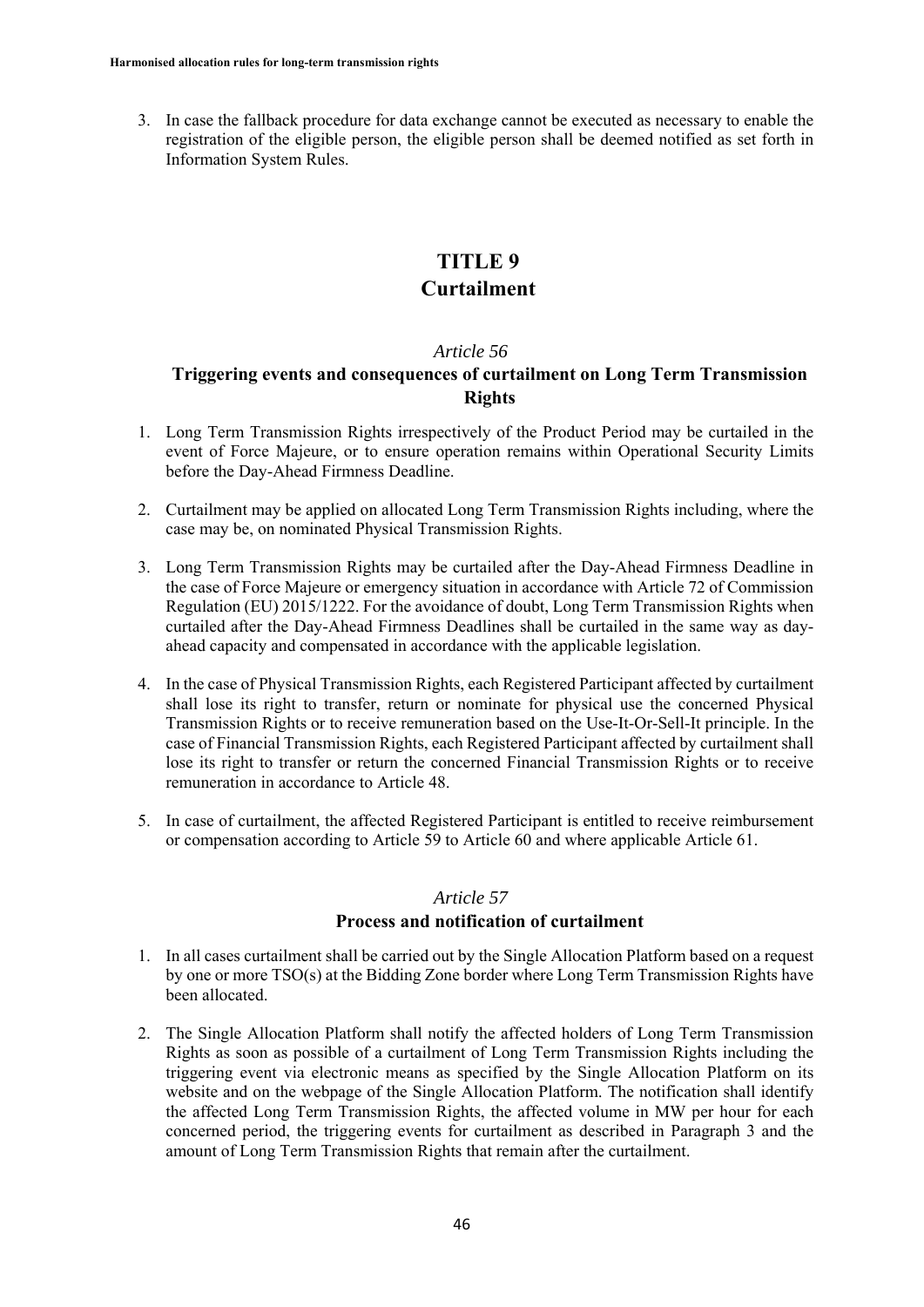- 3. The description of the triggering event shall include information on exact operational security  $limit(s)$  that are expected to be violated in the absence of curtailment, the  $TSO(s)$  invoking the curtailment, and why alternative measures are not sufficient to avoid the expected violation of operational security limit(s). If this information is not available at the same time as the curtailment information concerning the affected Long Term Transmission Rights and the affected volume in MW per hour for each concerned period, TSOs shall submit a first notification with the available information and update the curtailment information including required detail concerning the triggering event within 24 hours after the initial notification.
- 4. The Single Allocation Platform shall publish the triggering events for curtailment in accordance with Article 56 including their estimated duration on its website as soon as possible.
- 5. The curtailment shall be applied to Long Term Transmission Rights of the concerned periods on a pro rata basis, which means in proportion to the held Long Term Transmission Rights, regardless of the time of allocation.
- 6. In the event of curtailments of Physical Transmission Rights after the nomination deadline, and as long as the capacity has not been reallocated in the day-ahead allocation, the curtailment shall be applied on a pro rata basis to both nominated and non-nominated Physical Transmission Rights.
- 7. Compensation rules according to Article 59 to Article 60 and where applicable Article 61 also apply if offered day-ahead Cross Zonal Capacities are lower than the amount of non-nominated Long Term Transmission Rights in case of Physical Transmission Rights and the total amount of Long Term Transmission Rights in the case of Financial Transmission Rights.
- 8. For each affected Registered Participant, remaining Long Term Transmission Rights which have not been curtailed shall be rounded down to the nearest MW. The same rounding applies for the curtailment of both nominated and non-nominated Physical Transmission Rights according to paragraph 4 of this Article.
- 9. In cases of curtailment, any transfer of Long Term Transmission Rights to be curtailed, which is not yet accepted by the transferee, shall be automatically cancelled and the transferor shall remain the holder of the Long Term Transmission Rights. If the transfer has already been notified to the Single Allocation Platform and accepted by the transferee, the compensation or reimbursement for curtailed Long Term Transmission Rights shall be paid to the transferee.
- 10. The Single Allocation Platform shall cancel all notifications for return of Long Term Transmission Rights that have been accepted for a subsequent long term Auction for which curtailment is necessary and for which the final Auction Specifications have not yet been published. By this cancellation, the Long Term Transmission Rights are given back to the Long Term Transmission Right holders that have requested the return. If the final Auction Specification has already been published the return shall not be cancelled and the compensation or reimbursement for curtailed Long Term Transmission Rights shall be paid to the holder who returned the Long Term Transmission Rights.

# *Article 58* **Day Ahead Firmness deadline**

The Single Allocation Platform shall publish on its website and take into account for the calculation of compensation for curtailed Long Term Transmission Rights the Day Ahead Firmness Deadline as specified in the proposal pursuant to Article 69 of the Commission Regulation (EU) 2015/1222 approved by all NRAs, approved in accordance with Article 9 of Commission Regulation (EU) 2015/1222.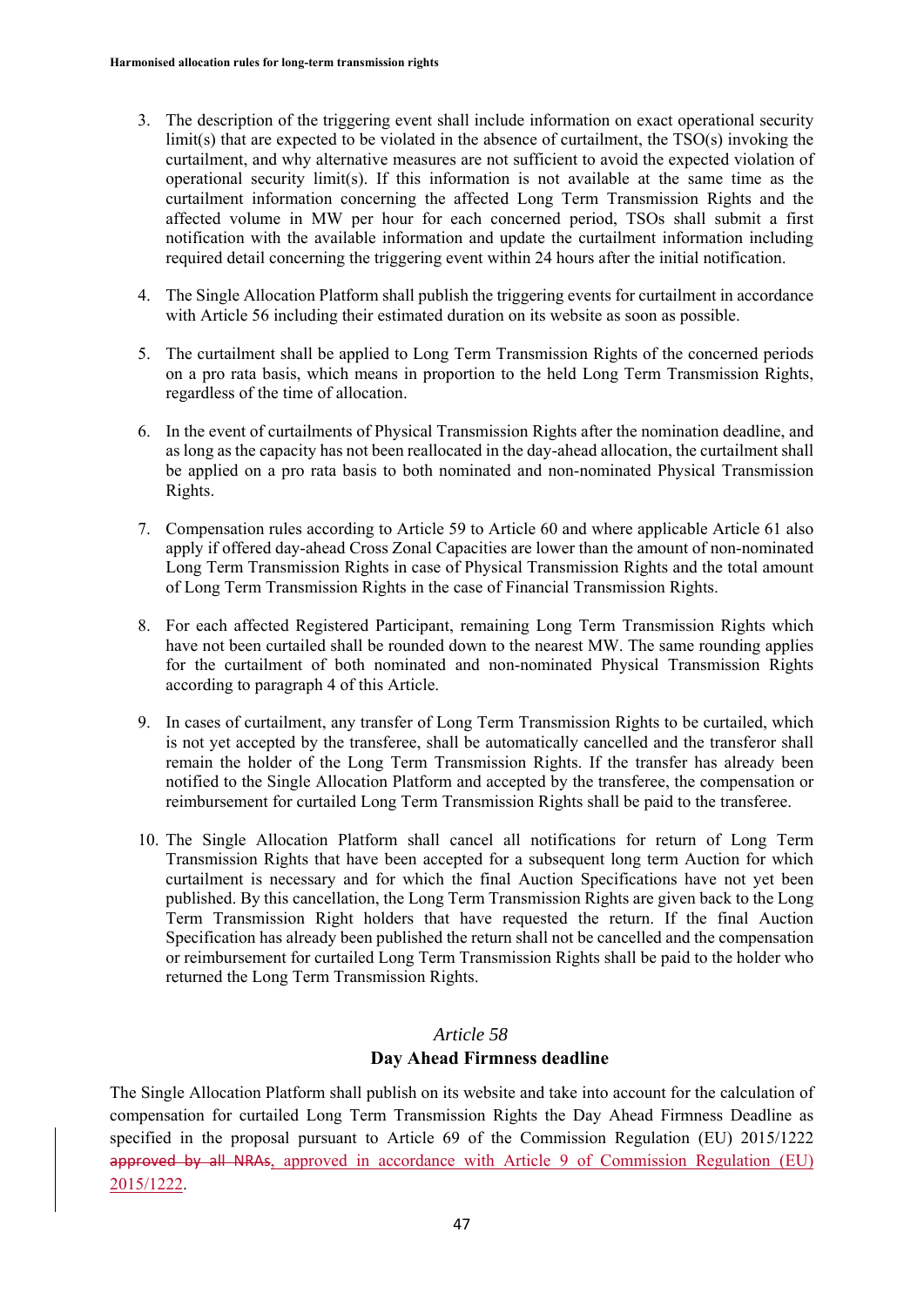#### **Compensation for curtailments to ensure operation remains within Operational Security Limits before the Day Ahead Firmness Deadline and for UIOSI/FTRs in case of fallback allocation**

- 1. In cases of curtailment to ensure operation remains within Operational Security Limits before the Day Ahead Firmness Deadline the compensation for each affected hour and Registered Participant shall be calculated as the Long Term Transmission Rights in MW per hour corresponding to the difference between the allocated Long Term Transmission Rights held by the Registered Participant before and after the curtailment multiplied by a price calculated as follows:
	- (a) the Market Spread at the concerned Bidding Zone border for the concerned hourly period only in case the price difference is positive in the direction of the curtailed Long Term Transmission Rights, and  $0 \in MWh$ , otherwise. If specified in the relevant annexes to these Allocation Rules, this price may be adjusted to reflect Allocation Constraints on interconnections between Bidding Zones as defined in Article 23, paragraph 3 of Commission Regulation (EU) 2015/1222, where these Allocation Constraints are included in the day-ahead Cross Zonal Capacity allocation process. The direction of the curtailed Long-Term Transmission Right shall be determined by the destination and the origin Bidding Zones as defined in the Auction Specifications of the concerned Long Term Transmission Right; or
	- (b) if the day-ahead price is not calculated at least in one of the two relevant Bidding Zones, the price shall be the Marginal Price of the Auction at which Transmission Rights were allocated in a day ahead fallback mechanism, for the concerned hourly period; or
	- (c) the Marginal Price of the initial Auction if no price derived from the calculation according to point (a) and (b).
- 2. If specified in the relevant annexes to these Allocation Rules, a cap shall be applied to the compensations on specific bidding zone borders. The cap shall be determined as the total amount of Congestion Income collected by the concerned TSOs on the respective Bidding Zone border in the relevant calendar year, deducting all remunerations paid according to Articles 40 and 48 and compensations paid according to Article 60 and where applicable Article 61. The cap is calculated according to the formula:

Cap for compensation for network security

- $=$  (Long term income  $+$  Daily income  $+$  Intraday income)
- (UIOSI + Remuneration of FTRs + Return of LTTRs
- + Compensation for curtailment for emergency situation
- + Compensation for curtailment for force majeure)
- 3. In case of Direct Current interconnectors, the cap shall be determined as the total amount of Congestion Income collected by the concerned TSOs on the Bidding Zone border in the relevant month, deducting all remunerations paid according to Article 40 and Article 48 and compensations paid according to Articles 60 and where applicable Article 61 for the considered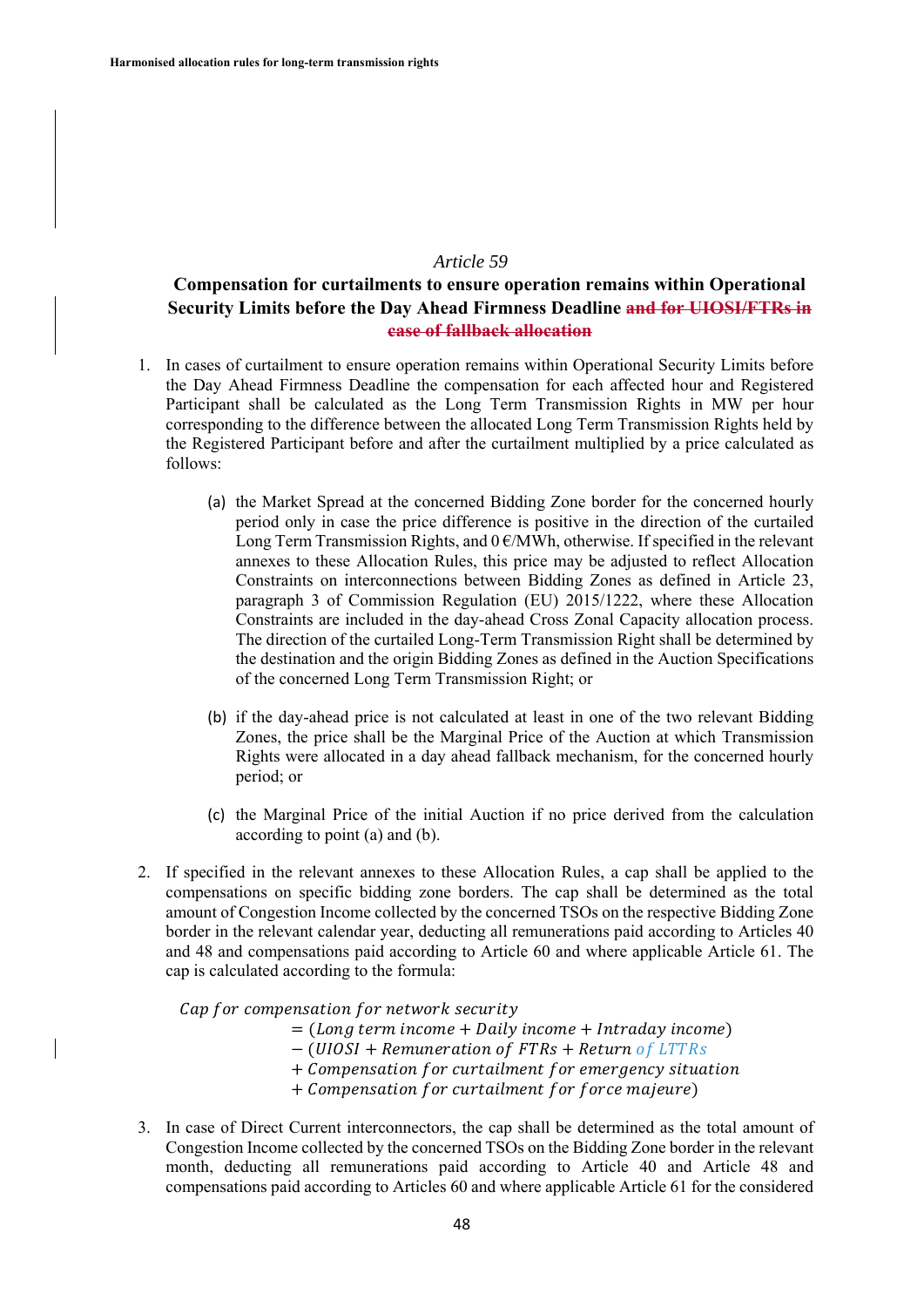month. The total amount of Congestion Income in one month is defined as the sum of a twelfth of the revenues raised at yearly Auction on the concerned Bidding Zone Border and the revenues generated by the monthly Auction and congestion income from other timeframes which occurred during this month on the concerned Bidding Zone border. The cap is calculated according to the formula:

Cap for compensation for network security in case of Direct Current interconnectors

 $= ($ Yearly income  $\frac{12}{12}$  $\frac{Seasonal\ income}{6} + \frac{Quarterly\ income}{3}$  $+$  Any other long term income  $+$  Daily income  $+$  Intraday income - (UIOSI + Remuneration of FTRs + Return of LTTRs + Compensation for curtailment for emergency situation + Compensation for curtailment for force majeure)

- 4. If, before application of the relevant cap described in paragraph 2 or paragraph 3 of this Article, the total calculated compensations of curtailed Long Term Transmission Rights exceed the relevant cap, the compensations of curtailed Long Term Transmission Rights shall be reduced on a pro rata basis. This will be based on the proportion of uncapped compensation of allocated Long Term Transmission Rights due to each Registered Participant in the relevant period (calendar month or calendar year). The compensations due to each Registered Participant will be calculated as follows:
	- *[(Uncapped compensations of curtailed Long Term Transmission Rights due to Registered Participant)/(Total uncapped compensations of curtailed Long Term Transmission Rights due to all Registered Participants)] x (Relevant Cap as described in paragraph 2 and paragraph 3 of this Article)*
- 5. Irrespective of whether it is a Direct Current interconnector or not, the caps described in paragraphs 2 and 3 of this Article shall also apply to the remuneration of Long Term Transmission Rights holders for non-nominated Physical Transmission Rights and Financial Transmission Rights in case of fallback Allocation for Implicit Allocation, on a monthly basis.

#### *Article 60*

#### **Reimbursement for curtailments due to Force Majeure before the Day Ahead Firmness Deadline**

- 1. In the case of Force Majeure before the Day Ahead Firmness Deadline, holders of curtailed Long Term Transmission Rights shall be entitled to receive a reimbursement equal to the price of the Long Term Transmission Rights set during the Long Term Transmission Rights Allocation Process, which for each affected hour and Registered Participant shall be calculated as:
	- (a) the Marginal Price of the initial Auction; or
	- (b) in case the Marginal Price of the initial Auction cannot be identified, the weighted average of Marginal Prices of all the Auctions for which the Registered Participant holds Long Term Transmission Rights where the weight is given by Long Term Transmission Rights which the Registered Participant holds before the curtailment; multiplied by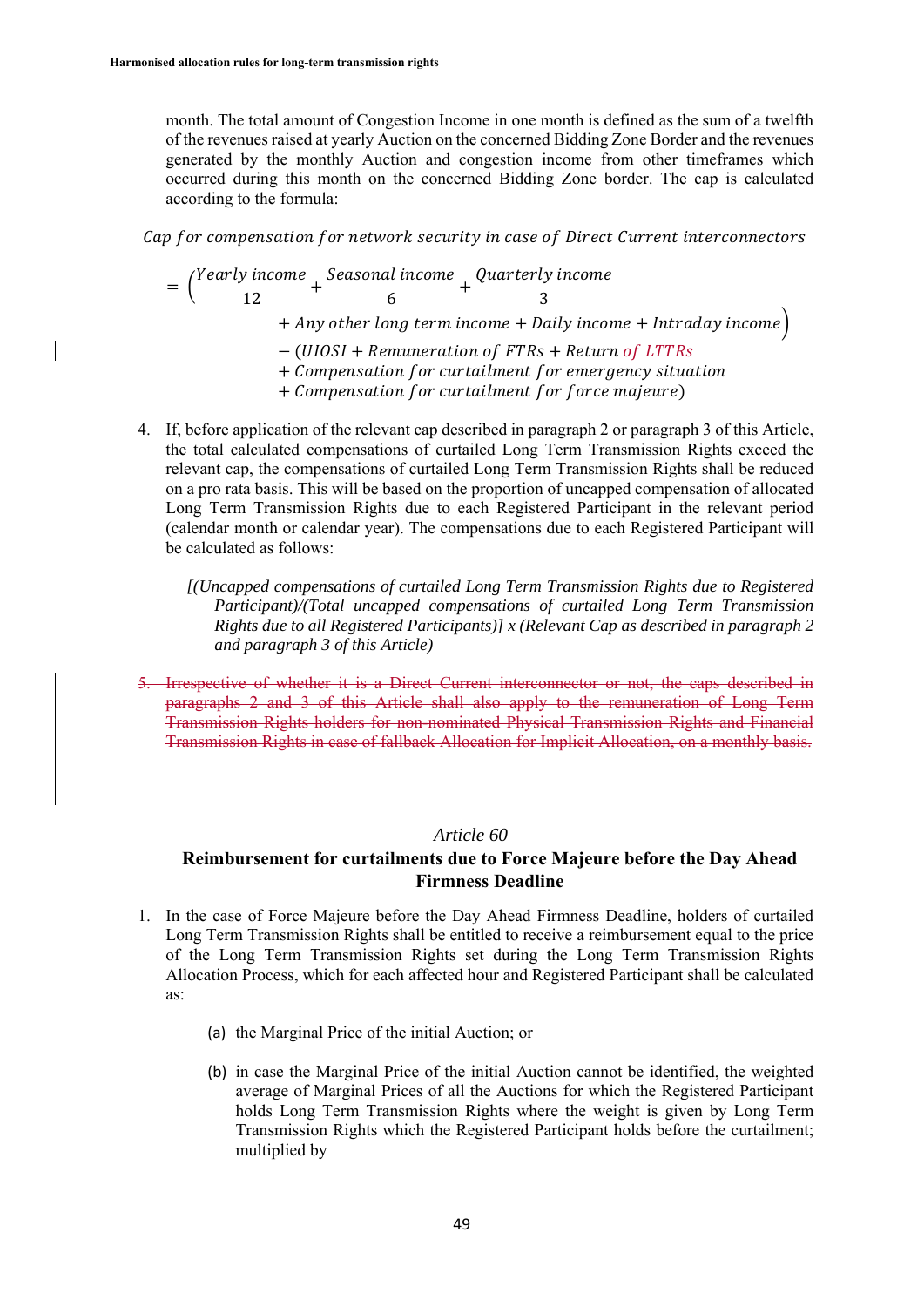(c) the volume in MW per hour corresponding to the difference between the Long Term Transmission Rights held by the Registered Participant before and after the curtailment.

#### *Article 61*

#### **Reimbursement or compensation for curtailments due to Force Majeure or emergency situation after the Day Ahead Firmness Deadline**

In the event of Force Majeure or an emergency situation after the Day Ahead Firmness Deadline, holders of curtailed Long Term Transmission Rights shall be entitled to receive a reimbursement in accordance with Article 72 of Commission Regulation (EU) 2015/1222.

# **TITLE 10 Invoicing and Payment**

### *Article 62* **General principles**

- 1. A Registered Participant shall pay the amounts due as calculated in accordance with Article 63 for all Long Term Transmission Rights allocated to him. This obligation shall be fulfilled irrespective of any return or transfer or curtailment of all or some of these Long Term Transmission Rights in accordance with these Allocation Rules.
- 2. The Registered Participant may upon payment use the Cross Zonal Capacity connected with the allocated Long Term Transmission Rights as described in these Allocation Rules only. Any right for physical use of the transmission system in case of a Physical Transmission Rights may be subject to separate agreements between the Registered Participant and the concerned TSOs.
- 3. All financial information, prices and amounts due shall be expressed in Euros  $(\epsilon)$ , except if deviations are required by applicable law or regulations.
- 4. The payment shall be settled on the date upon which the given amount is credited to the account of the beneficiary. Any interest for late payment shall be considered as settled on the date when the payment was credited from the account of the payer.
- 5. Payments shall be done in Euros  $(\epsilon)$ .
- 6. The Single Allocation Platform shall consider taxes and levies at the rate and to the extent applicable when assessing payment obligations and issuing invoices under these Allocation Rules subject to Article 64.
- 7. The Registered Participant shall provide the Single Allocation Platform with relevant information for justifying whether or not respective taxes and levies are applicable when signing the Participation Agreement as well as any changes in this respect without undue delay. Therefore, the Registered Participant shall inform the Single Allocation Platform of any local, intra-community or extra-community taxes and levies which are in line with the legislation of the Registered Participant's country of establishment.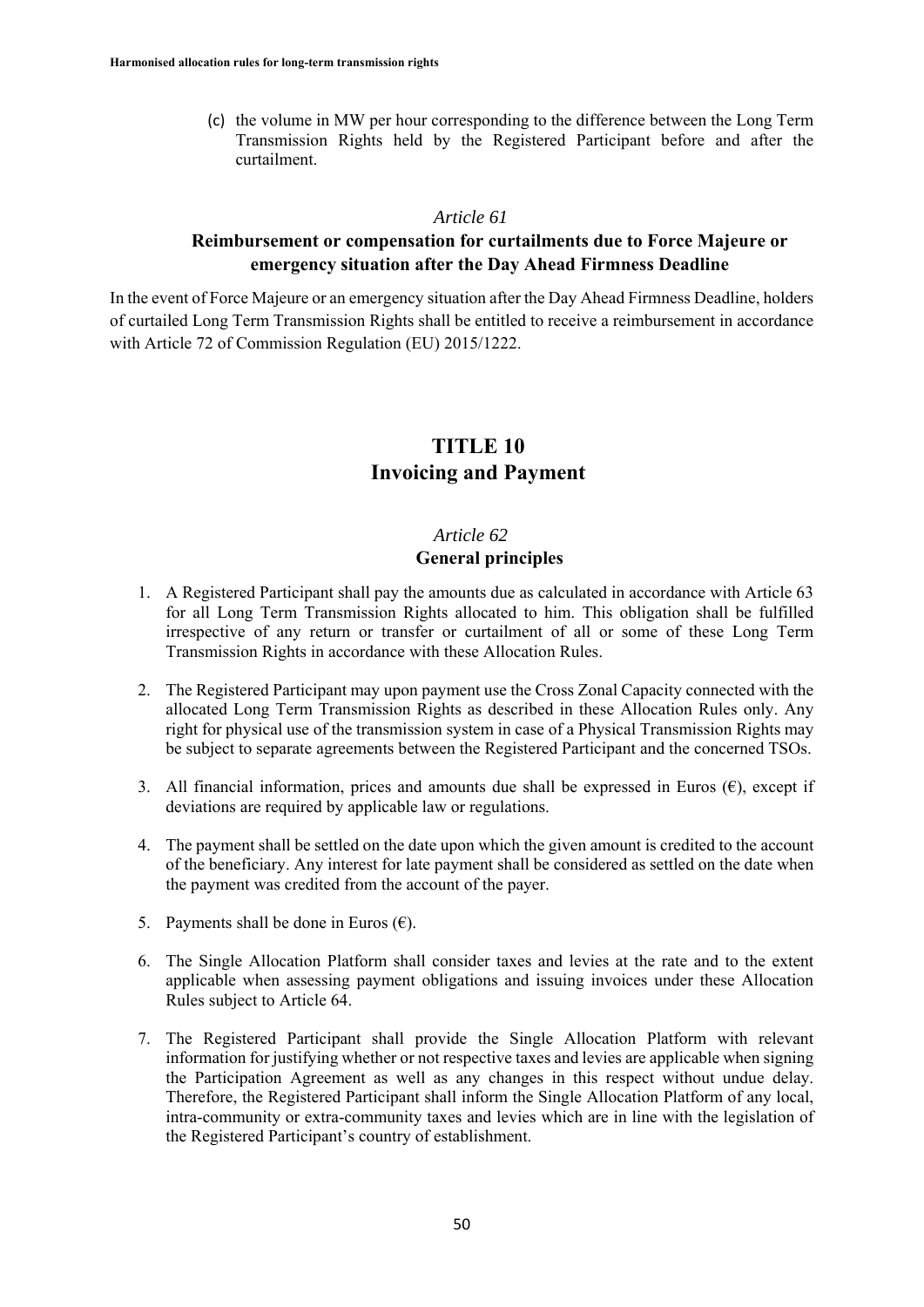8. Where Financial Transmission Right Obligations are in place, the Single Allocation Platform shall through a clearing house calculate the amounts to be remunerated to and received from the holders of such Long Term Transmission Rights. All costs incurred by the Single Allocation Platform associated with the clearing of Financial Transmission Rights Obligations will be invoiced to the holders of such Long Term Transmission Rights.

### *Article 63* **Calculation of due amounts**

- 1. Registered Participants shall pay for each of the Long Term Transmission Rights allocated to them an amount equal to:
	- (a) the Marginal Price (per MW per hour); multiplied by
	- (b) the sum of Long Term Transmission Rights in MW allocated in individual hours of the Product Period incorporating any Reduction Period where relevant in accordance with Article 35.
- 2. The amount due plus any applicable taxes and levies, duties or other charges subject to Article 64, shall be rounded to two decimal places.
- 3. The Single Allocation Platform shall calculate the due payments in monthly instalments when the Cross Zonal Capacity product has a duration of more than a month.
- 4. Monthly instalments shall be equal for each month and determined by dividing the amount due as set forth in paragraph 1 of this Article by the duration of the Cross Zonal Capacity products expressed in months and rounded to two decimal places. The last instalment shall in addition include the balance due to the rounding down applied in the other monthly instalments.
- 5. If the first payment date of the Cross Zonal Capacity product with a duration of more than one (1) month occurs after the start of the Product Period, then the first payment shall include two (2) monthly instalments.

#### *Article 64*

#### **Tax Gross-up**

- 1. Each Registered Participant must settle all payments with respect to the Allocation Rules without any tax deduction, unless a tax deduction is required by law.
- 2. If a tax deduction is required by law to be made by a Registered Participant, the amount of the payment due from the Registered Participant to the Single Allocation Platform will be increased to an amount which (after making the tax deduction) leaves an amount equal to the payment which would have been due if no tax deduction had been required.
- 3. Paragraph 2 of this Article does not apply with respect to any tax assessed on the Single Allocation Platform on any payment received in connection with the Allocation Rules under the laws of the jurisdiction in which the Single Allocation Platform is incorporated or, if different, the jurisdiction (or jurisdictions) in which the Single Allocation Platform is treated as resident for tax purposes or has or is deemed for tax purposes to have a permanent establishment or a fixed place of business to which any payment under the Allocation Rules is attributable.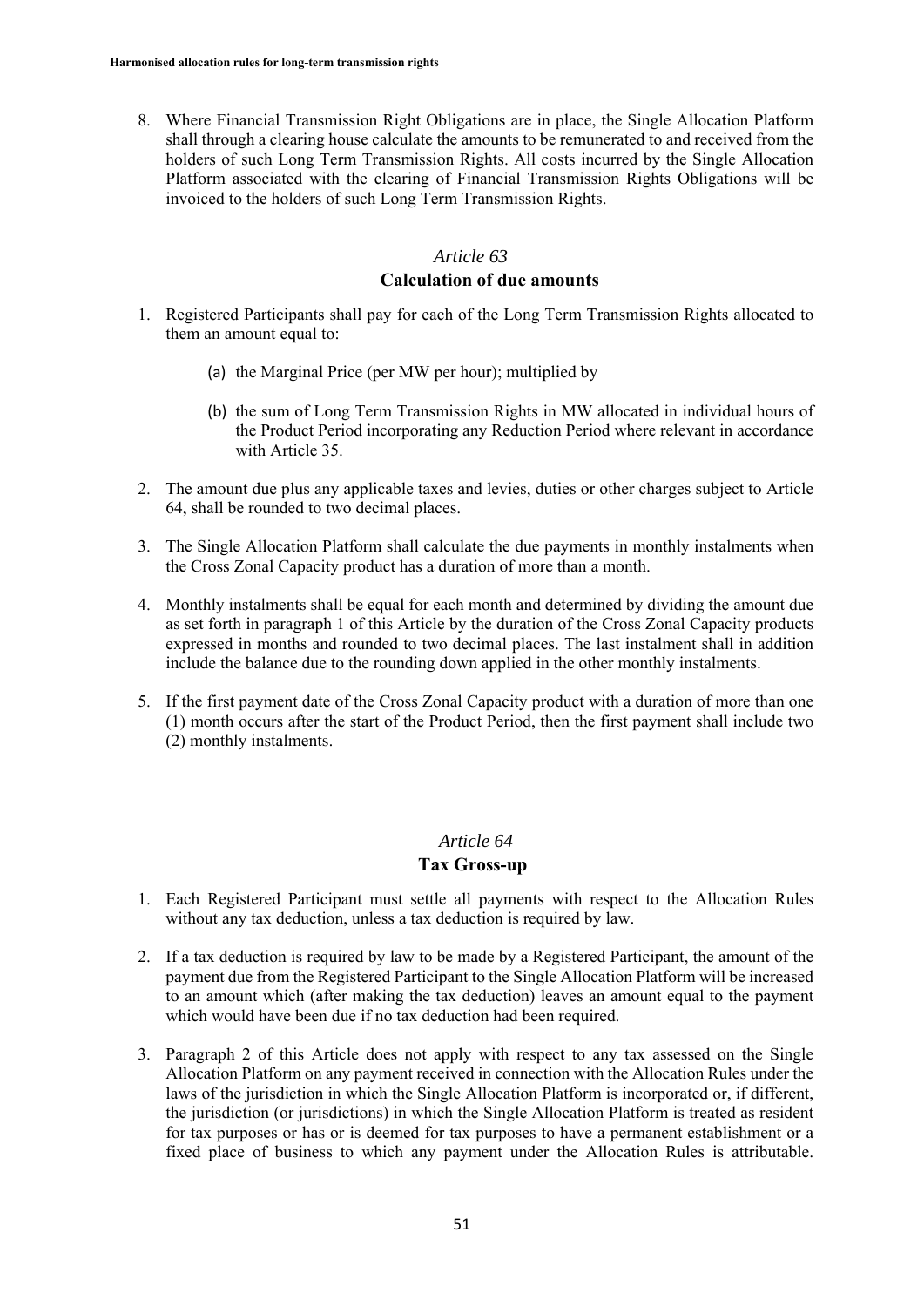Paragraph 2 of this Article does not apply to value added tax as provided for in the VAT directive 2006/112/EC as amended from time to time and any other tax of a similar nature.

#### *Article 65*

#### **Invoicing and payment conditions**

- 1. Payments shall be settled before the start of the Product Period if the Auction timeline allows so. If the Cross Zonal Capacity product has a duration of more than one (1) month, each monthly instalment shall be settled before the start of each respective month if the Auction timeline allows so. If the settlement of an amount due for allocated Long Term Transmission Rights is not possible before the start of the Product Period then the payment will be settled at the next fixed invoice date.
- 2. The Single Allocation Platform shall issue invoices for payments for all Long Term Transmission Rights on a monthly basis and no later than the tenth (10th) Working Day of each month.
- 3. The invoices shall be issued for the following payment:
	- (a) the amount of the monthly instalment(s) if the Long Term Transmission Right has a duration of more than a month as set forth in Article 63(4) and (5);
	- (b) the amount due set forth in Article 63(2) if the Long Term Transmission Right has a duration equal to a month or less;
	- (c) if requested by the Registered Participant amounts for advanced payment of monthly instalments that would otherwise be settled with subsequent invoices; and
	- (d) any relevant taxes and levies subject to Article 64.
- 4. The Single Allocation Platform shall send the invoice via electronic means as specified by the Single Allocation Platform on its website to the Registered Participant at the e-mail address of the financial contact person submitted in accordance with Article 9(i) or it should make it available to the Registered Participant via the Auction Tool. The date of issuance of the invoice shall be the date on which the invoice is sent by electronic means as specified by the Single Allocation Platform on its website or the date when the invoice is made available via the Auction Tool if this is done during Working Hours or the next Working Day if sent after Working Hours.
- 5. In the cases of curtailment of Long Term Transmission Rights, return of Long Term Transmission Rights according to Article 40 or remuneration of Long Term Transmission Rights according to Article 48, the invoices shall take into account any payments to be credited to the Registered Participant. The payments to be credited to the Registered Participants shall:
	- (a) be settled through self billing mechanism which shall allow the Single Allocation Platform to issue invoices in the name and on behalf of the Registered Participant; and
	- (b) be notified through the same invoice as the one used for the payments of the Registered Participant as set forth in paragraph 3 of this Article.
- 6. Where compensations are due to the Registered Participant in respect of curtailment of Long Term Transmission Rights and are subject to a cap set forth in Article 59(2), such compensations shall be settled with the first invoice to be issued after the end of the relevant month and subject to a cap determined as the total amount of Congestion Income collected by the concerned TSOs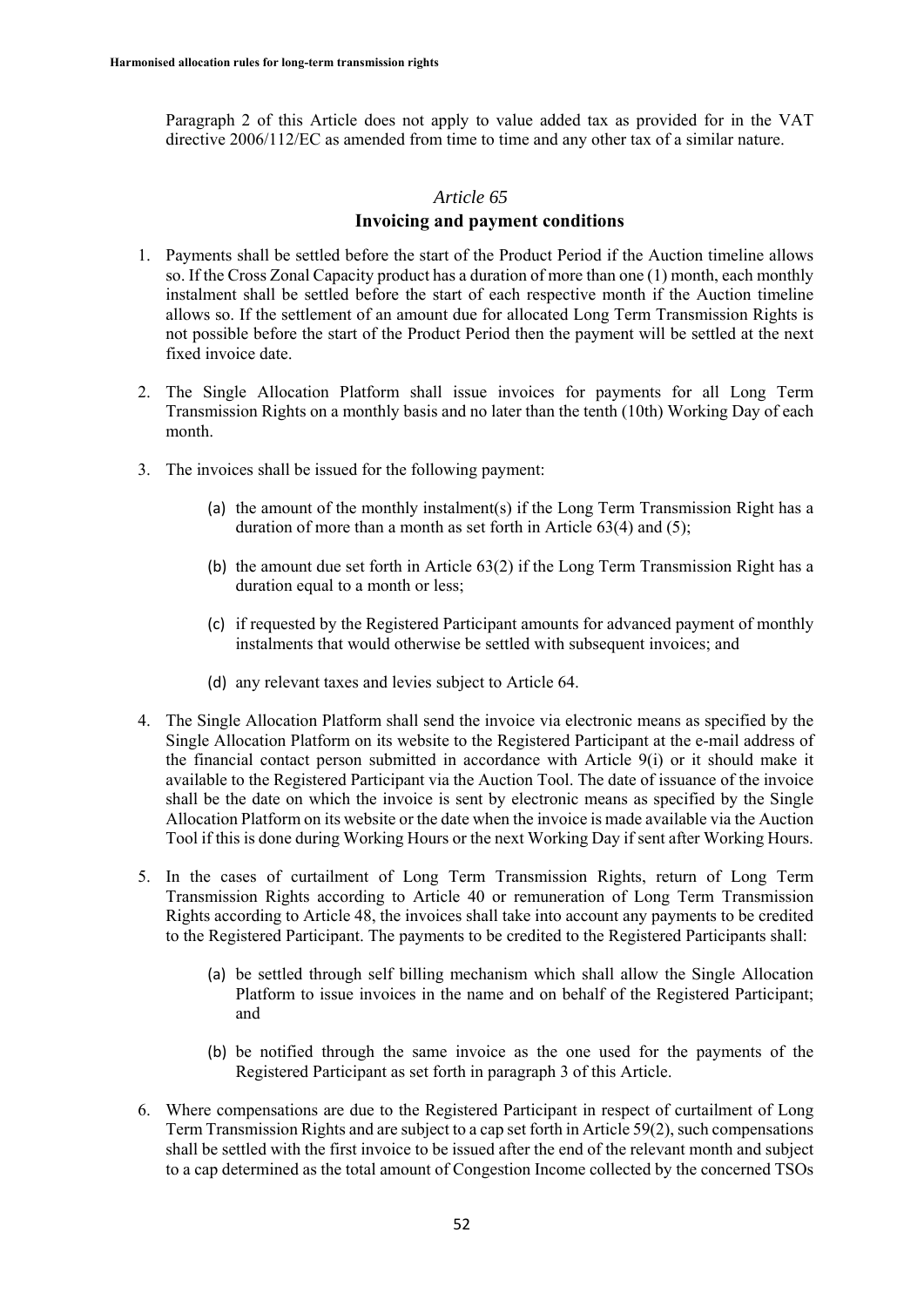on the Bidding Zone border in the relevant month, deducting all remunerations paid according to Article 40 and Article 48 and compensations paid according to Article 60 and where applicable Article 61 for the considered month. The total amount of Congestion Income in one month is defined as the sum of a twelfth of the revenues raised at yearly Auction on the concerned Bidding Zone Border and the revenues generated by the monthly Auction and Congestion Income from other timeframes which occurred during this month on the concerned Bidding Zone border.

- 7. An invoice shall be issued after the end of the relevant period over which caps on compensation are calculated in accordance with Article 59(2), reconciling any discrepancy between the compensations paid out on a monthly basis and the compensations required to be paid out in accordance with Article 59(2). In the case of default of a market participant, TSO cost recovery shall be ensured by relevant NRAsregulatory authorities in accordance with the applicable legislation.
- 8. The payments due shall be netted by the Single Allocation Platform taking into account the amount as set forth in paragraph 3 and 5 of this Article.
- 9. If the balance of the payments as set forth in paragraph 3 and 5 of this Article results in a net payment from the Registered Participant to the Single Allocation Platform, the Registered Participant shall settle this balance within five (5) Working Days after the date of issuance of the invoice.
- 10. Payments by the Registered Participant as set forth in paragraph 7 of this Article shall be collected as as follows:
	- (a) based on the standard procedure, the Single Allocation Platform shall collect the payment automatically from the dedicated Business Account of the Registered Participant on the respective due date of the invoice; or
	- (b) alternatively, the Registered Participant shall ensure payment through a nonautomated transaction to the account of the Single Allocation Platform specified on the invoice by indicating the invoice reference.
- 11. The alternative procedure may be used upon request of the Registered Participant and with the consent of the Single Allocation Platform. The Registered Participant shall notify the Single Allocation Platform by electronic means as specified by the Single Allocation Platform on its website the request to use the alternative procedure at least two (2) Working Days before the date of issuing of the next invoice as set forth in paragraph 2 of this Article. Once the alternative procedure is agreed, it shall be deemed to be valid until otherwise agreed between the Registered Participant and the Single Allocation Platform.
- 12. If the balance of the payments as set forth in paragraph 3 and 5 of this Article results in a net payment from the Single Allocation Platform to the Registered Participant, the Single Allocation Platform shall pay this balance within seven (7) Working Days after the date of issuance of the invoice to the bank account as announced during the accession process in accordance with 0 paragraph 1(h) by the Registered Participant who is entitled to the payments at the due date.
- 13. Upon the collection of the payment as set forth in paragraph 8 of this Article, the Single Allocation Platform shall update the Credit Limit accordingly.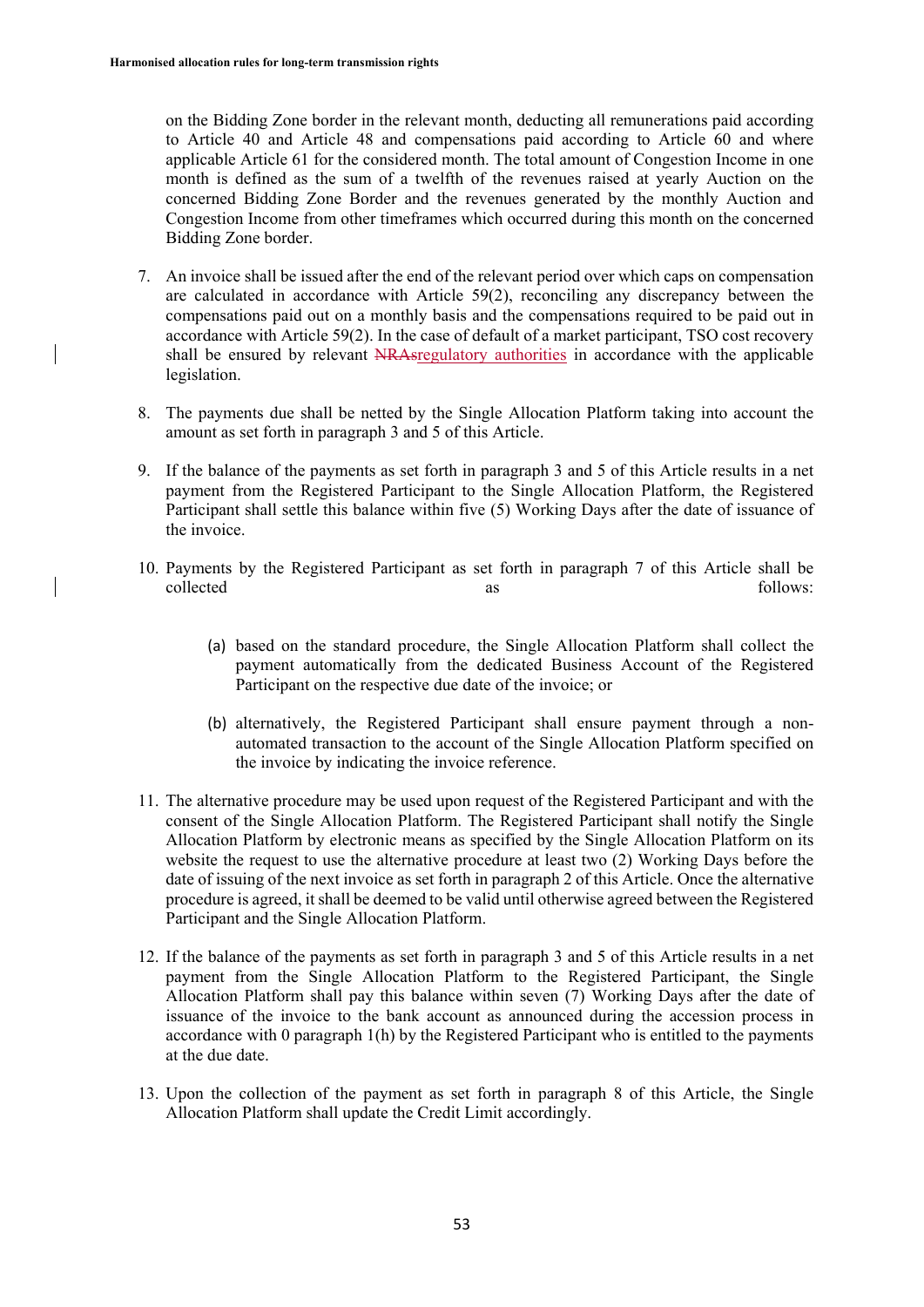- 14. In case of an erroneous invoice resulting in an additional payment of the Single Allocation Platform or the Registered Participant the Single Allocation Platform shall correct the invoice and any due amount shall be settled as soon as they have been notified to Registered Participant.
- 15. Bank fees of the payer's bank shall be covered by the payer. Bank fees of the receiving bank shall be covered by the beneficiary. Bank fees of any intermediary bank, shall be covered by the Registered Participant.
- 16. The Registered Participant shall not be entitled to offset any amount, or withhold any debts arising in connection with obligations resulting from an Auction, against any claims towards the Single Allocation Platform, whether or not arising out of an Auction. Nevertheless, the right to offset and the right to withhold are not excluded in case the Registered Participant's claim against the Single Allocation Platform is established by a legally binding judgement or is uncontested.

#### **Payment disputes**

- 1. A Registered Participant may dispute the amount of an invoice, including any amounts to be credited to the Registered Participant. In this case, the Registered Participant shall notify the nature of the dispute and the amount in dispute to the Single Allocation Platform as soon as practicable and in any event within fifteen (15) Working Days after the date of issuance of the invoice or credit note by registered mail and electronic means as specified by the Single Allocation Platform on its website. Beyond this period, the invoice shall be deemed to have been accepted by the Registered Participant.
- 2. If the Registered Participant and the Single Allocation Platform are unable to resolve the difference within ten (10) Working days after the notification, the procedure for the dispute resolution in accordance with Article 70 shall apply.
- 3. A dispute shall in no way relieve the Party from the obligation to pay the amounts due as set forth in Article 65.
- 4. If it is agreed or determined based upon the dispute resolution procedure as set forth in Article 70 that an amount paid or received by the Registered Participant was not properly payable, the following process shall apply:
	- (a) the Single Allocation Platform shall refund any amount including interest to be calculated according Article 62(4) to the Registered Participant in case that the amount paid by the Registered Participant as set forth in Article 65(3) and (6) was higher or the amount paid by the Single Allocation Platform was lower than the due amount. The Single Allocation Platform shall make the payment to the bank account indicated by the Registered Participant for this reimbursement in accordance with 0 paragraph 1 (h).
	- (b) the Registered Participant shall pay any amount including interest to be calculated according to Article 62(4) to the Single Allocation Platform in case that the amount paid by the Registered Party as set forth in Article 65(3) and (6) was lower or the amount paid by the Single Allocation Platform was higher than the due amount. The Registered Participant shall make the payment in accordance with the procedure set forth in Article 65(8). Upon such payment the Single Allocation Platform shall update the Credit Limit of the Registered Participant as set forth in Article 65(10).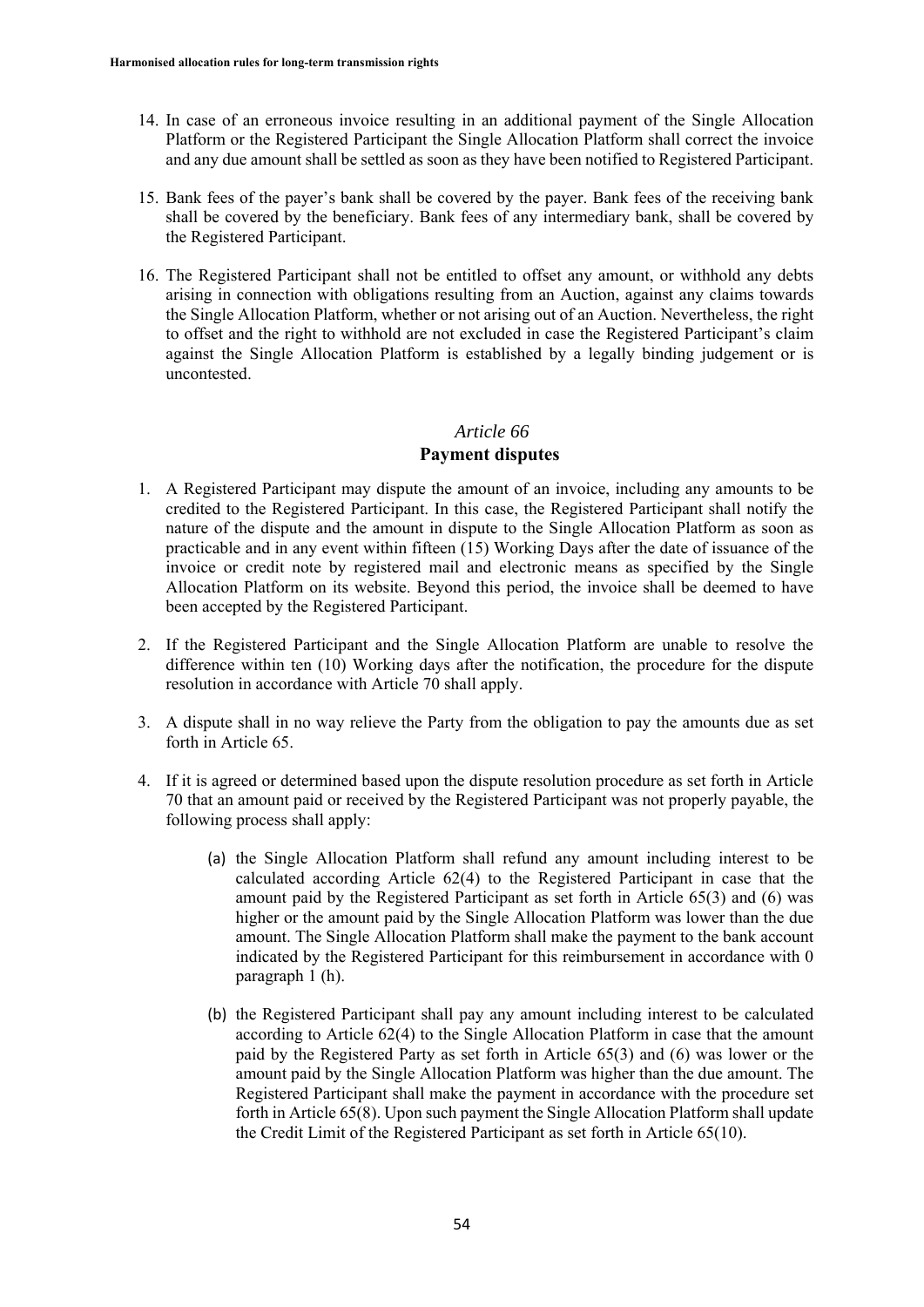5. The interest paid in case of a payment in accordance with paragraph 4 of this Article shall be applied from the first (1st) day following the date on which the payment was due up to the date on which the disputed amount was refunded and it shall apply also to all taxes and levies required by law.

# *Article 67*

#### **Late payment and payment incident**

- 1. In case the Registered Participant has not fully paid an invoice by the due date specified on the invoice, the Single Allocation Platform shall notify the Registered Participant that a payment incident will be registered if the amount including applicable interest due is not received within three (3) Working Days upon sending of the notification. In case of no payment within the deadline, the Single Allocation Platform shall notify the Registered Participant that the payment incident was registered.
- 2. Immediately after registration of the payment incident the Single Allocation Platform may invoke the collaterals.
- 3. The Single Allocation Platform may suspend or terminate the Participation Agreement in case of registered payment incident in accordance with Article 71 and Article 72.
- 4. In case of late payment or refund, the Parties shall pay interest on the amount due including taxes and levies from the first (1st) day following the date on which the payment was due until the date on which the payment is done. The interest shall be equal to the highest amount of:
	- (a) a flat rate of 100  $\epsilon$ ; or
	- (b) in accordance with Article 5 of Directive 2011/7/EU, eight (8) percentage points per annum above the reference interest rate as officially published by the national authorities of the country in which the Single Allocation Platform is located and round up to the nearest half percentage point.

# **TITLE 11 Miscellaneous**

#### *Article 68*

#### **Duration and amendment of Allocation Rules**

- 1. The Allocation Rules are of indefinite duration and are subject to amendment in accordance with Article 4, paragraph 12 of the FCA Regulation. The Single Allocation Platform shall publish the amended Allocation Rules and send an amendment notice to Registered Participants.
- 2. The amendment shall apply at the date and time specified in the amendment notice but not earlier than thirty (30) calendar days after the amendment notice is sent to Registered Participants by the Single Allocation Platform.
- 3. Unless expressly stated otherwise by the Single Allocation Platform the amended Allocation Rules shall govern all rights and obligations in connection with these Allocation Rules including those acquired before the date of amendment but with the delivery date after the amendment takes effect. In case Financial Transmission Rights are introduced at a respective Bidding Zone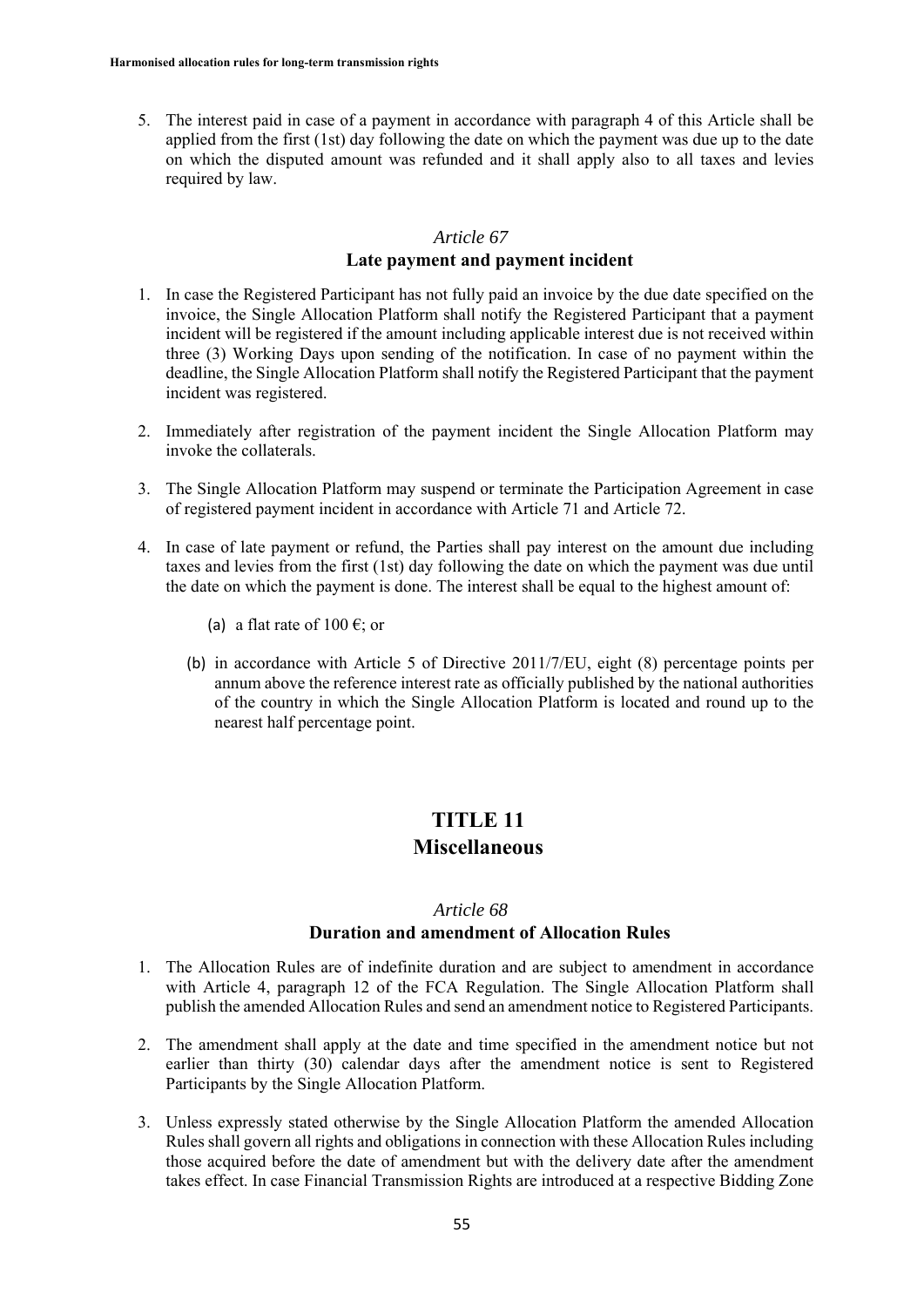border replacing Physical Transmission Rights, transitional arrangements may be introduced in a regional or border specific annex with regards to the return of already acquired Physical Transmission Rights according to Title 5 and with regards to the right to nominate such Physical Transmission Rights according to Title 7 after the amendment takes place.

- 4. Any amendment of these Allocation Rules shall apply automatically to the Participation Agreement in force between the Single Allocation Platform and the Registered Participant, without the need for the Registered Participant to sign a new Participation Agreement but without prejudice to the Registered Participant's right to request the termination of its Participation Agreement in accordance with Article 72(1). By participating in the Auction after the Registered Participant was informed about the changes and/or adaptations of the Allocation Rules and after these changes and/or adaptations of the Allocation Rules entered into force, it is deemed that the Registered Participant has accepted the changed, i.e. the valid and effective version of the Allocation Rules.
- 5. The Allocation Rules and the border and /or regional specific annexes included thereto shall be periodically reviewed by the Single Allocation Platform and the relevant TSOs at least every two years involving the Registered Participants. This biennial review is without prejudice ofto the competence of National Regulatory AuthoritiesACER to request at any time amendments of the Allocation Rules and of competence of the concerned regulatory authorities to request at any time amendments of the annexes included theretoin the Allocation Rules, in accordance with the existing legislation.
- 6. These Allocation Rules are subject to the legislation prevailing at the time at which they take effect. In the event that there is a change in legislation or any action by competent authorities at national or European Union level which have an effect on these Allocation Rules and/or their annexes then, notwithstanding any other provision of these Allocation Rules, the Allocation Rules shall be amended accordingly and pursuant to the Article 4, paragraph 12 of the FCA Regulation.

#### *Article 69* **Liability**

- 1. The Single Allocation Platform and the Registered Participants are solely responsible for the fulfilment of any obligation they undertake or are subject to and which arises from or is in connection with the Allocation Rules and the Participation Agreement.
- 2. Subject to any other provisions of these Allocation Rules the Single Allocation Platform shall only be liable for damages caused by:
	- (a) fraud, gross negligence or wilful misconduct.
	- (b) death or personal injury arising from its negligence or that of its employees, agents or subcontractors.
- 3. A Registered Participant shall indemnify and keep indemnified the Single Allocation Platform and its officers, employees and agents from and against any and all loss or liability (including legal costs) related to a damage that it has caused, which any of them may suffer or incur by reason of any claim by any third party on account of any and all loss (whether direct or indirect) suffered by the claimant or any of the claimant's officers, agents, subcontractors or employees in connection with these Allocation Rules.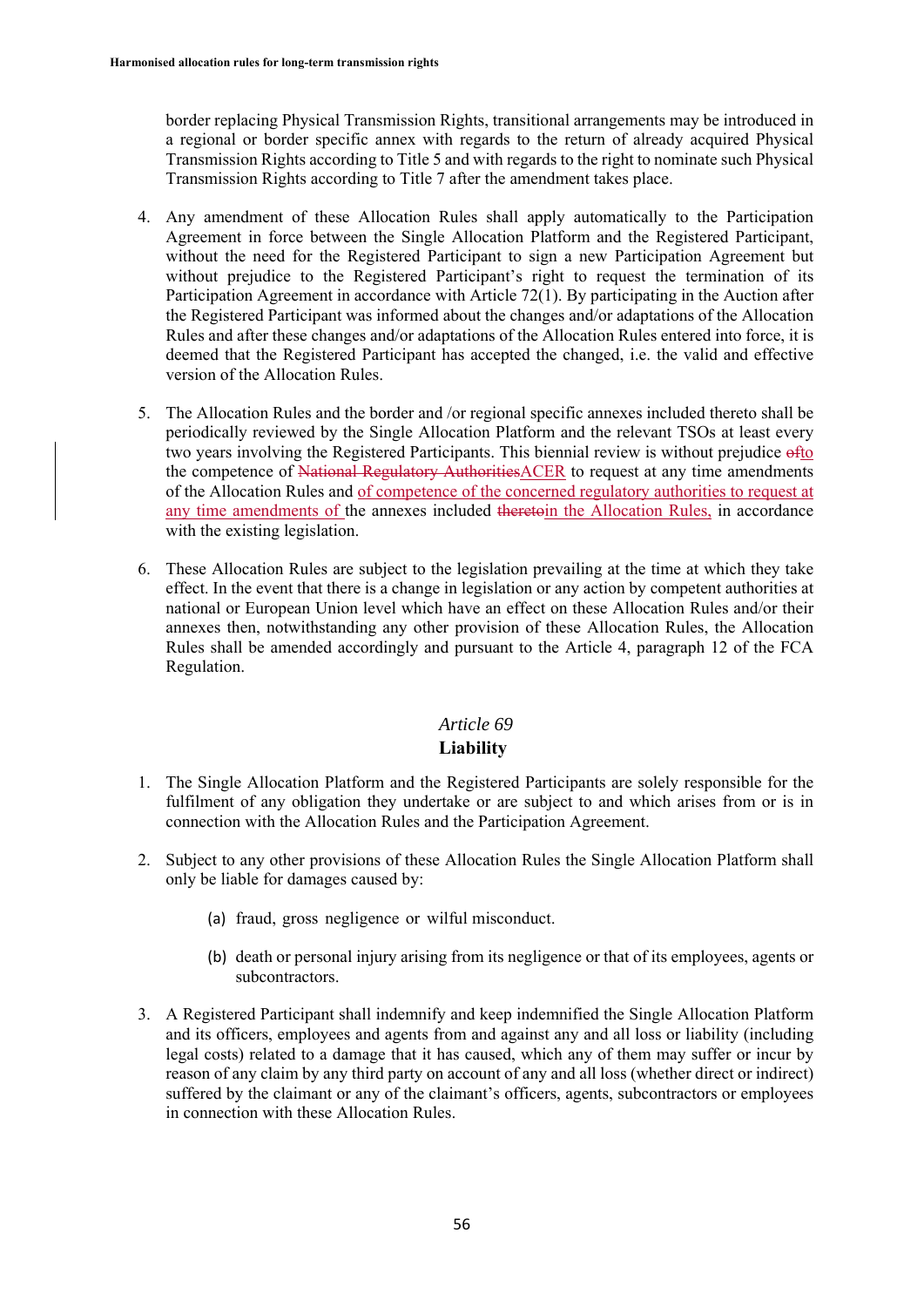- 4. The Single Allocation Platform and each Registered Participant acknowledges and agrees that it holds the benefit of paragraph 3 of this Article for itself and as trustee and agent for its officers, employees and agents.
- 5. The Registered Participant shall be solely responsible for its participation in Auctions including but not limited to the following cases:
	- (a) the timely arrival of Bids and transfer and return notifications by the Registered Participant;
	- (b) technical failure of the information system on the side of the Registered Participant preventing the communication via the channels foreseen in accordance with these Allocation Rules.
- 6. In case of remuneration in accordance with Article 48 or curtailment compensation due to Force Majeure or in order to ensure operation remains within Operational Security Limits or in Emergency Situation in accordance with Article 59 and Article 60 and Article 61 or in accordance with any regional or border specific annex Registered Participants shall not be entitled to other compensation than the compensation described in these Allocation Rules.
- 7. The Registered Participant shall be liable with respect to any sanctions, penalties, or charges that may be imposed by financial authorities on the Single Allocation Platform for incorrect tax treatment due to wrong or incomplete information provided by the Registered Participant.
- 8. This Article survives the termination of the Registered Participant's Participation Agreement.

#### **Dispute resolution**

- 1. Without prejudice to paragraphs 6 and 8 of this Article, where there is a dispute the Single Allocation Platform and the Registered Participant shall first seek amicable settlement through mutual consultation pursuant to paragraph 2. For this purpose, the Party raising the dispute shall send a notification to the other party indicating:
	- (a) the existence of a Participation Agreement between the Parties;
	- (b) the reason for the dispute; and
	- (c) a proposal for a future meeting, physical or not, with a view to settle the dispute amicably.
- 2. The Parties shall meet within twenty (20) Working Days after the matter has been referred to them and seek to resolve the dispute. If no agreement is reached or no response received within a period of thirty (30) Working Days from the date of the aforementioned notification, either Party may refer the matter to the senior management of the Parties to resolve the dispute pursuant to paragraph 3.
- 3. The senior representative of each of the Single Allocation Platform and the Registered Participant with authority to resolve the dispute shall meet within twenty (20) Working Days of a request to meet and seek to resolve the dispute. If the representatives are unable to resolve the dispute within twenty (20) Working Days of the meeting or such longer time as may be agreed then the dispute shall be determined by arbitration in accordance with paragraph 4.
- 4. Where a dispute is to be referred to arbitration under paragraph 3, either the Single Allocation Platform or the Registered Participant may give notice to the other stating the nature of the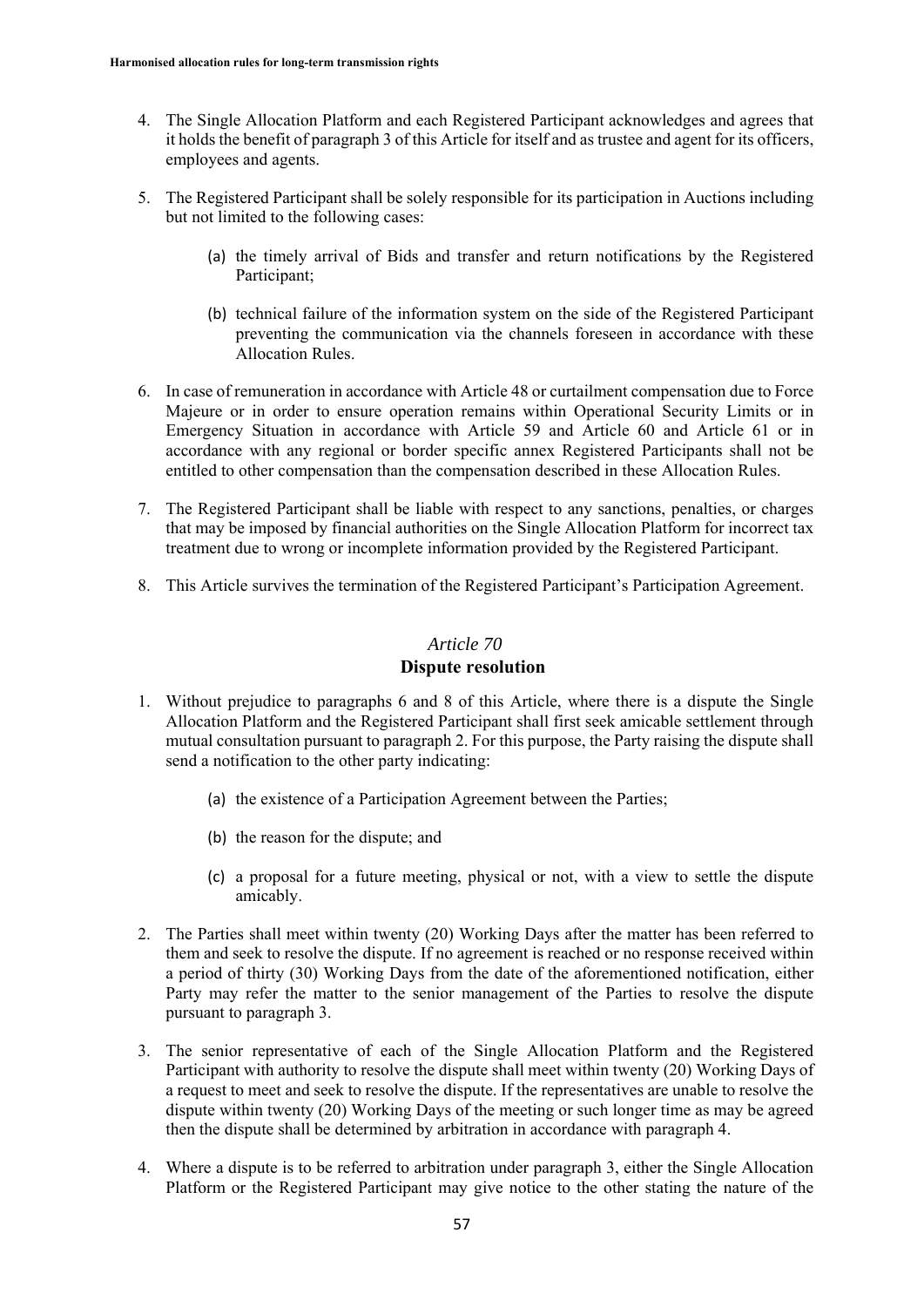dispute and referring the dispute to arbitration. Arbitration shall be conducted in accordance with the Rules of Arbitration of the Chamber of Commerce (ICC). The arbitration shall be conducted before one (1) arbitrator to be nominated upon agreement of the Parties unless a Party requests the appointment of three (3) arbitrators. In case of one (1) arbitrator, the Parties shall agree on the nomination of the arbitrator within two (2) months after the notice was given by the Party referring the dispute to arbitration. If no agreement can be found, the arbitrator shall be appointed by the ICC Court. In case of three (3) arbitrators the claimant shall nominate one (1) arbitrator and the respondent shall nominate one (1) arbitrator. The arbitrators nominated by each Party shall then nominate the chairman of the arbitral tribunal within three (3) Working Days from the confirmation of the appointment of the second arbitrator by the respondent. If the arbitrators nominated by each party cannot agree on the appointment of the chairman, the chairman shall be appointed by the ICC Court. The arbitration shall take place in the location of the Single Allocation Platform unless otherwise defined in the Participation Agreement and in accordance with the governing law of these Allocation Rules while the language of the arbitration proceedings shall be English. The emergency arbitrator provisions according to the Rules of Arbitration of the Chamber of Commerce shall not apply but the interim or injunctive relief measures under the governing law shall apply.

- 5. Arbitration awards shall be final and binding on the Single Allocation Platform and the relevant Registered Participant as from the date that they are made. The Single Allocation Platform and the Registered Participant shall carry out any award of an arbitration relating to any dispute without delay and each waive their right to any form of appeal or recourse to a court of law or other judicial authority, in so far as such waiver may validly be made.
- 6. Notwithstanding paragraphs 3 and 4 of this Article, the Parties may jointly agree to apply court proceedings instead of arbitration to settle a dispute arisen in connection with these Allocation Rules.
- 7. In cases of late payment and notwithstanding Article 67 and paragraphs 1 to 4 of this Article, a Party may bring court proceedings against the other Party for any amount due under or in connection with these Allocation Rules and unpaid for more than twenty (20) Working Days after the date the amounts were due.
- 8. The Parties agree that proceedings referred to in paragraph 6 or paragraph 7 may be brought in any competent court to hear such claim. The Registered Participant irrevocably waives any objection which it may have now or hereafter regarding the venue of such proceedings in any competent court and any claim that any such proceedings have been brought in an inconvenient forum.
- 9. Notwithstanding any reference to amicable settlement, expert resolution or arbitration under this Article, the Single Allocation Platform and the Registered Participant shall continue to perform their respective obligations under these Allocation Rules and the Registered Participant's Participation Agreement.
- 10. This Article survives the termination of the Registered Participant's Participation Agreement.

#### *Article 71*

#### **Suspension of the Participation Agreement**

1. The Single Allocation Platform may by notice to the Registered Participant suspend temporarily the Registered Participant's rights in connection with these Allocation Rules with immediate effect if the Registered Participant commits a major breach of an obligation in connection with these Allocation Rules which may have a significant impact toon the Single Allocation Platform as follows: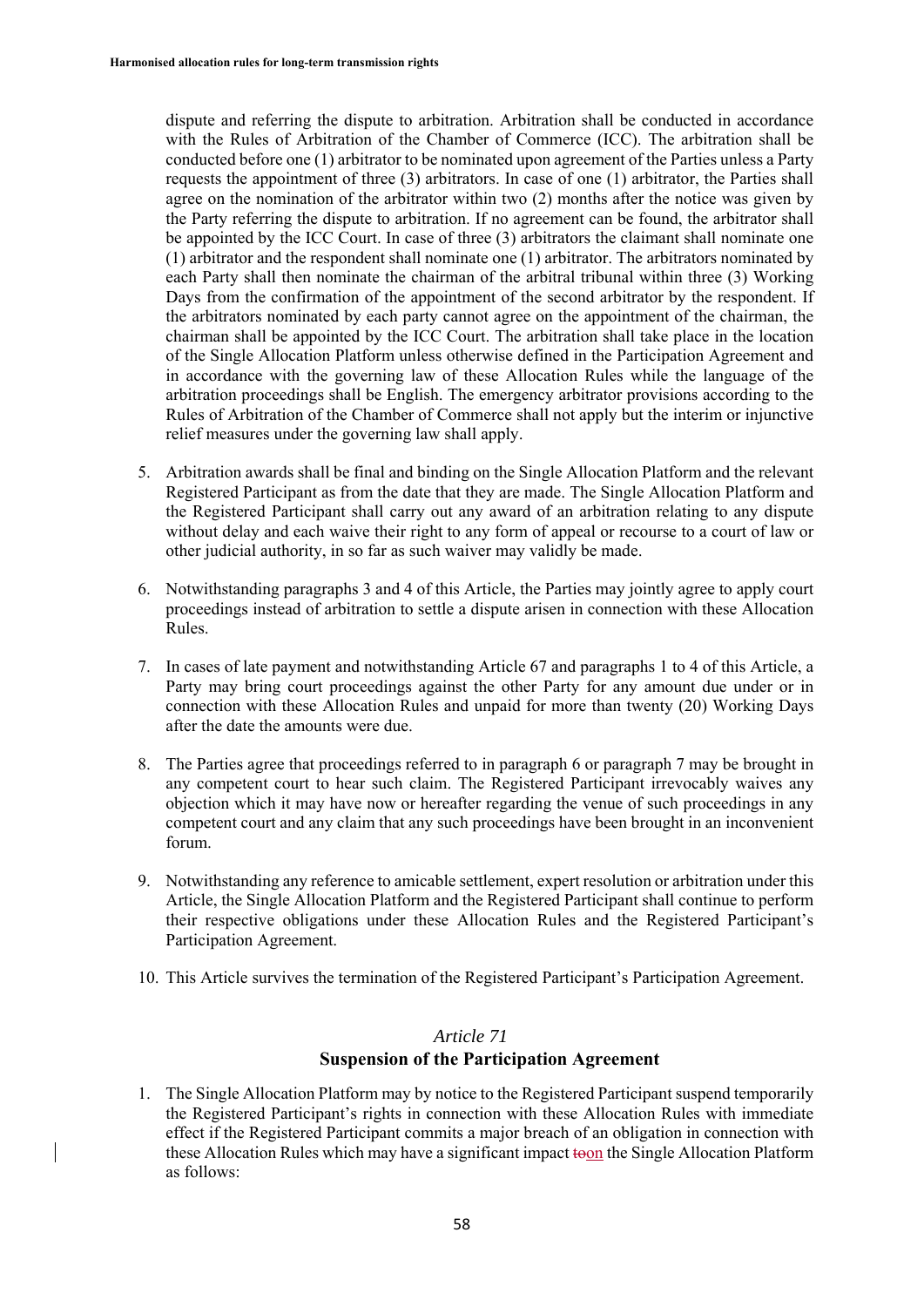- (a) if a Registered Participant fails to pay any amount properly due and owing to the Single Allocation Platform pursuant to Article 67;
- (b) if a Registered Participant fails to provide and maintain collaterals in accordance with Article 25;
- (c) any breach which may have a significant financial impact toon the Single Allocation Platform;
- (d) the Single Allocation Platform has reasonable grounds to believe that the Registered Participant no longer satisfies one or more of any other conditions to participate in Auctions according to these Allocation Rules unless termination applies according to Article 72.
- (e) if the Registered Participant is under economic and trade sanctions which may have a significant impact toon the Single Allocation Platform.
- 2. In any case of a minor breach in relation to these Allocation Rules such as but not limited to the failure of the Registered Participant to notify a change in the submitted information in accordance with Article 9, the Single Allocation Platform may by notice to the Registered Participant inform the Registered Participant's that its rights in connection with these Allocation Rules may be suspended unless the Registered Participant remedies the suspension event in the time period specified in the notice. The suspension shall take effect when the period specified for remedy has elapsed without that such remedy has taken place.
- 3. After the suspension takes effect in accordance with paragraphs 1 and 2 of this Article, the suspended Registered Participant may no longer participate in an Auction or in the transfer or return of Long Term Transmission Rights and unless the payment of the Long Term Transmission Right is fully settled or fully secured by collaterals by the suspended Registered Participant, the suspended Registered Participant shall not be entitled to use Long Term Transmission Rights according to Title 7. For the avoidance of doubt, the Long Term Transmission Rights, which the Registered Participant is prohibited from using as a result of such suspension, may be offered by the Single Allocation Platform in subsequent Auctions and the Single Allocation Platform shall not remunerate those Long Term Transmission Rights in accordance with Article 48.
- 4. The Single Allocation Platform may withdraw a notice under paragraphs 1 or 2 of this Article at any time. Having given a notice under paragraphs 1 or 2 of this Article, the Single Allocation Platform may give a further or other notice at any time in respect of the same or a different suspension event.
- 5. Once the Registered Participant has fulfilled or remedied the suspension event as notified to it in the notice sent by the Single Allocation Platform, the Single Allocation Platform shall reinstate as soon as reasonably practicable the Registered Participant's rights in relation to use of its allocated Long Term Transmission Rights and its ability to participate in Auctions and/or the transfer and return of Long Term Transmission Rights by written notice to the Registered Participant. As from the date of effect of the reinstatement, the Long Term Transmission Rights allocated prior to the suspension and which remain unused may be nominated in the case of Physical Transmission Rights and the Registered Participant may participate in Auctions and/or the transfer and return of Long Term Transmission Rights and is entitled to receive remuneration for Long Term Transmission Rights in accordance with Article 48.

If the Single Allocation Platform gives a notice to a Registered Participant under paragraph 1 or 2 of this Article, such notice of suspension does not relieve the Registered Participant from its payment obligations under Title 10, including its payment obligations in relation to the Long Term Transmission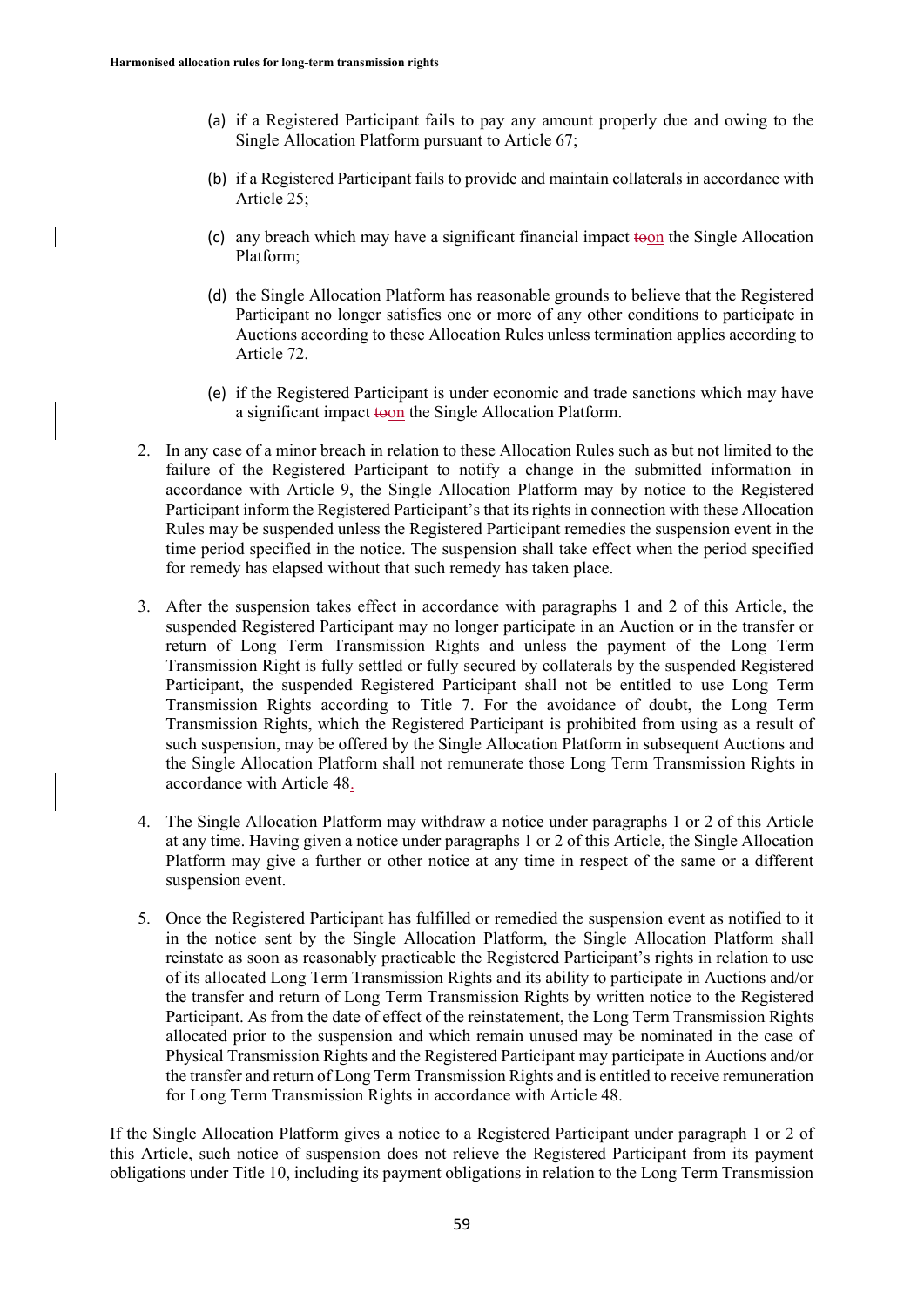Rights for which the Registered Participant loses the right of use pursuant to paragraph 2. For the avoidance of doubt and only in the event of a suspension in accordance with Article 71 paragraph 1 (e), the Registered Participant is entitled to receive all or part of the amount paid of the original product. The Single Allocation Platform shall perform the return of the amount paid for the original product following the approval of the transfer by the Single Allocation Platform's banking partner.

#### *Article 72* **Termination of the Participation Agreement**

- 1. A Registered Participant may at any time request the Single Allocation Platform to terminate the Participation Agreement to which the Registered Participant is a Party. The termination shall take effect after thirty (30) Working Days upon receipt of the termination request by the Single Allocation Platform and if all outstanding payment obligations are settled.
- 2. A Registered Participant may terminate the Participation Agreement to which the Registered Participant is a Party for good cause when the Single Allocation Platform has committed a major breach of an obligation connected with these Allocation Rules or the Participation Agreement in the following cases:
	- (a) where the Single Allocation Platform repeatedly fails to pay any amount properly due and owing to the Registered Participant with a significant financial impact;
	- (b) where there is a significant breach of the confidentiality obligations in accordance with Article 75.
- 3. The Registered Participant shall send a notice to the Single Allocation Platform stating the reason for termination and giving the Single Allocation Platform twenty (20) Working Days to remedy the breach. Unless the Single Allocation Platform remedies the breach within the abovementioned deadline, the termination shall take effect immediately upon expiration of such deadline. A holder of Long Term Transmission Rights whose Participation Agreement is terminated under this paragraph is under no obligation to pay remaining instalments for the Long Term Transmission Rights' and is entitled to a refund to the extent that any instalment includes an amount in respect of use after the date of termination, to be calculated pro-rata from the date termination takes effect.
- 4. If any of the termination events in paragraph 4 occurs in relation to a Registered Participant, the Single Allocation Platform may by notice to the Registered Participant terminate the Participation Agreement, including the Registered Participant's rights connected with these Allocation Rules. A termination under this paragraph takes effect from the time of the notice or any later time specified in it. The Registered Participant may not at a later stage enter into the Participation Agreement with the Single Allocation Platform until the circumstances of termination continue to exist or it is not sufficiently guaranteed that the breach may not occur again.
- 5. The termination events referred to in paragraph 3 shall be the following:
	- (a) if the rights of the Registered Participant are suspended for longer than thirty (30) Working Days;
	- (b) if a Registered Participant does not qualify for the participation in the Auction as set forth in Article 10;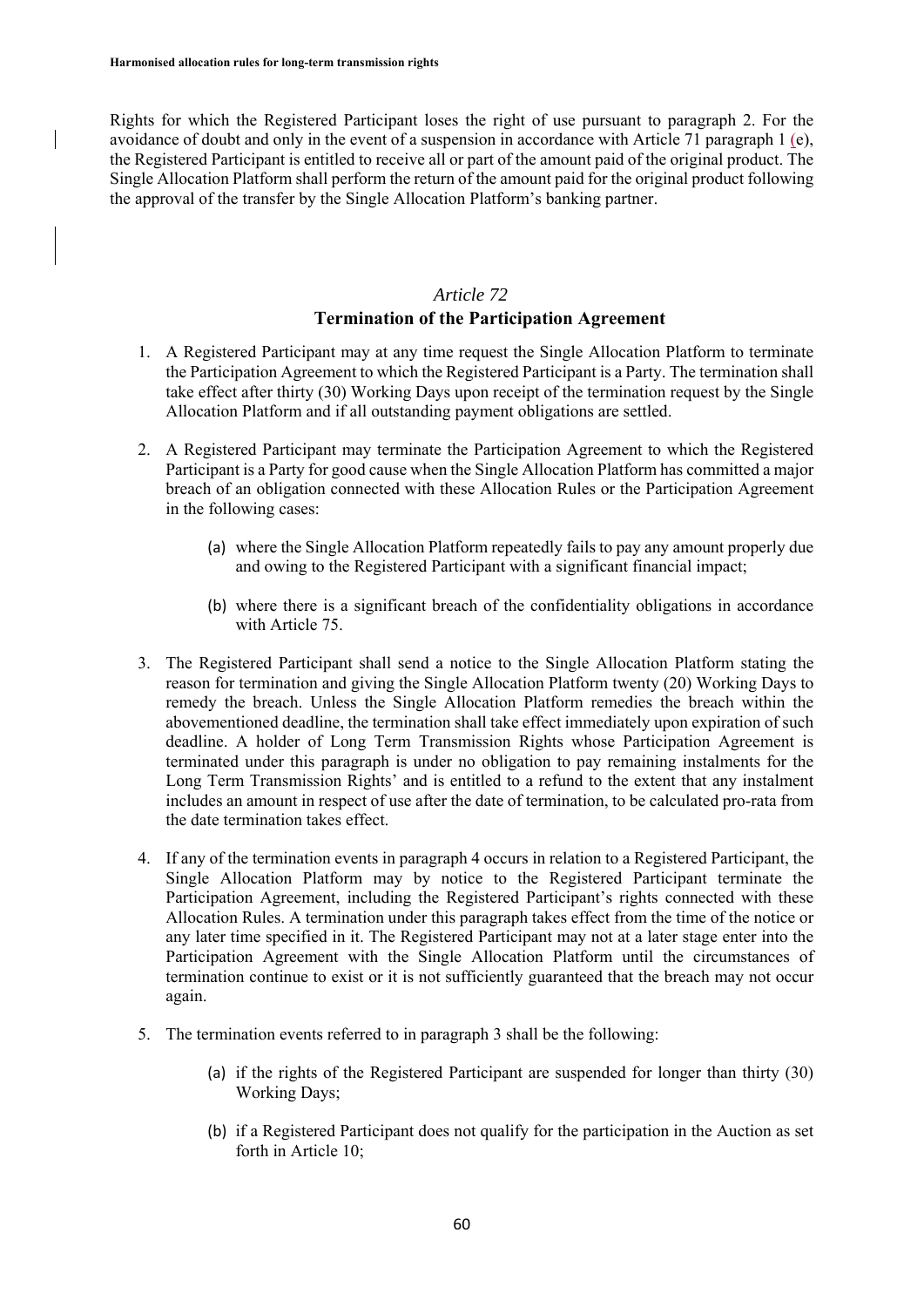- (c) if a Registered Participant repeatedly breaches these Allocation Rules or a Participation Agreement, whether or not the breach is capable of remedy;
- (d) if a competent authority (i) determines that the Registered Participant has committed a misuse or fraudulent act and (ii) requests the Single Allocation Platform to terminate the Participation Agreement to which such Registered Participant is a Party or (iii) agrees that the Single Allocation Platform has reasonable grounds to believe that the Registered Participant has committed a misuse or fraudulent act in participating in Auctions and transfer/return of Long Term Transmission Rights; or
- (e) if the Registered Participant has taken any action which may lead to the damaging or reduction in effectiveness of the Auction Tool (it being understood that such an action is deemed to happen in case of any behaviour that can be assimilated to an attack on the information system such as, but not limited to, deny of service, spam, virus, brute forcing, Trojan horse attack).
- 6. After the termination takes effect in accordance with paragraphs 1 to 3 of this Article and from that time, the Registered Participant may no longer participate in an Auction or in the transfer or return of Long Term Transmission Rights it has acquired. Titles 5, 6 and 7 shall not apply to such acquired Long Term Transmission Rights. For the avoidance of doubt, the Long Term Transmission Rights, which the Registered Participant is prohibited from using as a result of termination, may be offered by the Single Allocation Platform in subsequent Auctions and the Single Allocation Platform shall not remunerate those Long Term Transmission Rights in accordance with Article 48.
- 7. Termination of a Participation Agreement does not affect any rights and obligations under or in connection with the Participation Agreement and these Allocation Rules which arose prior to that termination unless otherwise specified in this Article. Accordingly, any Registered Participant whose Participation Agreement is terminated will remain liable, subject to and in accordance with the Allocation Rules, in respect of all such rights and liabilities. This paragraph shall apply without prejudice to other remedies available to the Single Allocation Platform under these Allocation Rules.

#### **Force Majeure**

- 1. The Single Allocation Platform or a Registered Participant, which invokes Force Majeure, shall promptly send to the other Party a notification describing the nature of Force Majeure and its probable duration and shall continue to furnish reports with respect thereto with reasonable frequency during the period of Force Majeure. The Party invoking the Force Majeure shall make every possible effort to limit the consequences of the Force Majeure.
- 2. The affected obligations, duties and rights of a Party subject to Force Majeure shall be suspended from the beginning of Force Majeure, with the exception of the confidentiality provisions in accordance with Article 75.
- 3. Suspension under paragraph 2 is subject to the following:
	- (a) suspension will be of no greater scope and of no longer duration than is required by the Force Majeure;
	- (b) the suspension applies only for so long as the Party invoking to Force Majeure is using reasonable efforts to remedy their inability to perform.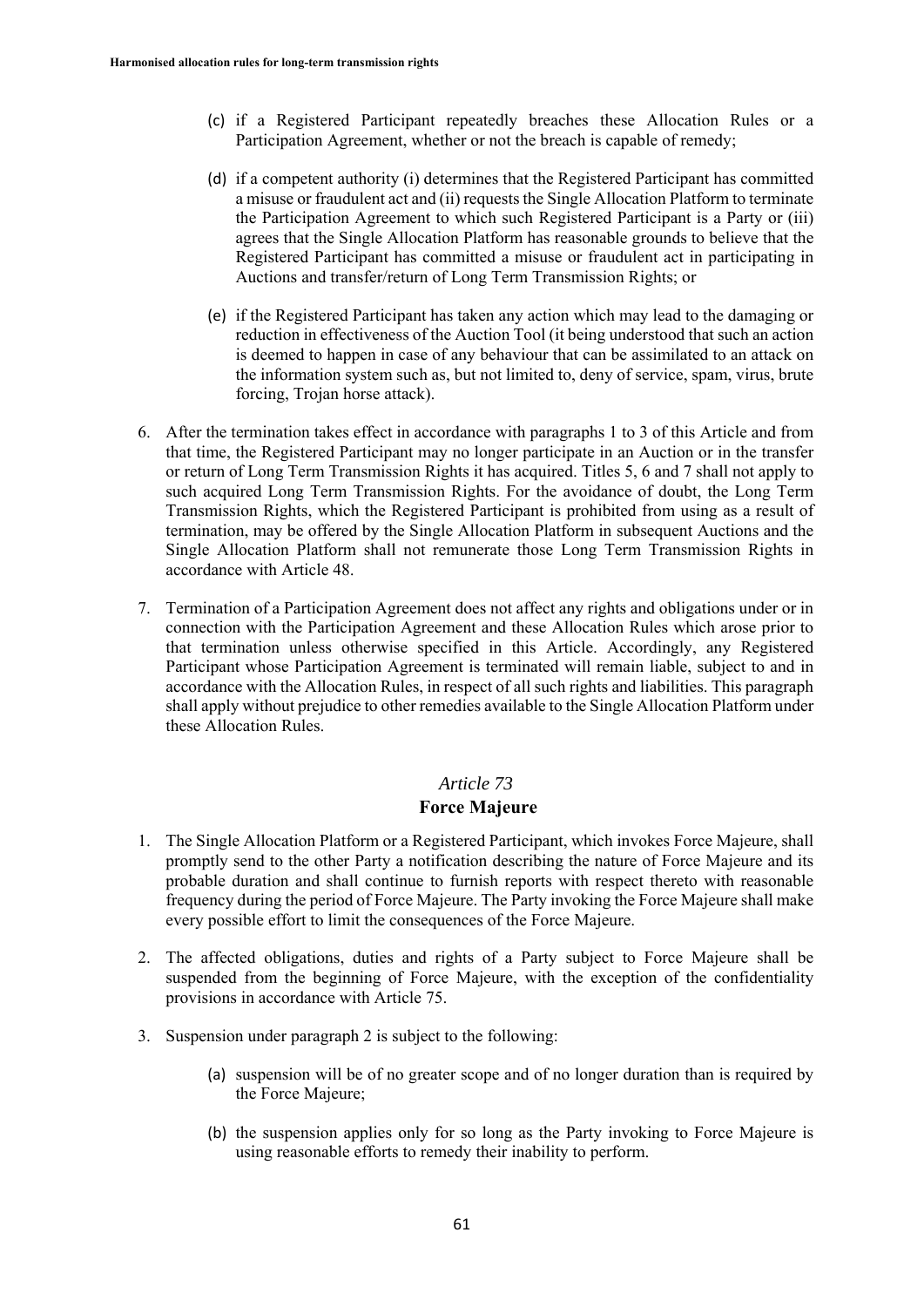- 4. The consequences of a Force Majeure event, which is not subject to any discussion or litigation between the Single Allocation Platform and the Registered Participant, are:
	- (a) the Party invoking Force Majeure cannot be held responsible to pay compensation for any damage suffered, due to the non-performance or partial performance of all or any of its obligations during the Force Majeure and when such non-performance or partial performance is due directly to Force Majeure;
	- (b) the acquired Long Term Transmission Rights which have been entirely paid and become subject to Force Majeure are reimbursed for the duration of the Force Majeure in accordance with any applicable legislation and these Allocation Rules; and
	- (c) where the Long Term Transmission Rights' holder is the party claiming the Force Majeure event, the Single Allocation Platform may, for its own benefit, reallocate the holder's Long Term Transmission Rights to the subsequent Auctions and for the duration of the Force Majeure event.
- 5. If the Force Majeure continues for a period longer than six (6) months, the Single Allocation Platform or each Registered Participant may, by notice to the other given at any time while the Force Majeure continues beyond that period, unilaterally terminate the Participation Agreement. The termination shall take effect ten (10) Working Days after the notice is given or any later date specified in the notice. A holder of Long Term Transmission Rights whose Participation Agreement is terminated under this paragraph is under no obligation to pay remaining instalments for the Long Term Transmission Rights' and is entitled to a refund to the extent that any instalment includes an amount in respect of use after the date of termination, to be calculated pro-rata from the date termination takes effect.
- 6. For avoidance of doubt this Article is without prejudice to the provisions of Title 9 regarding the curtailment of Long Term Transmission Rights.

### *Article 74* **Notices**

- 1. Any notice or other communication to be given under or in connection with these Allocation Rules shall be in English.
- 2. Unless otherwise expressly provided in these Allocation Rules, all notices or other communications shall be in writing and shall be sent by electronic means as specified by the Single Allocation Platform on its website and marked for the attention of the other Party's representative as set out in the Participation Agreement or as notified by the Registered Participant from time to time in accordance with 0.
- 3. All notices or other communications shall be given by letter delivered by hand against receipt or sent by registered mail or courier in the following cases:
	- (a) the conclusion of the Participation Agreement in accordance with Article 6;
	- (b) the suspension and termination according to Article 71 and Article 72; and
	- (c) the submission of the Bank Guarantee, in the event the Bank Guarantee includes handwritten signature(s), in accordance with Article 21 paragraph 3.
- 4. All notices or other communications shall be deemed to have been received: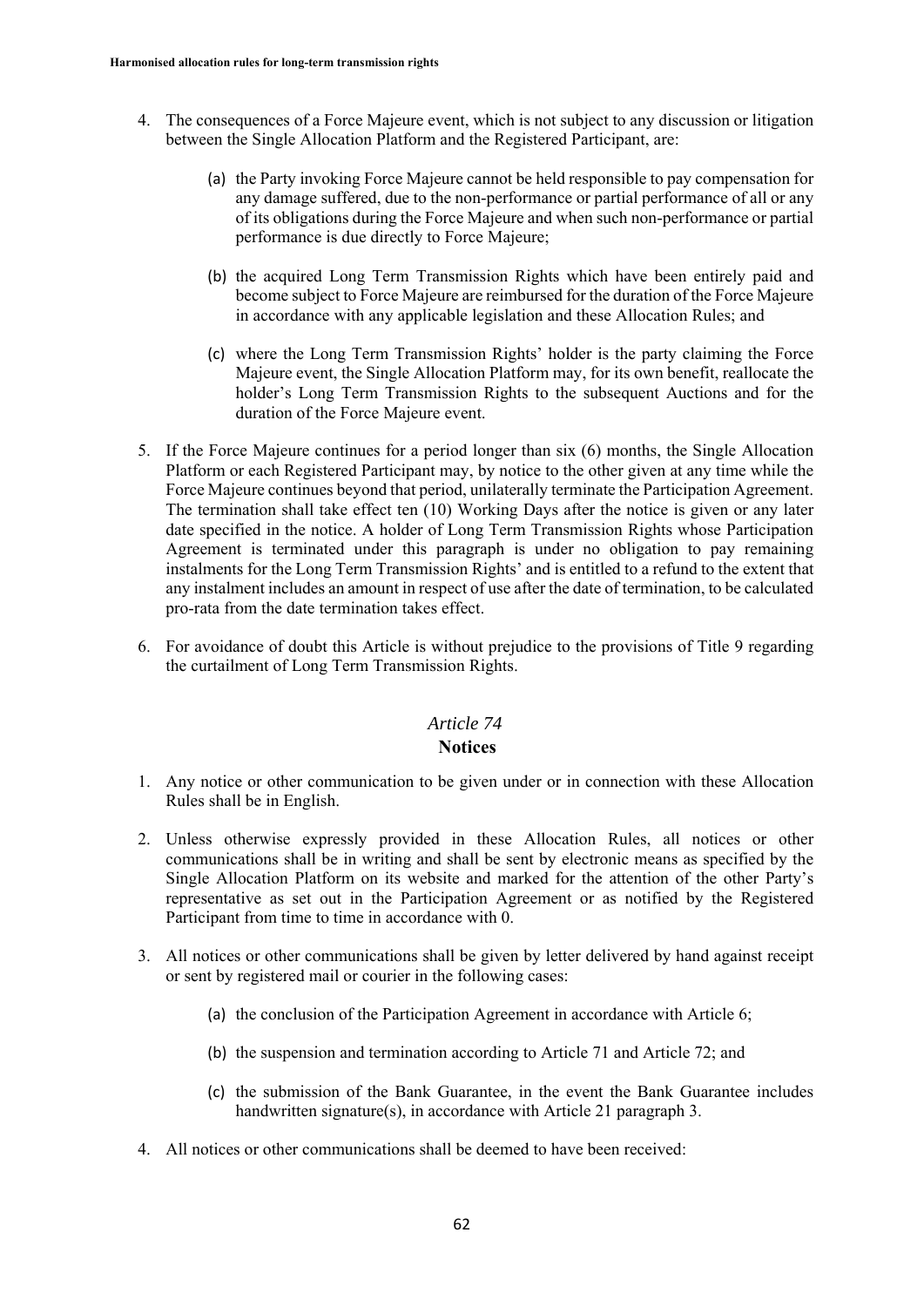- (a) in the case of delivery by hand, when delivered against receipt; or
- (b) in the case of recorded delivery prepaid post, on the day following the recorded day of delivery; or
- (c) in the case of sent by electronic means as specified by the Single Allocation Platform on its website, when delivered to the other party but only if an acknowledgement of receipt is requested and obtained by the Party sending by electronic means as specified by the Single Allocation Platform on its website.
- 5. If a notice or other communication has been received outside normal Working Hours on a Working Day, it is deemed to have been received at the opening of business on the next Working Day.

#### **Confidentiality**

- 1. The Participation Agreement and any other information exchanged relating to its preparation and the application of a market participant shall be considered as confidential.
- 2. Subject to paragraph 3 of this Article, the Single Allocation Platform and each Registered Participant who is a recipient of confidential information in relation to these Allocation Rules shall preserve the confidentiality of such information and shall not directly or indirectly reveal, report, publish, disclose, transfer or use any item of the confidential information otherwise than for the purpose for which it was disclosed.
- 3. Notwithstanding paragraph 2 of this Article, the Single Allocation Platform or a Registered Participant may disclose confidential information of a disclosing Party to a third party with the other Party's prior consent expressed in writing and subject to the condition that the receiving Party has given assurance that such third party is bound by equivalent confidentiality obligations as set out in these Allocation Rules directly enforceable by the other Party.
- 4. Notwithstanding paragraph 2 of this Article the Single Allocation Platform or a Registered Participant may disclose confidential information of a disclosing Party:
	- (a) to the extent expressly permitted or contemplated by the Allocation Rules;
	- (b) to any person who is one of the directors, officers, employees, agents, advisers or insurers of the recipient and who needs to know the confidential information in connection with these Allocation Rules;
	- (c) as far as required in order to comply with applicable national or EU legislation such as Regulation (EU) No 1227/2011 and Regulation (EU) No 543/2013 or any other relevant domestic administrative acts such as grid codes;
	- (d) as far as required by a court, arbitrator or administrative tribunal or an expert in the course of proceedings before it to which the recipient is a Party;
	- (e) as may be required by the relevant TSOs for the proper fulfilment of their mission and their obligations in accordance with applicable laws and these Allocation Rules by themselves or through agents or advisers; or
	- (f) as far as required in order to obtain clearances or consents from a competent authority.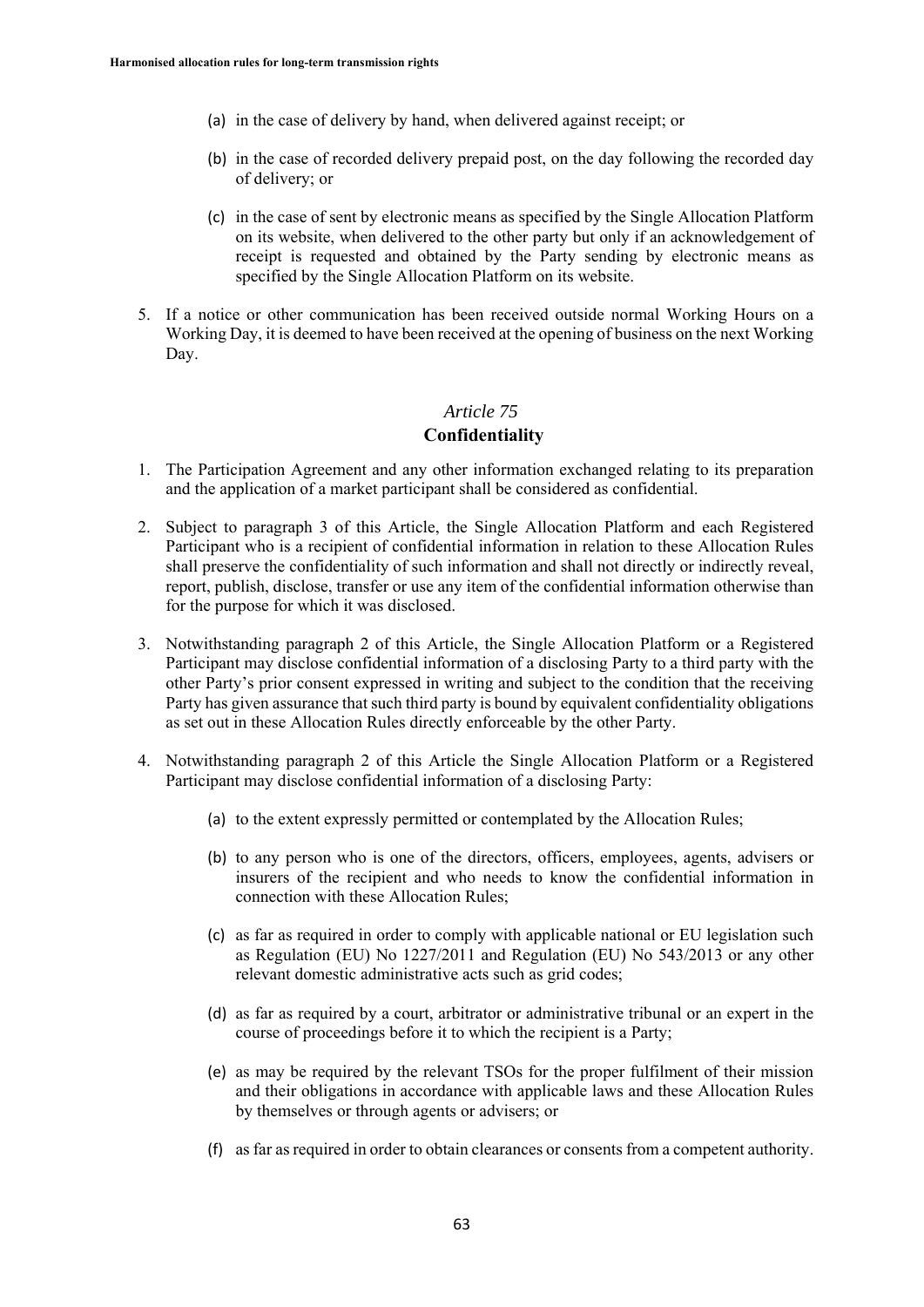- 5. Moreover, the obligations arising from this Article shall not apply:
	- (a) if the Party which receives the information can prove that at the time of disclosure, such information was already publicly available;
	- (b) if the receiving Party provides proof that, since the time of disclosure, the said information has been legally received from a third party or has become publicly available;
	- (c) to confidential information communicated, in accordance with the legal and regulatory provisions, in an incorporated form from which no item of information specific to a market participant can be deduced;
	- (d) to information whose publication is explicitly provided for by the present Allocation Rules.
- 6. The obligations of confidentiality in this Article shall remain valid for a period of five (5) years after termination of the Registered Participant's Participation Agreement.
- 7. The signature of a Participation Agreement and the exchange of confidential information do not confer any rights to patents, knowledge or any other form of intellectual property concerning information or tools made available or sent by one Party to the other under the terms of these Allocation Rules.

#### **Assignment and subcontracting**

- 1. The Single Allocation Platform may assign, novate or otherwise transfer any of its rights or obligations under a Participation Agreement or these Allocation Rules to another Single Allocation Platform. The Single Allocation Platform shall notify the Registered Participants of the change by sending an electronic means as specified by the Single Allocation Platform on its website with acknowledgment of receipt as soon as possible and in any event at least ten (10) Working Days before the date on which the change takes effect.
- 2. Without prejudice to Article 41, a Registered Participant may not assign, novate or otherwise transfer any of its rights or obligations under its Participation Agreement or these Allocation Rules without the prior written consent of the Single Allocation Platform.
- 3. Nothing in this Article shall prevent the Single Allocation Platform or Registered Participant from entering into a subcontracting agreement in relation to this Allocation Rules. Entry into a subcontracting agreement by a Registered Participant does not relieve the Registered Participant of any obligation or liability under its Participation Agreement or these Allocation Rules. Entry into a subcontracting agreement by the Single Allocation Platform does not relieve the Single Allocation Platform of any obligation or liability under these Allocation Rules.

### *Article 77*

#### **Governing law**

These Allocation Rules shall be governed by and construed in all respects in accordance with the law of the location of the registered office of the Single Allocation Platform unless otherwise specified in the Participation Agreement.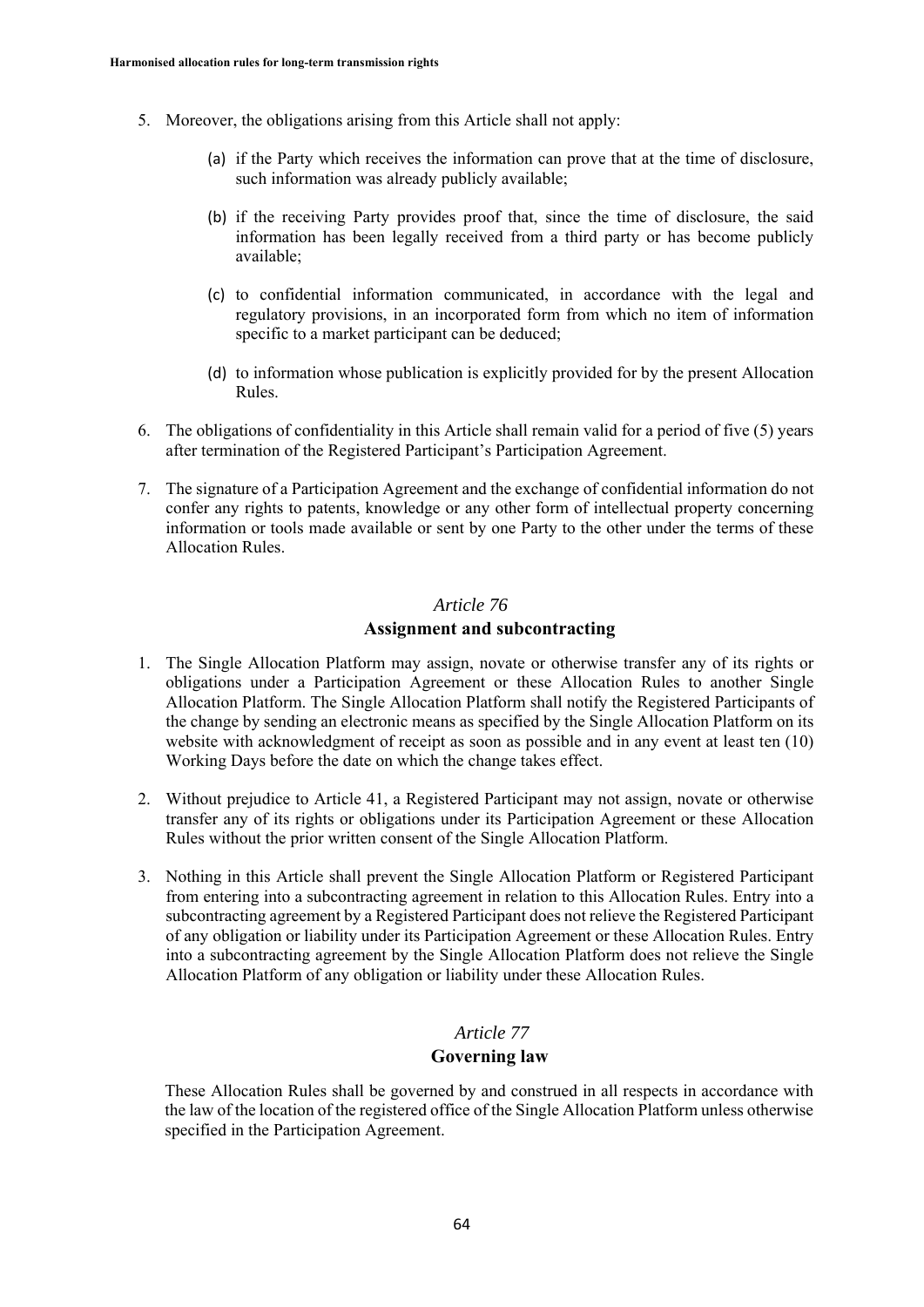#### *Article 78* **Language**

The applicablereference language for these Allocation Rules shall be English. For the avoidance of doubt, where TSOs need to translate these Allocation Rules into their national language, $(s)$ , in the event of inconsistencies between the English version published by the Single Allocation PlatformTSOs in accordance with Article 4(13) of the FCA Regulation and any version in another language, the English version published by the Single Allocation Platformrelevant TSOs shall-**prevail**, in accordance with national legislation, provide the relevant national regulatory authorities with an updated translation of the HAR

#### *Article 79*

#### **Intellectual property**

No Party shall acquire any right, title, licence or interest in or to any intellectual property rights of the other Party in connection with these Allocation Rules.

#### *Article 80*

#### **Relationship of the Parties**

- 1. The relationship of the Single Allocation Platform and the Registered Participant is that of service provider and service user respectively. Except as expressly provided in these Allocation Rules, nothing contained or implied in these Allocation Rules constitutes or is deemed to constitute the Single Allocation Platform or a Registered Participant, the partner, agent or legal representative of the other for any purpose whatsoever including transfer of Long Term Transmission Rights or create or be deemed to create any partnership, agency or trust between the Parties.
- 2. The Registered Participant acknowledges that neither the Single Allocation Platform nor any person acting on behalf of or associated with the Single Allocation Platform makes any representation, gives any advice or gives any warranty or undertaking of any kind in respect of these Allocation Rules, the Participation Agreements or the disclosed information or otherwise in relation to or in connection with these Allocation Rules, the Participation Agreements and the disclosed information or any transaction or arrangement contemplated by these Allocation Rules, the Participation Agreements and the disclosed Information except as specifically provided in these Allocation Rules or the Participation Agreement.

#### *Article 81*

#### **No third party rights**

The Single Allocation Platform and each Registered Participant acknowledge and agree that a person who is not a party to the Participation Agreement between them, including any other market participant, has no rights to enforce these Allocation Rules or the Participation Agreement as between the Single Allocation Platform and that Registered Participant.

#### *Article 82*

#### **Waiver**

1. No omission to exercise or delay in exercising any right, power or remedy provided by law or under these Allocation Rules shall impair or constitute a waiver of such or any other right, power or remedy. No single or partial exercise of any such right, power or remedy precludes or impairs